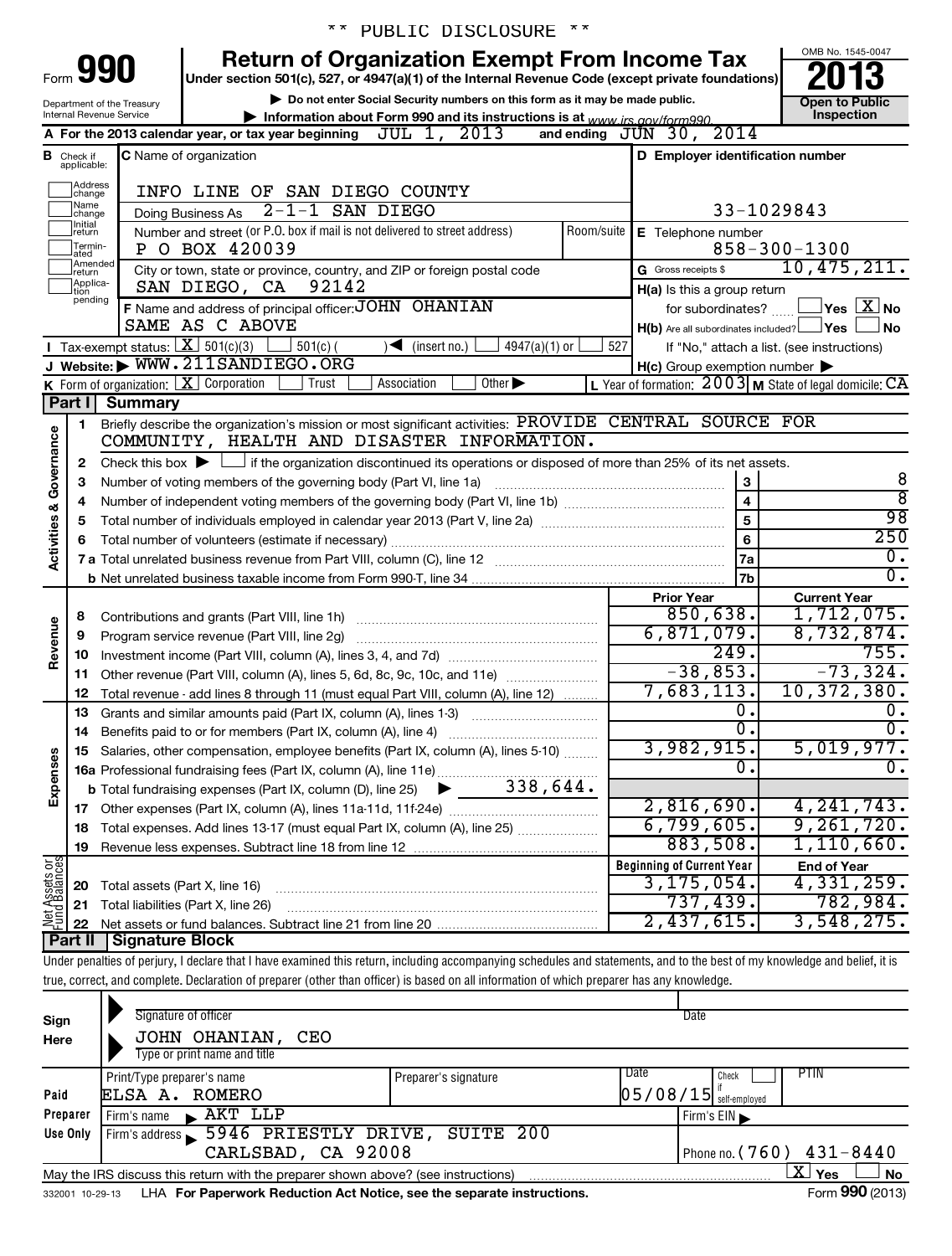|                    | INFO LINE OF SAN DIEGO COUNTY<br>Form 990 (2013)                                                                                                                | 33-1029843                    | Page 2                                                    |
|--------------------|-----------------------------------------------------------------------------------------------------------------------------------------------------------------|-------------------------------|-----------------------------------------------------------|
|                    | Part III   Statement of Program Service Accomplishments                                                                                                         |                               |                                                           |
|                    |                                                                                                                                                                 |                               | $\boxed{\textbf{X}}$                                      |
| 1                  | Briefly describe the organization's mission:<br>2-1-1 SAN DIEGO CONNECTS PEOPLE EFFICIENTLY TO THE SERVICE DELIVERY                                             |                               |                                                           |
|                    | SYSTEM BY PROVIDING VITAL TREND<br>INFORMATION FOR COMMUNITY PLANNING.                                                                                          |                               |                                                           |
|                    |                                                                                                                                                                 |                               |                                                           |
| $\mathbf{2}$       | 2-1-1'S EASY TO REMEMBER 3-DIGIT NUMBER HELPS PEOPLE WITH COMMUNITY,                                                                                            |                               |                                                           |
|                    | Did the organization undertake any significant program services during the year which were not listed on<br>the prior Form 990 or 990-EZ?                       |                               | $\vert$ Yes $\boxed{\text{X}}$ No                         |
|                    | If "Yes," describe these new services on Schedule O.                                                                                                            |                               |                                                           |
| 3                  | Did the organization cease conducting, or make significant changes in how it conducts, any program services?<br>If "Yes," describe these changes on Schedule O. |                               | $ {\mathsf Y}\mathsf{es}^\top\overline{{\mathbf{X}}} $ No |
| 4                  | Describe the organization's program service accomplishments for each of its three largest program services, as measured by expenses.                            |                               |                                                           |
|                    | Section 501(c)(3) and 501(c)(4) organizations are required to report the amount of grants and allocations to others, the total expenses, and                    |                               |                                                           |
|                    | revenue, if any, for each program service reported.                                                                                                             |                               |                                                           |
| 4a                 | 3,961,148.<br>) (Expenses \$<br>including grants of \$<br>(Code:<br>2-1-1 SAN DIEGO IS THE REGION'S PRIMARY CONNECTION TO MORE THAN 6,000                       | 4,437,837.<br>) (Revenue \$   |                                                           |
|                    | COMMUNITY, HEALTH AND DISASTER SUPPORT SERVICES, 24-HOURS A DAY IN MORE                                                                                         |                               |                                                           |
|                    | THAN 200 LANGUAGES.<br>2-1-1 SAN DIEGO IS NOT A GOVERNMENT AGENCY,                                                                                              | BUT A                         |                                                           |
|                    | LOCAL NONPROFIT ORGANIZATION WITH AN ESTABLISHED BUSINESS MODEL                                                                                                 | ΟF                            |                                                           |
|                    | FEE-FOR-SERVICE CONTRACTS WITH GOVERNMENT, NONPROFIT AND CORPORATE                                                                                              |                               |                                                           |
|                    | IT OPERATES AND STAFFS THE 2-1-1 INFORMATION AND REFERRAL<br>PARTNERS.                                                                                          |                               |                                                           |
|                    | LINE.                                                                                                                                                           |                               |                                                           |
|                    | 2-1-1 SAN DIEGO SERVES AS THE FIRST POINT OF CONTACT FOR OTHER                                                                                                  |                               |                                                           |
|                    | ORGANIZATIONS AND CAN ALLEVIATE THE ADMINISTRATIVE BURDEN AND REDUCE                                                                                            |                               |                                                           |
|                    | COSTS ASSOCIATED WITH MANAGING INFORMATION AND REFERRAL SERVICES,                                                                                               |                               |                                                           |
|                    | ALLOWING AFFILIATED ORGANIZATIONS TO FOCUS ON SERVING RATHER THAN                                                                                               |                               |                                                           |
|                    | IN FISCAL YEAR 2014,<br>2-1-1 SAN DIEGO ANSWERED 230, 104<br>FINDING CLIENTS.                                                                                   |                               |                                                           |
| 4b                 | 4, 147, 477.<br>including grants of \$<br>) (Expenses \$<br>(Code:                                                                                              | 4, 295, 037.<br>) (Revenue \$ |                                                           |
|                    | 2-1-1 SAN DIEGO BENEFITS & ENROLLMENT CERTIFIED APPLICATION ASSISTANTS                                                                                          |                               |                                                           |
|                    | PROVIDE ASSISTANCE TO CALLERS TO COMPLETE CALFRESH AND MEDI-CAL                                                                                                 |                               |                                                           |
|                    | IN FISCAL YEAR 2014, BENEFITS & ENROLLMENT<br>APPLICATIONS OVER THE PHONE.                                                                                      |                               |                                                           |
|                    | COMPLETED AND SUBMITTED 5,092 ONLINE CALFRESH APPLICATIONS AND 2,075                                                                                            |                               |                                                           |
|                    | MEDI-CAL APPLICATIONS FOR CLIENTS OVER THE PHONE.                                                                                                               |                               |                                                           |
|                    | 2-1-1 SAN DIEGO PARTNERS WITH THE COUNTY OF SAN DIEGO TO ANSWER THE                                                                                             |                               |                                                           |
|                    | OVERFLOW OF GENERAL INFORMATION CALLS TO THE COUNTY'S ACCESS LINE WHICH                                                                                         |                               |                                                           |
|                    | FIELDS CALLS FOR COUNTY BENEFIT PROGRAMS FOR INDIVIDUALS AND FAMILIES.                                                                                          |                               |                                                           |
|                    | IN FISCAL YEAR 2014, 2-1-1 SAN DIEGO ANSWERED 183, 211 CALLS THROUGH THE                                                                                        |                               |                                                           |
|                    | <b>ACCESS PHONE LINE.</b>                                                                                                                                       |                               |                                                           |
|                    |                                                                                                                                                                 |                               |                                                           |
| 4c                 | (Code: ) (Expenses \$ ) (Revenue \$ ) (Revenue \$ ) (Revenue \$ ) (Revenue \$ ) (Revenue \$ ) (Revenue \$ )                                                     |                               |                                                           |
|                    |                                                                                                                                                                 |                               |                                                           |
|                    |                                                                                                                                                                 |                               |                                                           |
|                    |                                                                                                                                                                 |                               |                                                           |
|                    |                                                                                                                                                                 |                               |                                                           |
|                    |                                                                                                                                                                 |                               |                                                           |
|                    |                                                                                                                                                                 |                               |                                                           |
|                    |                                                                                                                                                                 |                               |                                                           |
|                    | 4d Other program services (Describe in Schedule O.)                                                                                                             |                               |                                                           |
|                    | (Expenses \$<br>including grants of \$<br>(Revenue \$<br>8,108,625.                                                                                             |                               |                                                           |
|                    | 4e Total program service expenses                                                                                                                               | Form 990 (2013)               |                                                           |
| 332002<br>10-29-13 | SEE SCHEDULE O FOR CONTINUATION(S)<br>3                                                                                                                         |                               |                                                           |
|                    | 09130508 310575 08000.000<br>2013.05080 INFO LINE OF SAN DIEGO COUN 08000_01                                                                                    |                               |                                                           |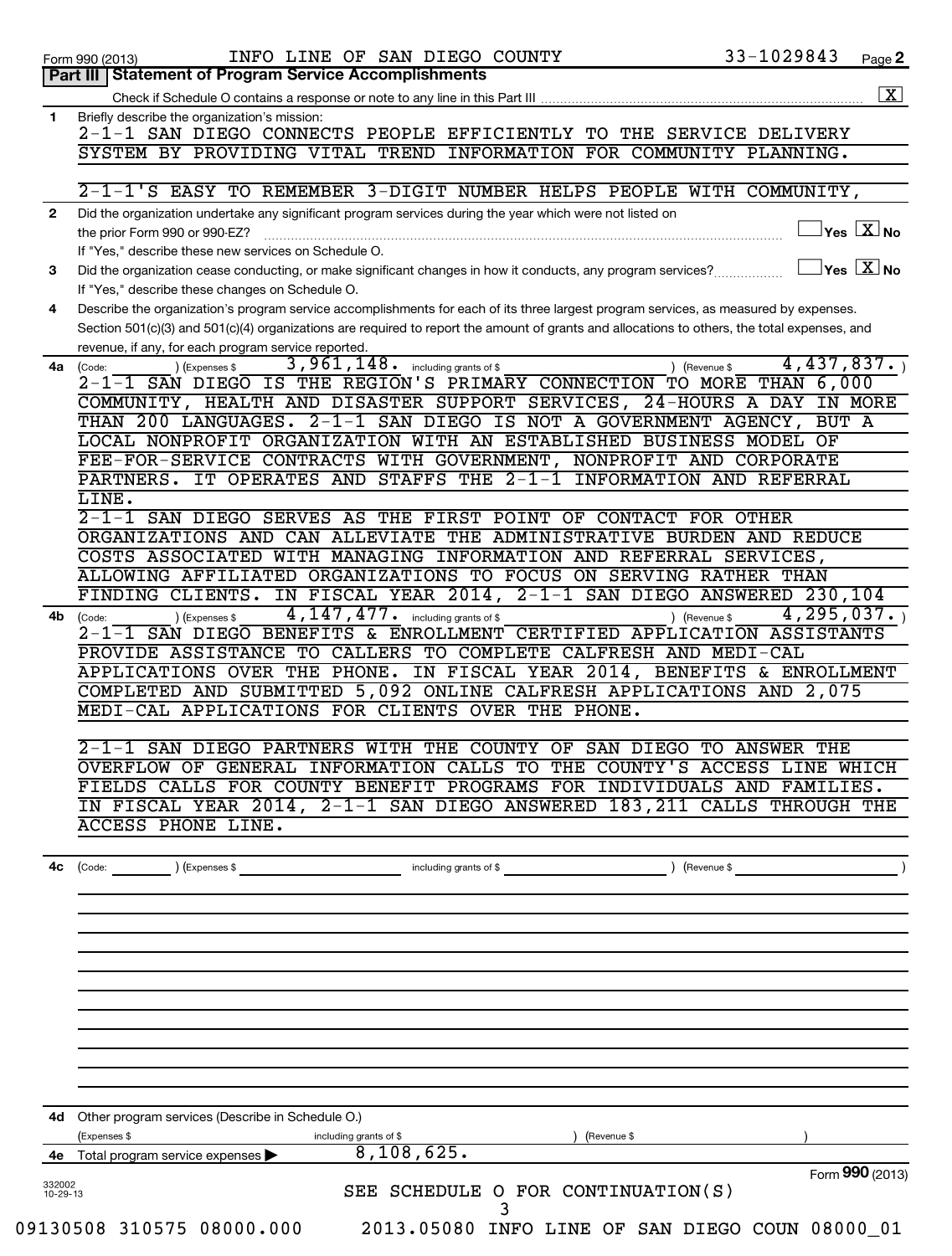## Form 990 (2013)  $I\!N\!F\!O$   $I\!N\!F\!O$   $I\!N\!F\!M$   $I\!N\!F\!G\!O}$   $C\!O\!U\!N\!T\!Y$   $33-1029843$   $P\!A\!O\!P\!O\!P\!O\!P\!O\!P\!O\!P\!O\!P\!O\!P\!O\!P\!O\!P\!O\!P\!O\!P\!O\!P\!O\!P\!O\!P\!O\!P\!O\!P\!O\!P\!O\!P\!O\$ **Part IV Checklist of Required Schedules**

**3**

|     |                                                                                                                                                                                         |                 | Yes                     | No                      |
|-----|-----------------------------------------------------------------------------------------------------------------------------------------------------------------------------------------|-----------------|-------------------------|-------------------------|
| 1.  | Is the organization described in section $501(c)(3)$ or $4947(a)(1)$ (other than a private foundation)?<br>If "Yes," complete Schedule A                                                | 1               | x                       |                         |
| 2   |                                                                                                                                                                                         | $\mathbf{2}$    | $\overline{\textbf{x}}$ |                         |
| 3   | Did the organization engage in direct or indirect political campaign activities on behalf of or in opposition to candidates for<br>public office? If "Yes," complete Schedule C, Part I | 3               |                         | x                       |
| 4   | Section 501(c)(3) organizations. Did the organization engage in lobbying activities, or have a section 501(h) election in effect                                                        | 4               |                         | х                       |
| 5   | Is the organization a section 501(c)(4), 501(c)(5), or 501(c)(6) organization that receives membership dues, assessments, or                                                            |                 |                         |                         |
|     |                                                                                                                                                                                         | 5               |                         | х                       |
| 6   | Did the organization maintain any donor advised funds or any similar funds or accounts for which donors have the right to                                                               |                 |                         |                         |
|     | provide advice on the distribution or investment of amounts in such funds or accounts? If "Yes," complete Schedule D, Part I                                                            | 6               |                         | x                       |
| 7   | Did the organization receive or hold a conservation easement, including easements to preserve open space,                                                                               |                 |                         |                         |
|     |                                                                                                                                                                                         | $\overline{7}$  |                         | x                       |
| 8   | Did the organization maintain collections of works of art, historical treasures, or other similar assets? If "Yes," complete<br>Schedule D, Part III                                    | 8               |                         | х                       |
| 9   | Did the organization report an amount in Part X, line 21, for escrow or custodial account liability; serve as a custodian for                                                           |                 |                         |                         |
|     | amounts not listed in Part X; or provide credit counseling, debt management, credit repair, or debt negotiation services?<br>If "Yes," complete Schedule D, Part IV                     | 9               |                         | х                       |
| 10  | Did the organization, directly or through a related organization, hold assets in temporarily restricted endowments, permanent                                                           | 10              |                         | x                       |
| 11  | If the organization's answer to any of the following questions is "Yes," then complete Schedule D, Parts VI, VII, VIII, IX, or X<br>as applicable.                                      |                 |                         |                         |
|     | a Did the organization report an amount for land, buildings, and equipment in Part X, line 10? If "Yes," complete Schedule D,<br>Part VI                                                | 11a             | х                       |                         |
|     | Did the organization report an amount for investments - other securities in Part X, line 12 that is 5% or more of its total                                                             |                 |                         |                         |
|     | assets reported in Part X, line 16? If "Yes," complete Schedule D, Part VII                                                                                                             | 11b             |                         | x                       |
|     | Did the organization report an amount for investments - program related in Part X, line 13 that is 5% or more of its total                                                              |                 |                         |                         |
|     |                                                                                                                                                                                         | 11c             |                         | х                       |
|     | Did the organization report an amount for other assets in Part X, line 15 that is 5% or more of its total assets reported in<br>Part X, line 16? If "Yes," complete Schedule D, Part IX | 11d             |                         | х                       |
|     |                                                                                                                                                                                         | 11e             |                         | X                       |
| f   | Did the organization's separate or consolidated financial statements for the tax year include a footnote that addresses                                                                 |                 |                         |                         |
|     | the organization's liability for uncertain tax positions under FIN 48 (ASC 740)? If "Yes," complete Schedule D, Part X                                                                  | 11f             | х                       |                         |
|     | 12a Did the organization obtain separate, independent audited financial statements for the tax year? If "Yes," complete<br>Schedule D, Parts XI and XII                                 | 12a             | х                       |                         |
|     | <b>b</b> Was the organization included in consolidated, independent audited financial statements for the tax year?                                                                      |                 |                         |                         |
|     | If "Yes," and if the organization answered "No" to line 12a, then completing Schedule D, Parts XI and XII is optional www.                                                              | 12 <sub>b</sub> |                         | х                       |
| 13  | Is the organization a school described in section $170(b)(1)(A)(ii)?$ If "Yes," complete Schedule E                                                                                     | 13              |                         | $\overline{\textbf{x}}$ |
| 14a | Did the organization maintain an office, employees, or agents outside of the United States?                                                                                             | 14a             |                         | х                       |
| b   | Did the organization have aggregate revenues or expenses of more than \$10,000 from grantmaking, fundraising, business,                                                                 |                 |                         |                         |
|     | investment, and program service activities outside the United States, or aggregate foreign investments valued at \$100,000                                                              |                 |                         |                         |
|     |                                                                                                                                                                                         | 14b             |                         | х                       |
| 15  | Did the organization report on Part IX, column (A), line 3, more than \$5,000 of grants or other assistance to or for any                                                               |                 |                         | х                       |
|     | foreign organization? If "Yes," complete Schedule F, Parts II and IV                                                                                                                    | 15              |                         |                         |
| 16  | Did the organization report on Part IX, column (A), line 3, more than \$5,000 of aggregate grants or other assistance to                                                                |                 |                         | х                       |
| 17  | Did the organization report a total of more than \$15,000 of expenses for professional fundraising services on Part IX,                                                                 | 16              |                         |                         |
|     | column (A), lines 6 and 11e? If "Yes," complete Schedule G, Part I                                                                                                                      | 17              |                         | х                       |
| 18  | Did the organization report more than \$15,000 total of fundraising event gross income and contributions on Part VIII, lines<br>1c and 8a? If "Yes," complete Schedule G, Part II       | 18              | х                       |                         |
| 19  | Did the organization report more than \$15,000 of gross income from gaming activities on Part VIII, line 9a? If "Yes,"                                                                  |                 |                         |                         |
|     |                                                                                                                                                                                         | 19              |                         | х<br>x                  |
|     |                                                                                                                                                                                         | <b>20a</b>      |                         |                         |
|     |                                                                                                                                                                                         | 20 <sub>b</sub> |                         |                         |

Form (2013) **990**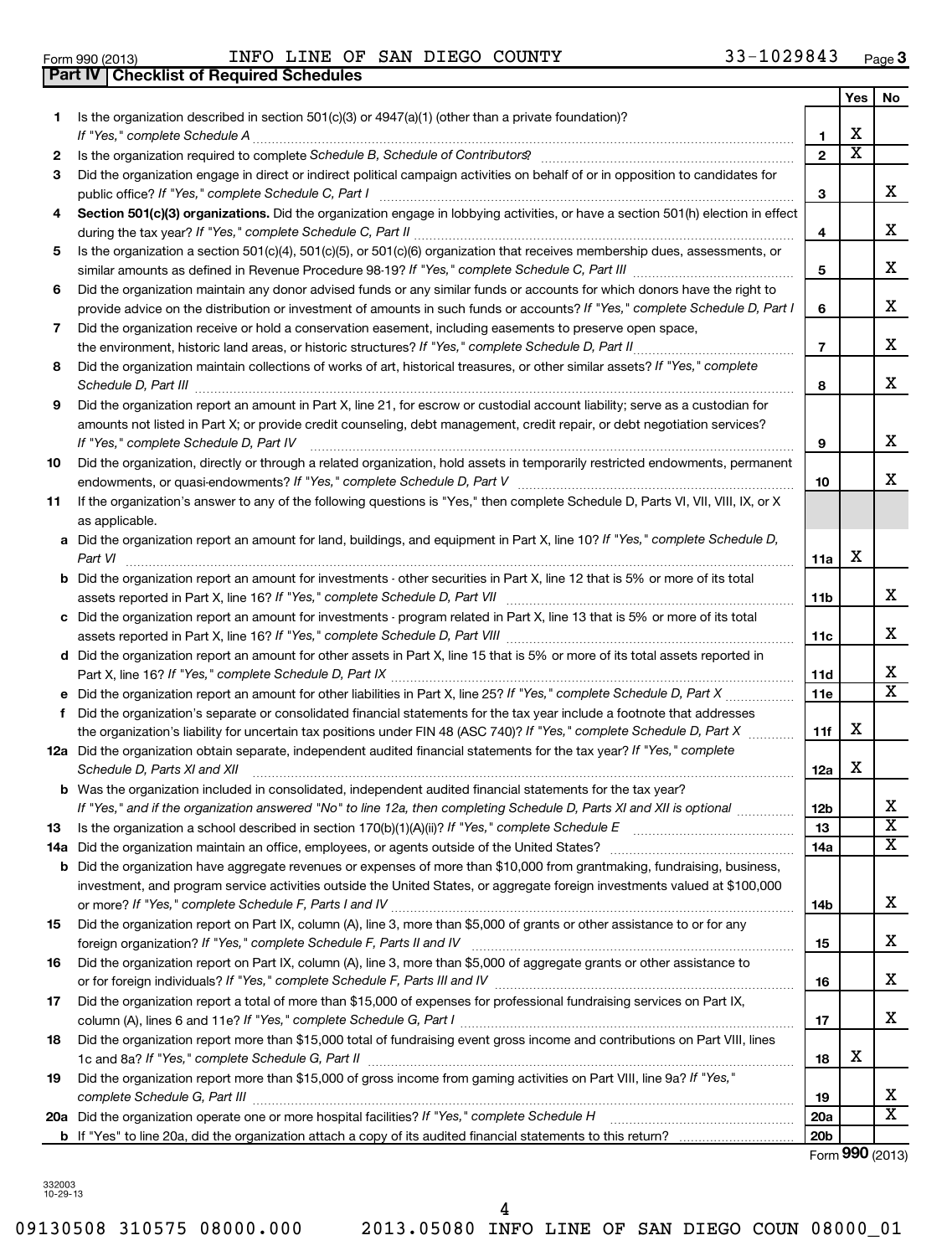**21**

**22**

**23**

**24 a**

**b c**

**25 a**

**d**

**b**

**26**

**27**

**28**

**a b c**

**29 30**

**31**

**32**

**33**

**34**

**35 a**

**b**

**36**

**37**

**38**

### Form 990 (2013)  $I\!N\!F\!O$   $I\!N\!F\!O$   $I\!N\!F\!M$   $I\!N\!F\!G\!O}$   $C\!O\!U\!N\!T\!Y$   $33-1029843$   $P\!A\!O\!P\!O\!P\!O\!P\!O\!P\!O\!P\!O\!P\!O\!P\!O\!P\!O\!P\!O\!P\!O\!P\!O\!P\!O\!P\!O\!P\!O\!P\!O\!P\!O\!P\!O\!P\!O\$

*(continued)* **Part IV Checklist of Required Schedules**

|                                                                                                                                 |                 | Yes | No                      |
|---------------------------------------------------------------------------------------------------------------------------------|-----------------|-----|-------------------------|
| Did the organization report more than \$5,000 of grants or other assistance to any domestic organization or                     |                 |     |                         |
| government on Part IX, column (A), line 1? If "Yes," complete Schedule I, Parts I and II                                        | 21              |     | х                       |
| Did the organization report more than \$5,000 of grants or other assistance to individuals in the United States on Part IX,     |                 |     |                         |
| column (A), line 2? If "Yes," complete Schedule I, Parts I and III                                                              | 22              |     | x                       |
| Did the organization answer "Yes" to Part VII, Section A, line 3, 4, or 5 about compensation of the organization's current      |                 |     |                         |
| and former officers, directors, trustees, key employees, and highest compensated employees? If "Yes," complete                  |                 |     |                         |
| Schedule J                                                                                                                      | 23              | х   |                         |
| Did the organization have a tax-exempt bond issue with an outstanding principal amount of more than \$100,000 as of the         |                 |     |                         |
| last day of the year, that was issued after December 31, 2002? If "Yes," answer lines 24b through 24d and complete              |                 |     |                         |
| Schedule K. If "No", go to line 25a                                                                                             | 24a             |     | x                       |
| Did the organization invest any proceeds of tax-exempt bonds beyond a temporary period exception?                               | 24b             |     |                         |
| Did the organization maintain an escrow account other than a refunding escrow at any time during the year to defease            |                 |     |                         |
|                                                                                                                                 | 24c             |     |                         |
|                                                                                                                                 | 24d             |     |                         |
| Section 501(c)(3) and 501(c)(4) organizations. Did the organization engage in an excess benefit transaction with a              |                 |     |                         |
| disqualified person during the year? If "Yes," complete Schedule L, Part I                                                      | 25a             |     | x                       |
| Is the organization aware that it engaged in an excess benefit transaction with a disqualified person in a prior year, and      |                 |     |                         |
| that the transaction has not been reported on any of the organization's prior Forms 990 or 990-EZ? If "Yes," complete           |                 |     | x                       |
| Schedule L, Part I                                                                                                              | 25b             |     |                         |
| Did the organization report any amount on Part X, line 5, 6, or 22 for receivables from or payables to any current or           |                 |     |                         |
| former officers, directors, trustees, key employees, highest compensated employees, or disqualified persons? If so,             |                 |     | x                       |
| complete Schedule L, Part II                                                                                                    | 26              |     |                         |
| Did the organization provide a grant or other assistance to an officer, director, trustee, key employee, substantial            |                 |     |                         |
| contributor or employee thereof, a grant selection committee member, or to a 35% controlled entity or family member             | 27              |     | x                       |
| Was the organization a party to a business transaction with one of the following parties (see Schedule L, Part IV               |                 |     |                         |
| instructions for applicable filing thresholds, conditions, and exceptions):                                                     |                 |     |                         |
| A current or former officer, director, trustee, or key employee? If "Yes," complete Schedule L, Part IV                         | 28a             |     | х                       |
| A family member of a current or former officer, director, trustee, or key employee? If "Yes," complete Schedule L, Part IV      | 28 <sub>b</sub> |     | X                       |
| An entity of which a current or former officer, director, trustee, or key employee (or a family member thereof) was an officer, |                 |     |                         |
| director, trustee, or direct or indirect owner? If "Yes," complete Schedule L, Part IV                                          | 28c             |     | х                       |
|                                                                                                                                 | 29              |     | $\overline{\textbf{x}}$ |
| Did the organization receive contributions of art, historical treasures, or other similar assets, or qualified conservation     |                 |     |                         |
|                                                                                                                                 | 30              |     | х                       |
| Did the organization liquidate, terminate, or dissolve and cease operations?                                                    |                 |     |                         |
|                                                                                                                                 | 31              |     | х                       |
| Did the organization sell, exchange, dispose of, or transfer more than 25% of its net assets? If "Yes," complete                |                 |     |                         |
| Schedule N, Part II                                                                                                             | 32              |     | X                       |
| Did the organization own 100% of an entity disregarded as separate from the organization under Regulations                      |                 |     |                         |
|                                                                                                                                 | 33              |     | x                       |
| Was the organization related to any tax-exempt or taxable entity? If "Yes," complete Schedule R, Part II, III, or IV, and       |                 |     |                         |
| Part V, line 1                                                                                                                  | 34              |     | х                       |
|                                                                                                                                 | 35a             |     | х                       |
| If "Yes" to line 35a, did the organization receive any payment from or engage in any transaction with a controlled entity       |                 |     |                         |
|                                                                                                                                 | 35 <sub>b</sub> |     |                         |
| Section 501(c)(3) organizations. Did the organization make any transfers to an exempt non-charitable related organization?      |                 |     |                         |

**38 Note.**  All Form 990 filers are required to complete Schedule O Form (2013) **990**

X

**36**

X

X

**37**

5

*If "Yes," complete Schedule R, Part V, line 2* ~~~~~~~~~~~~~~~~~~~~~~~~~~~~~~~~~~~~~~~~

Did the organization conduct more than 5% of its activities through an entity that is not a related organization

Did the organization complete Schedule O and provide explanations in Schedule O for Part VI, lines 11b and 19?

and that is treated as a partnership for federal income tax purposes? If "Yes," complete Schedule R, Part VI medi

09130508 310575 08000.000 2013.05080 INFO LINE OF SAN DIEGO COUN 08000\_01

332004 10-29-13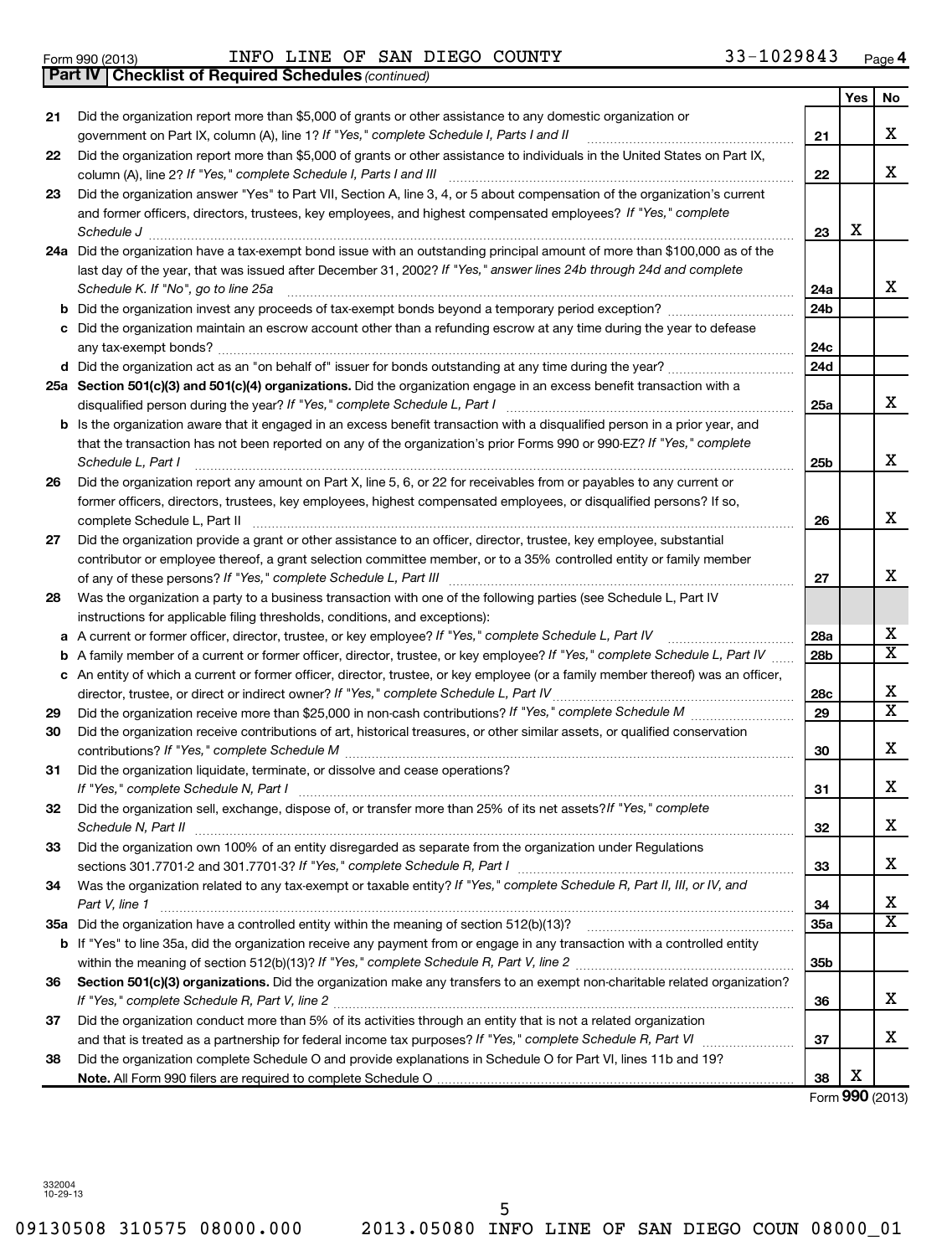|    | Part V<br><b>Statements Regarding Other IRS Filings and Tax Compliance</b>                                                                                                                                                |                |                         |                         |
|----|---------------------------------------------------------------------------------------------------------------------------------------------------------------------------------------------------------------------------|----------------|-------------------------|-------------------------|
|    | Check if Schedule O contains a response or note to any line in this Part V                                                                                                                                                |                |                         |                         |
|    |                                                                                                                                                                                                                           |                | Yes                     | No                      |
|    | 15<br>1a                                                                                                                                                                                                                  |                |                         |                         |
| b  | 1 <sub>b</sub><br>Enter the number of Forms W-2G included in line 1a. Enter -0- if not applicable                                                                                                                         |                |                         |                         |
| c  | Did the organization comply with backup withholding rules for reportable payments to vendors and reportable gaming                                                                                                        |                | х                       |                         |
|    |                                                                                                                                                                                                                           | 1c             |                         |                         |
|    | 2a Enter the number of employees reported on Form W-3, Transmittal of Wage and Tax Statements,<br>98                                                                                                                      |                |                         |                         |
|    | filed for the calendar year ending with or within the year covered by this return<br>2a                                                                                                                                   |                | х                       |                         |
|    | b If at least one is reported on line 2a, did the organization file all required federal employment tax returns?                                                                                                          | 2 <sub>b</sub> |                         |                         |
|    |                                                                                                                                                                                                                           | За             |                         | х                       |
|    | 3a Did the organization have unrelated business gross income of \$1,000 or more during the year?<br><b>b</b> If "Yes," has it filed a Form 990-T for this year? If "No," to line 3b, provide an explanation in Schedule O | 3 <sub>b</sub> |                         |                         |
|    | 4a At any time during the calendar year, did the organization have an interest in, or a signature or other authority over, a                                                                                              |                |                         |                         |
|    | financial account in a foreign country (such as a bank account, securities account, or other financial account)?                                                                                                          | 4a             |                         | X                       |
|    | <b>b</b> If "Yes," enter the name of the foreign country:                                                                                                                                                                 |                |                         |                         |
|    | See instructions for filing requirements for Form TD F 90-22.1, Report of Foreign Bank and Financial Accounts.                                                                                                            |                |                         |                         |
|    |                                                                                                                                                                                                                           | 5a             |                         | X                       |
| b  |                                                                                                                                                                                                                           | 5 <sub>b</sub> |                         | $\overline{\texttt{x}}$ |
|    |                                                                                                                                                                                                                           | 5c             |                         |                         |
|    | 6a Does the organization have annual gross receipts that are normally greater than \$100,000, and did the organization solicit                                                                                            |                |                         |                         |
|    |                                                                                                                                                                                                                           | 6a             |                         | х                       |
|    | <b>b</b> If "Yes," did the organization include with every solicitation an express statement that such contributions or gifts                                                                                             |                |                         |                         |
|    |                                                                                                                                                                                                                           | 6b             |                         |                         |
| 7  | Organizations that may receive deductible contributions under section 170(c).                                                                                                                                             |                |                         |                         |
| a  | Did the organization receive a payment in excess of \$75 made partly as a contribution and partly for goods and services provided to the payor?                                                                           | 7a             | х                       |                         |
| b  |                                                                                                                                                                                                                           | 7b             | $\overline{\textbf{x}}$ |                         |
|    | c Did the organization sell, exchange, or otherwise dispose of tangible personal property for which it was required                                                                                                       |                |                         |                         |
|    |                                                                                                                                                                                                                           | 7с             |                         | x                       |
|    | 7d                                                                                                                                                                                                                        |                |                         |                         |
|    |                                                                                                                                                                                                                           | 7е             |                         | х                       |
| f. |                                                                                                                                                                                                                           | 7f             |                         | $\overline{\texttt{x}}$ |
| g  | If the organization received a contribution of qualified intellectual property, did the organization file Form 8899 as required?                                                                                          | 7g             |                         |                         |
| h. | If the organization received a contribution of cars, boats, airplanes, or other vehicles, did the organization file a Form 1098-C?                                                                                        | 7h             |                         |                         |
| 8  | Sponsoring organizations maintaining donor advised funds and section $509(a)(3)$ supporting organizations. Did the supporting                                                                                             |                |                         |                         |
|    | organization, or a donor advised fund maintained by a sponsoring organization, have excess business holdings at any time during the year?                                                                                 | 8              |                         |                         |
| 9  | Sponsoring organizations maintaining donor advised funds.                                                                                                                                                                 |                |                         |                         |
|    |                                                                                                                                                                                                                           | эа<br>9b       |                         |                         |
| 10 | Section 501(c)(7) organizations. Enter:                                                                                                                                                                                   |                |                         |                         |
| а  | 10a                                                                                                                                                                                                                       |                |                         |                         |
| b  | 10 <sub>b</sub><br>Gross receipts, included on Form 990, Part VIII, line 12, for public use of club facilities                                                                                                            |                |                         |                         |
| 11 | Section 501(c)(12) organizations. Enter:                                                                                                                                                                                  |                |                         |                         |
| а  | 11a                                                                                                                                                                                                                       |                |                         |                         |
|    | b Gross income from other sources (Do not net amounts due or paid to other sources against                                                                                                                                |                |                         |                         |
|    | 11b                                                                                                                                                                                                                       |                |                         |                         |
|    | 12a Section 4947(a)(1) non-exempt charitable trusts. Is the organization filing Form 990 in lieu of Form 1041?                                                                                                            | 12a            |                         |                         |
|    | <b>b</b> If "Yes," enter the amount of tax-exempt interest received or accrued during the year<br>12b                                                                                                                     |                |                         |                         |
| 13 | Section 501(c)(29) qualified nonprofit health insurance issuers.                                                                                                                                                          |                |                         |                         |
|    | a Is the organization licensed to issue qualified health plans in more than one state?                                                                                                                                    | 13a            |                         |                         |
|    | Note. See the instructions for additional information the organization must report on Schedule O.                                                                                                                         |                |                         |                         |
|    | <b>b</b> Enter the amount of reserves the organization is required to maintain by the states in which the                                                                                                                 |                |                         |                         |
|    | 13 <sub>b</sub>                                                                                                                                                                                                           |                |                         |                         |
|    | 13c                                                                                                                                                                                                                       |                |                         |                         |
|    | 14a Did the organization receive any payments for indoor tanning services during the tax year?                                                                                                                            | 14a            |                         | x                       |
|    | <b>b</b> If "Yes," has it filed a Form 720 to report these payments? If "No," provide an explanation in Schedule O                                                                                                        | 14b            |                         | $\mathbf{A}$            |

Form 990 (2013)  $NFA$   $\blacksquare$   $\blacksquare$   $\blacksquare$   $\blacksquare$   $\blacksquare$   $\blacksquare$   $\blacksquare$   $\blacksquare$   $\blacksquare$   $\blacksquare$   $\blacksquare$   $\blacksquare$   $\blacksquare$   $\blacksquare$   $\blacksquare$   $\blacksquare$   $\blacksquare$   $\blacksquare$   $\blacksquare$   $\blacksquare$   $\blacksquare$   $\blacksquare$   $\blacksquare$   $\blacksquare$   $\blacksquare$   $\blacksquare$   $\blacksquare$   $\blacksquare$   $\blacks$ 

|  |  | Form 990 (2013) |
|--|--|-----------------|
|--|--|-----------------|

**5**

332005 10-29-13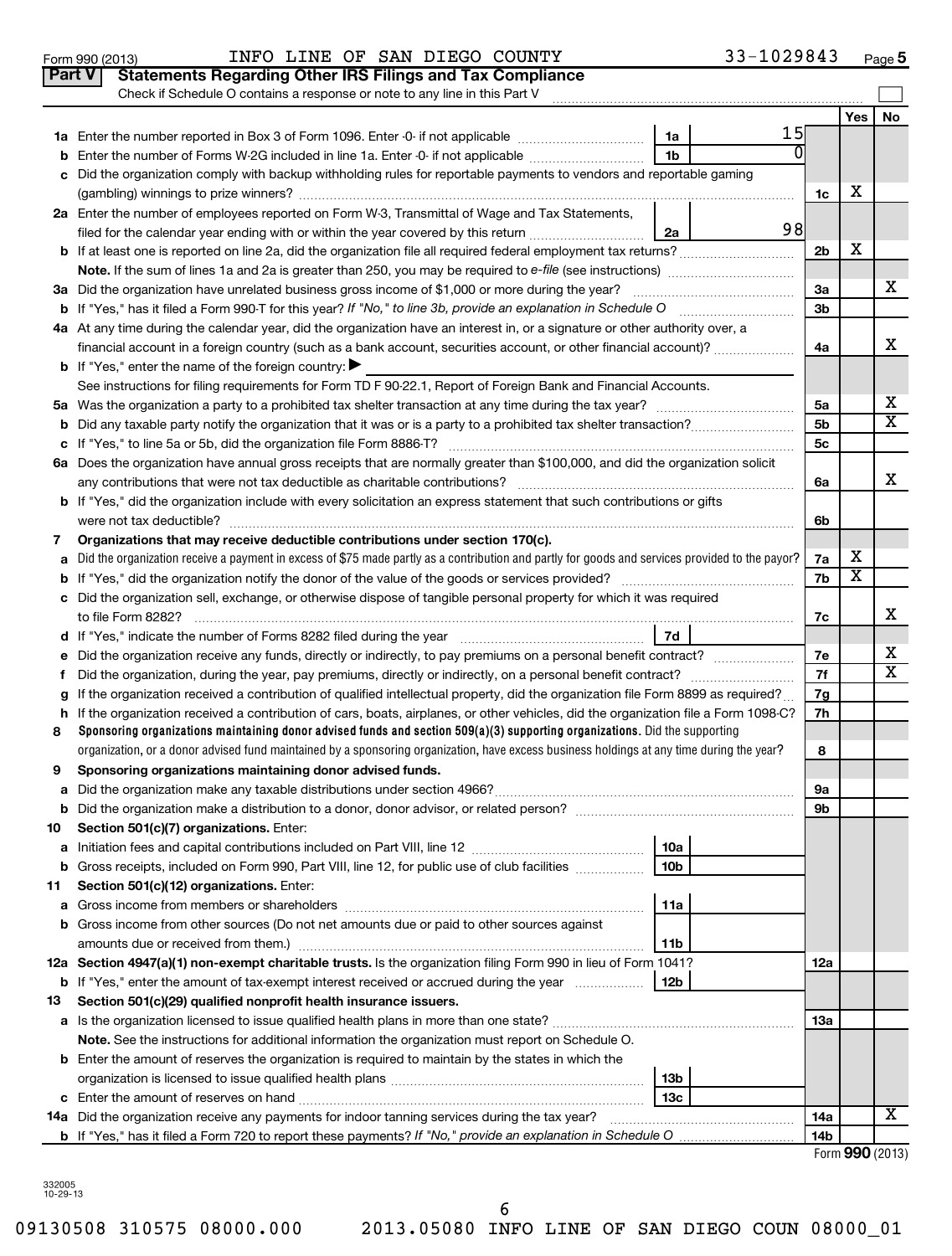### Form 990 (2013)  $I\!N\!F\!O$   $I\!N\!F\!O$   $I\!N\!F\!M$   $I\!N\!F\!G\!O}$   $C\!O\!U\!N\!T\!Y$   $33-1029843$   $P\!A\!O\!P\!O\!P\!O\!P\!O\!P\!O\!P\!O\!P\!O\!P\!O\!P\!O\!P\!O\!P\!O\!P\!O\!P\!O\!P\!O\!P\!O\!P\!O\!P\!O\!P\!O\!P\!O\$

**6**

|  | <b>t VI   Governance, Management, and Disclosure</b> For each "Yes" response to lines 2 through 7b below, and for a "No" response |  |  |
|--|-----------------------------------------------------------------------------------------------------------------------------------|--|--|
|  | to line 8a, 8b, or 10b below, describe the circumstances, processes, or changes in Schedule O. See instructions.                  |  |  |

### Check if Schedule O contains a response or note to any line in this Part VI **Section A. Governing Body and Management**  $\lfloor x \rfloor$

|     |                                                                                                                                     |    |  |                 | <b>Yes</b>              | <b>No</b>               |
|-----|-------------------------------------------------------------------------------------------------------------------------------------|----|--|-----------------|-------------------------|-------------------------|
|     | 1a Enter the number of voting members of the governing body at the end of the tax year                                              | 1a |  |                 |                         |                         |
|     | If there are material differences in voting rights among members of the governing body, or if the governing                         |    |  |                 |                         |                         |
|     | body delegated broad authority to an executive committee or similar committee, explain in Schedule O.                               |    |  |                 |                         |                         |
| b   | Enter the number of voting members included in line 1a, above, who are independent                                                  | 1b |  | 8               |                         |                         |
| 2   | Did any officer, director, trustee, or key employee have a family relationship or a business relationship with any other            |    |  |                 |                         |                         |
|     | officer, director, trustee, or key employee?                                                                                        |    |  | $\mathbf{2}$    |                         | X.                      |
| 3   | Did the organization delegate control over management duties customarily performed by or under the direct supervision               |    |  |                 |                         |                         |
|     | of officers, directors, or trustees, or key employees to a management company or other person?                                      |    |  | 3               | х                       |                         |
| 4   | Did the organization make any significant changes to its governing documents since the prior Form 990 was filed?                    |    |  |                 |                         | $\overline{\mathbf{X}}$ |
| 5   |                                                                                                                                     |    |  | 5               |                         | $\overline{\texttt{x}}$ |
| 6   | Did the organization have members or stockholders?                                                                                  |    |  | 6               |                         | $\overline{\textbf{x}}$ |
| 7a  | Did the organization have members, stockholders, or other persons who had the power to elect or appoint one or                      |    |  |                 |                         |                         |
|     | more members of the governing body?                                                                                                 |    |  | 7a              |                         | x                       |
|     | <b>b</b> Are any governance decisions of the organization reserved to (or subject to approval by) members, stockholders, or         |    |  |                 |                         |                         |
|     | persons other than the governing body?                                                                                              |    |  | 7b              |                         | x                       |
| 8   | Did the organization contemporaneously document the meetings held or written actions undertaken during the year by the following:   |    |  |                 |                         |                         |
| a   |                                                                                                                                     |    |  | 8а              | х                       |                         |
| b   | Each committee with authority to act on behalf of the governing body?                                                               |    |  | 8b              | x                       |                         |
| 9   | Is there any officer, director, trustee, or key employee listed in Part VII, Section A, who cannot be reached at the                |    |  |                 |                         |                         |
|     | organization's mailing address? If "Yes," provide the names and addresses in Schedule O                                             |    |  | 9               |                         | x                       |
|     | Section B. Policies (This Section B requests information about policies not required by the Internal Revenue Code.)                 |    |  |                 |                         |                         |
|     |                                                                                                                                     |    |  |                 | Yes                     | No                      |
|     |                                                                                                                                     |    |  | 10a             |                         | $\overline{\mathbf{x}}$ |
|     | <b>b</b> If "Yes," did the organization have written policies and procedures governing the activities of such chapters, affiliates, |    |  |                 |                         |                         |
|     | and branches to ensure their operations are consistent with the organization's exempt purposes?                                     |    |  | 10 <sub>b</sub> |                         |                         |
|     | 11a Has the organization provided a complete copy of this Form 990 to all members of its governing body before filing the form?     |    |  | 11a             | х                       |                         |
| b   | Describe in Schedule O the process, if any, used by the organization to review this Form 990.                                       |    |  |                 |                         |                         |
| 12a | Did the organization have a written conflict of interest policy? If "No," go to line 13                                             |    |  | 12a             | х                       |                         |
| b   | Were officers, directors, or trustees, and key employees required to disclose annually interests that could give rise to conflicts? |    |  | 12 <sub>b</sub> | $\overline{\texttt{x}}$ |                         |
| c   | Did the organization regularly and consistently monitor and enforce compliance with the policy? If "Yes," describe                  |    |  |                 |                         |                         |
|     | in Schedule O how this was done                                                                                                     |    |  | 12c             | х                       |                         |

|     | maio omooro, amoutoro, or traducto, and noy omployeed required to dictious anniquity musicous that begin give not to commute.                                                                                                                  | שב              |                             |
|-----|------------------------------------------------------------------------------------------------------------------------------------------------------------------------------------------------------------------------------------------------|-----------------|-----------------------------|
| c   | Did the organization regularly and consistently monitor and enforce compliance with the policy? If "Yes," describe<br>in Schedule O how this was done                                                                                          | 12 <sub>c</sub> | х                           |
| 13  |                                                                                                                                                                                                                                                | 13              | $\overline{\textnormal{x}}$ |
| 14  | Did the organization have a written document retention and destruction policy? [11] manufaction in the organization have a written document retention and destruction policy?                                                                  | 14              | Χ                           |
| 15  | Did the process for determining compensation of the following persons include a review and approval by independent                                                                                                                             |                 |                             |
|     | persons, comparability data, and contemporaneous substantiation of the deliberation and decision?                                                                                                                                              |                 | х                           |
| a   | The organization's CEO, Executive Director, or top management official                                                                                                                                                                         | 15a             |                             |
| b   |                                                                                                                                                                                                                                                | 15b             | х                           |
|     | If "Yes" to line 15a or 15b, describe the process in Schedule O (see instructions).                                                                                                                                                            |                 |                             |
| 16а | Did the organization invest in, contribute assets to, or participate in a joint venture or similar arrangement with a                                                                                                                          |                 |                             |
|     | taxable entity during the year?                                                                                                                                                                                                                | 16а             |                             |
|     | <b>b</b> If "Yes," did the organization follow a written policy or procedure requiring the organization to evaluate its participation                                                                                                          |                 |                             |
|     | in joint venture arrangements under applicable federal tax law, and take steps to safeguard the organization's                                                                                                                                 |                 |                             |
|     |                                                                                                                                                                                                                                                | <b>16b</b>      |                             |
|     | <b>Section C. Disclosure</b>                                                                                                                                                                                                                   |                 |                             |
| 17  | List the states with which a copy of this Form 990 is required to be filed $\blacktriangleright$ CA                                                                                                                                            |                 |                             |
| 18  | Section 6104 requires an organization to make its Forms 1023 (or 1024 if applicable), 990, and 990-T (Section 501(c)(3)s only) available                                                                                                       |                 |                             |
|     | for public inspection. Indicate how you made these available. Check all that apply.<br>$\lfloor \underline{X} \rfloor$ Upon request<br>$ \underline{X} $ Own website<br>Another's website<br>$\sim$ 100 $\pm$<br>Other (explain in Schedule O) |                 |                             |
| 19  | Describe in Schedule O whether (and if so, how), the organization made its governing documents, conflict of interest policy, and financial                                                                                                     |                 |                             |

| statements available to the public during the tax year.                                                                          |
|----------------------------------------------------------------------------------------------------------------------------------|
| 20 State the name, physical address, and telephone number of the person who possesses the books and records of the organization: |
| DENICE WRITESEL - 858-300-1300                                                                                                   |

7

| 5251 VIEWRIDGE COURT, SAN DIEGO, CA 92123 |  |  |  |
|-------------------------------------------|--|--|--|
|                                           |  |  |  |

 $\frac{1}{x}$ 

|  | 09130508 310575 08000.000 |  |
|--|---------------------------|--|
|  |                           |  |

332006 10-29-13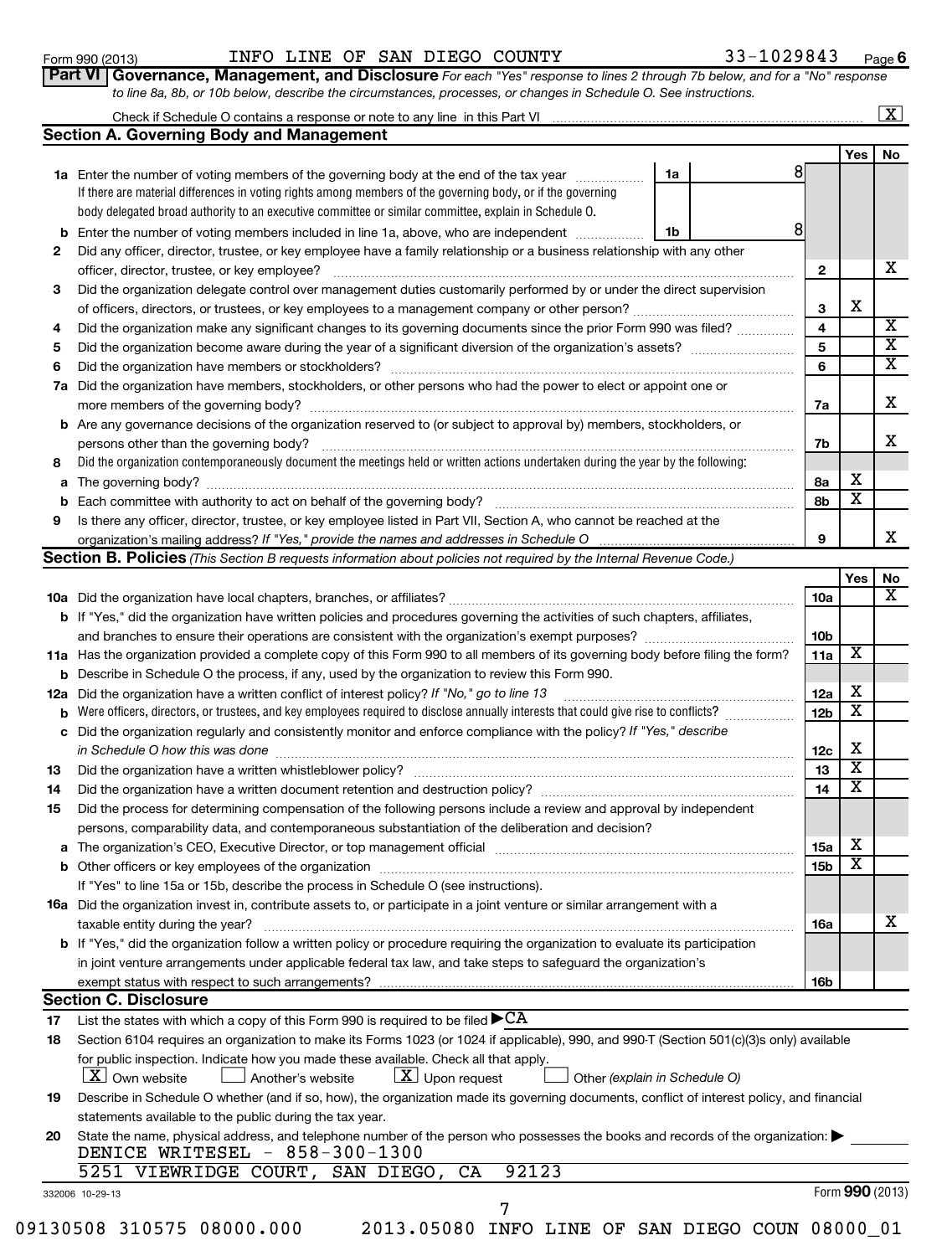| Part VII Compensation of Officers, Directors, Trustees, Key Employees, Highest Compensated                                                                 |
|------------------------------------------------------------------------------------------------------------------------------------------------------------|
| <b>Employees, and Independent Contractors</b>                                                                                                              |
| Check if Schedule O contains a response or note to any line in this Part VII                                                                               |
| Section A. Officers, Directors, Trustees, Key Employees, and Highest Compensated Employees                                                                 |
| 1a Complete this table for all persons required to be listed. Report compensation for the calendar year ending with or within the organization's tax year. |

• List all of the organization's current officers, directors, trustees (whether individuals or organizations), regardless of amount of compensation.

Enter -0- in columns  $(D)$ ,  $(E)$ , and  $(F)$  if no compensation was paid.

**•** List all of the organization's **current** key employees, if any. See instructions for definition of "key employee."

**•** List the organization's five *current* highest compensated employees (other than an officer, director, trustee, or key employee) who received reportable compensation (Box 5 of Form W-2 and/or Box 7 of Form 1099-MISC) of more than \$100,000 from the organization and any related organizations.

 $\bullet$  List all of the organization's former officers, key employees, and highest compensated employees who received more than \$100,000 of reportable compensation from the organization and any related organizations.

**•** List all of the organization's former directors or trustees that received, in the capacity as a former director or trustee of the organization, more than \$10,000 of reportable compensation from the organization and any related organizations.

List persons in the following order: individual trustees or directors; institutional trustees; officers; key employees; highest compensated employees; and former such persons.

Check this box if neither the organization nor any related organization compensated any current officer, director, or trustee.  $\left\vert \cdot\right\vert$ 

| (A)                          | (B)                                                                  |                                |                                                                                                 |             | (C)          |                                 |        | (D)                                    | (E)                                        | (F)                                                                      |
|------------------------------|----------------------------------------------------------------------|--------------------------------|-------------------------------------------------------------------------------------------------|-------------|--------------|---------------------------------|--------|----------------------------------------|--------------------------------------------|--------------------------------------------------------------------------|
| Name and Title               | Average<br>hours per<br>week                                         |                                | (do not check more than one<br>box, unless person is both an<br>officer and a director/trustee) | Position    |              |                                 |        | Reportable<br>compensation<br>from     | Reportable<br>compensation<br>from related | Estimated<br>amount of<br>other                                          |
|                              | (list any<br>hours for<br>related<br>organizations<br>below<br>line) | Individual trustee or director | Institutional trustee                                                                           | Officer     | Key employee | Highest compensated<br>employee | Former | the<br>organization<br>(W-2/1099-MISC) | organizations<br>(W-2/1099-MISC)           | compensation<br>from the<br>organization<br>and related<br>organizations |
| <b>BRIAN BAKER</b><br>(1)    | 5.00                                                                 |                                |                                                                                                 |             |              |                                 |        |                                        |                                            |                                                                          |
| <b>CHAIR</b>                 |                                                                      | $\mathbf X$                    |                                                                                                 | $\mathbf X$ |              |                                 |        | $\mathbf 0$ .                          | $\mathbf 0$ .                              | $\boldsymbol{0}$ .                                                       |
| (2)<br>JONATHAN GRISSOM      | 3.00                                                                 |                                |                                                                                                 |             |              |                                 |        |                                        |                                            |                                                                          |
| VICE-CHAIR                   |                                                                      | X                              |                                                                                                 | $\mathbf X$ |              |                                 |        | $\mathbf 0$ .                          | $\mathbf 0$ .                              | $\mathbf 0$ .                                                            |
| CINDY BERTRAND<br>(3)        | 3.00                                                                 |                                |                                                                                                 |             |              |                                 |        |                                        |                                            |                                                                          |
| <b>TREASURER</b>             |                                                                      | $\mathbf X$                    |                                                                                                 | $\mathbf X$ |              |                                 |        | $\mathbf 0$ .                          | $\mathbf 0$ .                              | $\mathbf 0$ .                                                            |
| (4)<br>DR. CLYDE H. BECK JR. | 2.00                                                                 |                                |                                                                                                 |             |              |                                 |        |                                        |                                            |                                                                          |
| <b>BOARD MEMBER</b>          |                                                                      | $\mathbf X$                    |                                                                                                 |             |              |                                 |        | $\mathbf 0$ .                          | $\mathbf 0$ .                              | $\mathbf 0$ .                                                            |
| EMILY EINHORN<br>(5)         | 2.00                                                                 |                                |                                                                                                 |             |              |                                 |        |                                        |                                            |                                                                          |
| <b>BOARD MEMBER</b>          |                                                                      | X                              |                                                                                                 |             |              |                                 |        | $\mathbf 0$ .                          | $\mathbf 0$ .                              | $\mathbf 0$ .                                                            |
| HENRY HAIMSOHN<br>(6)        | 2.00                                                                 |                                |                                                                                                 |             |              |                                 |        |                                        |                                            |                                                                          |
| BOARD MEMBER                 |                                                                      | $\mathbf x$                    |                                                                                                 |             |              |                                 |        | $\mathbf 0$ .                          | $\mathbf 0$ .                              | $\mathbf 0$ .                                                            |
| JEFF NICHOLS<br>(7)          | 2.00                                                                 |                                |                                                                                                 |             |              |                                 |        |                                        |                                            |                                                                          |
| <b>BOARD MEMBER</b>          |                                                                      | $\mathbf X$                    |                                                                                                 |             |              |                                 |        | $\mathbf 0$ .                          | $\mathbf 0$ .                              | $\mathbf 0$ .                                                            |
| (8)<br>DEAN CAPPELLAZO       | 2.00                                                                 |                                |                                                                                                 |             |              |                                 |        |                                        |                                            |                                                                          |
| BOARD MEMBER                 |                                                                      | $\mathbf X$                    |                                                                                                 |             |              |                                 |        | $\mathbf 0$ .                          | $\mathbf 0$ .                              | 0.                                                                       |
| (9)<br>JOHN OHANIAN          | 60.00                                                                |                                |                                                                                                 |             |              |                                 |        |                                        |                                            |                                                                          |
| CEO                          |                                                                      |                                |                                                                                                 | X           |              |                                 |        | 246,347.                               | $\mathbf 0$ .                              | 16,313.                                                                  |
| (10) WILLIAM YORK            | 60.00                                                                |                                |                                                                                                 |             |              |                                 |        |                                        |                                            |                                                                          |
| EXECUTIVE VICE PRESIDENT     |                                                                      |                                |                                                                                                 |             |              | $\mathbf X$                     |        | 175,000.                               | 0.                                         | 9,734.                                                                   |
|                              |                                                                      |                                |                                                                                                 |             |              |                                 |        |                                        |                                            |                                                                          |
|                              |                                                                      |                                |                                                                                                 |             |              |                                 |        |                                        |                                            |                                                                          |
|                              |                                                                      |                                |                                                                                                 |             |              |                                 |        |                                        |                                            |                                                                          |
|                              |                                                                      |                                |                                                                                                 |             |              |                                 |        |                                        |                                            |                                                                          |
|                              |                                                                      |                                |                                                                                                 |             |              |                                 |        |                                        |                                            |                                                                          |
|                              |                                                                      |                                |                                                                                                 |             |              |                                 |        |                                        |                                            |                                                                          |
|                              |                                                                      |                                |                                                                                                 |             |              |                                 |        |                                        |                                            |                                                                          |
|                              |                                                                      |                                |                                                                                                 |             |              |                                 |        |                                        |                                            | $\overline{\phantom{a}}$                                                 |

332007 10-29-13

Form (2013) **990**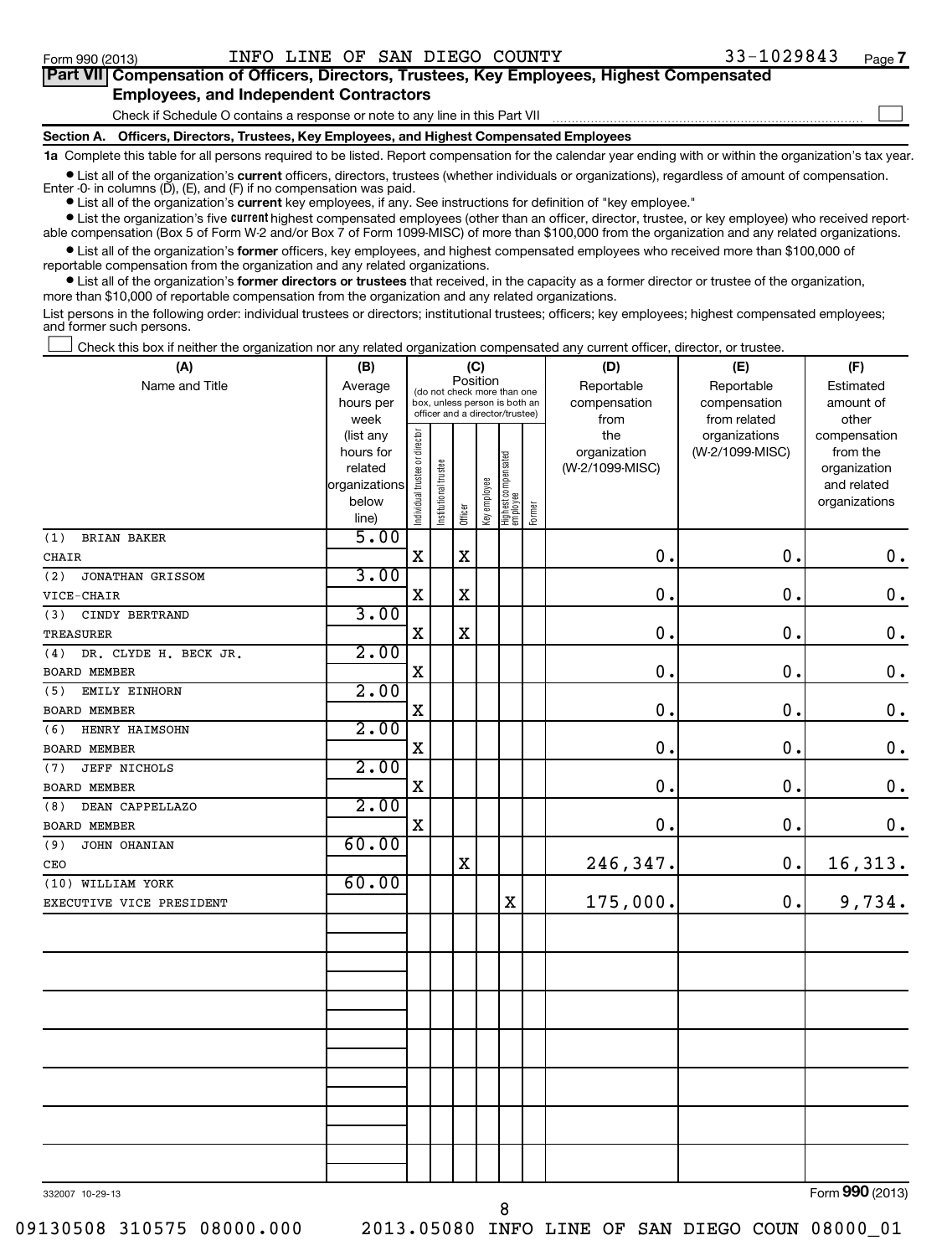|              | Form 990 (2013)                                                                                                                      | INFO LINE OF SAN DIEGO COUNTY |                                |                       |                 |              |                                                              |        |                                 | 33-1029843                 |                  |              |                          | Page 8           |
|--------------|--------------------------------------------------------------------------------------------------------------------------------------|-------------------------------|--------------------------------|-----------------------|-----------------|--------------|--------------------------------------------------------------|--------|---------------------------------|----------------------------|------------------|--------------|--------------------------|------------------|
|              | Part VII Section A. Officers, Directors, Trustees, Key Employees, and Highest Compensated Employees (continued)                      |                               |                                |                       |                 |              |                                                              |        |                                 |                            |                  |              |                          |                  |
|              | (A)                                                                                                                                  | (B)                           |                                |                       | (C)<br>Position |              |                                                              |        | (D)                             | (E)                        |                  |              | (F)                      |                  |
|              | Name and title                                                                                                                       | Average<br>hours per          |                                |                       |                 |              | (do not check more than one<br>box, unless person is both an |        | Reportable<br>compensation      | Reportable<br>compensation |                  |              | Estimated<br>amount of   |                  |
|              |                                                                                                                                      | week                          |                                |                       |                 |              | officer and a director/trustee)                              |        | from                            | from related               |                  |              | other                    |                  |
|              |                                                                                                                                      | (list any<br>hours for        |                                |                       |                 |              |                                                              |        | the                             | organizations              |                  |              | compensation             |                  |
|              |                                                                                                                                      | related                       |                                |                       |                 |              |                                                              |        | organization<br>(W-2/1099-MISC) | (W-2/1099-MISC)            |                  |              | from the<br>organization |                  |
|              |                                                                                                                                      | organizations                 |                                |                       |                 |              |                                                              |        |                                 |                            |                  |              | and related              |                  |
|              |                                                                                                                                      | below<br>line)                | Individual trustee or director | Institutional trustee | Officer         | Key employee | Highest compensated<br>employee                              | Former |                                 |                            |                  |              | organizations            |                  |
|              |                                                                                                                                      |                               |                                |                       |                 |              |                                                              |        |                                 |                            |                  |              |                          |                  |
|              |                                                                                                                                      |                               |                                |                       |                 |              |                                                              |        |                                 |                            |                  |              |                          |                  |
|              |                                                                                                                                      |                               |                                |                       |                 |              |                                                              |        |                                 |                            |                  |              |                          |                  |
|              |                                                                                                                                      |                               |                                |                       |                 |              |                                                              |        |                                 |                            |                  |              |                          |                  |
|              |                                                                                                                                      |                               |                                |                       |                 |              |                                                              |        |                                 |                            |                  |              |                          |                  |
|              |                                                                                                                                      |                               |                                |                       |                 |              |                                                              |        |                                 |                            |                  |              |                          |                  |
|              |                                                                                                                                      |                               |                                |                       |                 |              |                                                              |        |                                 |                            |                  |              |                          |                  |
|              |                                                                                                                                      |                               |                                |                       |                 |              |                                                              |        |                                 |                            |                  |              |                          |                  |
|              |                                                                                                                                      |                               |                                |                       |                 |              |                                                              |        |                                 |                            |                  |              |                          |                  |
|              |                                                                                                                                      |                               |                                |                       |                 |              |                                                              |        |                                 |                            |                  |              |                          |                  |
|              |                                                                                                                                      |                               |                                |                       |                 |              |                                                              |        |                                 |                            |                  |              |                          |                  |
|              |                                                                                                                                      |                               |                                |                       |                 |              |                                                              |        |                                 |                            |                  |              |                          |                  |
|              |                                                                                                                                      |                               |                                |                       |                 |              |                                                              |        |                                 |                            |                  |              |                          |                  |
|              |                                                                                                                                      |                               |                                |                       |                 |              |                                                              |        |                                 |                            |                  |              |                          |                  |
|              |                                                                                                                                      |                               |                                |                       |                 |              |                                                              |        |                                 |                            |                  |              |                          |                  |
|              |                                                                                                                                      |                               |                                |                       |                 |              |                                                              |        | 421,347.                        |                            | $\overline{0}$ . |              |                          | 26,047.          |
|              | c Total from continuation sheets to Part VII, Section A manufactured by                                                              |                               |                                |                       |                 |              |                                                              |        | $\overline{0}$ .                |                            | σ.               |              |                          | $\overline{0}$ . |
|              |                                                                                                                                      |                               |                                |                       |                 |              |                                                              |        | 421,347.                        |                            | σ.               |              |                          | 26,047.          |
| $\mathbf{2}$ | Total number of individuals (including but not limited to those listed above) who received more than \$100,000 of reportable         |                               |                                |                       |                 |              |                                                              |        |                                 |                            |                  |              |                          |                  |
|              | compensation from the organization $\blacktriangleright$                                                                             |                               |                                |                       |                 |              |                                                              |        |                                 |                            |                  |              | Yes                      | 2<br>No          |
| з            | Did the organization list any former officer, director, or trustee, key employee, or highest compensated employee on                 |                               |                                |                       |                 |              |                                                              |        |                                 |                            |                  |              |                          |                  |
|              | line 1a? If "Yes," complete Schedule J for such individual                                                                           |                               |                                |                       |                 |              |                                                              |        |                                 |                            |                  | з            |                          | x                |
| 4            | For any individual listed on line 1a, is the sum of reportable compensation and other compensation from the organization             |                               |                                |                       |                 |              |                                                              |        |                                 |                            |                  |              |                          |                  |
|              |                                                                                                                                      |                               |                                |                       |                 |              |                                                              |        |                                 |                            |                  | 4            | х                        |                  |
| 5            | Did any person listed on line 1a receive or accrue compensation from any unrelated organization or individual for services           |                               |                                |                       |                 |              |                                                              |        |                                 |                            |                  |              |                          |                  |
|              | <b>Section B. Independent Contractors</b>                                                                                            |                               |                                |                       |                 |              |                                                              |        |                                 |                            |                  | 5            |                          | X                |
| 1            | Complete this table for your five highest compensated independent contractors that received more than \$100,000 of compensation from |                               |                                |                       |                 |              |                                                              |        |                                 |                            |                  |              |                          |                  |
|              | the organization. Report compensation for the calendar year ending with or within the organization's tax year.                       |                               |                                |                       |                 |              |                                                              |        |                                 |                            |                  |              |                          |                  |
|              | (A)                                                                                                                                  |                               |                                |                       |                 |              |                                                              |        | (B)                             |                            |                  | (C)          |                          |                  |
|              | Name and business address                                                                                                            |                               |                                | <b>NONE</b>           |                 |              |                                                              |        | Description of services         |                            |                  | Compensation |                          |                  |
|              |                                                                                                                                      |                               |                                |                       |                 |              |                                                              |        |                                 |                            |                  |              |                          |                  |
|              |                                                                                                                                      |                               |                                |                       |                 |              |                                                              |        |                                 |                            |                  |              |                          |                  |
|              |                                                                                                                                      |                               |                                |                       |                 |              |                                                              |        |                                 |                            |                  |              |                          |                  |
|              |                                                                                                                                      |                               |                                |                       |                 |              |                                                              |        |                                 |                            |                  |              |                          |                  |
|              |                                                                                                                                      |                               |                                |                       |                 |              |                                                              |        |                                 |                            |                  |              |                          |                  |
|              |                                                                                                                                      |                               |                                |                       |                 |              |                                                              |        |                                 |                            |                  |              |                          |                  |
|              |                                                                                                                                      |                               |                                |                       |                 |              |                                                              |        |                                 |                            |                  |              |                          |                  |
| 2            | Total number of independent contractors (including but not limited to those listed above) who received more than                     |                               |                                |                       |                 |              |                                                              |        |                                 |                            |                  |              |                          |                  |
|              | \$100,000 of compensation from the organization >                                                                                    |                               |                                |                       |                 |              | 0                                                            |        |                                 |                            |                  |              |                          | $000$ $(0010)$   |

332008 10-29-13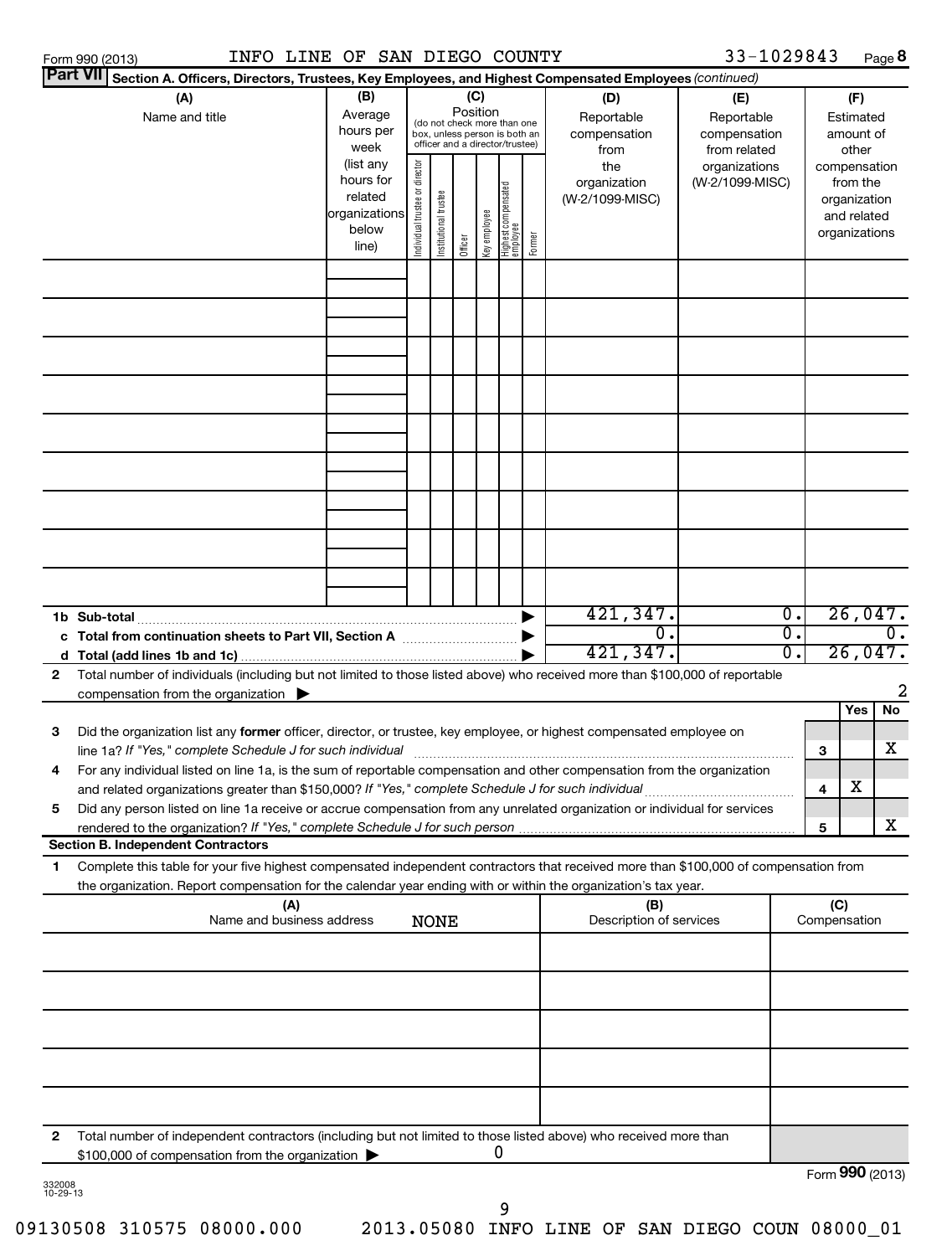| Form 990 (2013) |                                         | TNEO TI |  |
|-----------------|-----------------------------------------|---------|--|
|                 | <b>Part VIII   Statement of Revenue</b> |         |  |

### Form 990 (2013) Page INFO LINE OF SAN DIEGO COUNTY 33-1029843

33-1029843 Page 9

|                                                           |      | Check if Schedule O contains a response or note to any line in this Part VIII |                |                                |               |                                                 |                                         |                                                                             |
|-----------------------------------------------------------|------|-------------------------------------------------------------------------------|----------------|--------------------------------|---------------|-------------------------------------------------|-----------------------------------------|-----------------------------------------------------------------------------|
|                                                           |      |                                                                               |                |                                | Total revenue | (B)<br>Related or<br>exempt function<br>revenue | (C)<br>Unrelated<br>business<br>revenue | (D)<br>Revenue excluded<br>from tax under<br>$sec$<br>sections<br>512 - 514 |
|                                                           |      | 1 a Federated campaigns                                                       | 1a             |                                |               |                                                 |                                         |                                                                             |
| Contributions, Gifts, Grants<br>and Other Similar Amounts | b    | Membership dues                                                               | 1 <sub>b</sub> |                                |               |                                                 |                                         |                                                                             |
|                                                           |      | c Fundraising events                                                          | 1 <sub>c</sub> | 285,459.                       |               |                                                 |                                         |                                                                             |
|                                                           |      | d Related organizations                                                       | 1 <sub>d</sub> |                                |               |                                                 |                                         |                                                                             |
|                                                           |      | e Government grants (contributions)                                           | 1e             |                                |               |                                                 |                                         |                                                                             |
|                                                           |      | f All other contributions, gifts, grants, and                                 |                |                                |               |                                                 |                                         |                                                                             |
|                                                           |      | similar amounts not included above                                            | 1f             | 1,426,616.                     |               |                                                 |                                         |                                                                             |
|                                                           |      |                                                                               |                | 14,603.                        |               |                                                 |                                         |                                                                             |
|                                                           |      | g Noncash contributions included in lines 1a-1f: \$                           |                |                                |               |                                                 |                                         |                                                                             |
|                                                           |      |                                                                               |                |                                | 1,712,075.    |                                                 |                                         |                                                                             |
|                                                           |      | CONTRACT REVENUE                                                              |                | <b>Business Code</b><br>900099 | 8,642,687.    | 8,642,687.                                      |                                         |                                                                             |
|                                                           | 2а   | OTHER PROGRAM REVENUE                                                         |                | 900099                         | 90,187.       | 90,187.                                         |                                         |                                                                             |
|                                                           | h    |                                                                               |                |                                |               |                                                 |                                         |                                                                             |
| Program Service<br>Revenue                                | с    |                                                                               |                |                                |               |                                                 |                                         |                                                                             |
|                                                           | d    |                                                                               |                |                                |               |                                                 |                                         |                                                                             |
|                                                           | е    |                                                                               |                |                                |               |                                                 |                                         |                                                                             |
|                                                           |      |                                                                               |                |                                |               |                                                 |                                         |                                                                             |
|                                                           | g    |                                                                               |                |                                | 8,732,874.    |                                                 |                                         |                                                                             |
|                                                           | 3    | Investment income (including dividends, interest, and                         |                |                                | 755.          |                                                 |                                         | 755.                                                                        |
|                                                           |      |                                                                               |                |                                |               |                                                 |                                         |                                                                             |
|                                                           | 4    | Income from investment of tax-exempt bond proceeds                            |                |                                |               |                                                 |                                         |                                                                             |
|                                                           | 5    |                                                                               |                |                                |               |                                                 |                                         |                                                                             |
|                                                           |      | (i) Real                                                                      |                | (ii) Personal                  |               |                                                 |                                         |                                                                             |
|                                                           |      | 6 a Gross rents<br>$\overline{\phantom{a}}$                                   |                |                                |               |                                                 |                                         |                                                                             |
|                                                           | b    | Less: rental expenses                                                         |                |                                |               |                                                 |                                         |                                                                             |
|                                                           |      | <b>c</b> Rental income or (loss) $\ldots$                                     |                |                                |               |                                                 |                                         |                                                                             |
|                                                           |      |                                                                               |                |                                |               |                                                 |                                         |                                                                             |
|                                                           |      | (i) Securities<br><b>7 a</b> Gross amount from sales of                       |                | (ii) Other                     |               |                                                 |                                         |                                                                             |
|                                                           |      | assets other than inventory                                                   |                |                                |               |                                                 |                                         |                                                                             |
|                                                           |      | <b>b</b> Less: cost or other basis                                            |                |                                |               |                                                 |                                         |                                                                             |
|                                                           |      | and sales expenses                                                            |                |                                |               |                                                 |                                         |                                                                             |
|                                                           |      |                                                                               |                |                                |               |                                                 |                                         |                                                                             |
|                                                           |      |                                                                               |                | ▶                              |               |                                                 |                                         |                                                                             |
| g                                                         |      | 8 a Gross income from fundraising events (not                                 |                |                                |               |                                                 |                                         |                                                                             |
| Other Reven                                               |      | including $\frac{285}{125}$ , 459. of                                         |                |                                |               |                                                 |                                         |                                                                             |
|                                                           |      | contributions reported on line 1c). See                                       |                | 29,507.                        |               |                                                 |                                         |                                                                             |
|                                                           |      |                                                                               |                | 102,831.                       |               |                                                 |                                         |                                                                             |
|                                                           |      |                                                                               |                |                                |               |                                                 |                                         |                                                                             |
|                                                           |      | c Net income or (loss) from fundraising events                                |                | $\blacktriangleright$          | $-73, 324.$   |                                                 |                                         | $-73, 324.$                                                                 |
|                                                           |      | 9 a Gross income from gaming activities. See                                  |                |                                |               |                                                 |                                         |                                                                             |
|                                                           |      |                                                                               |                |                                |               |                                                 |                                         |                                                                             |
|                                                           |      | <b>b</b> Less: direct expenses <b>contained b</b>                             |                |                                |               |                                                 |                                         |                                                                             |
|                                                           |      | c Net income or (loss) from gaming activities                                 |                |                                |               |                                                 |                                         |                                                                             |
|                                                           |      | 10 a Gross sales of inventory, less returns                                   |                |                                |               |                                                 |                                         |                                                                             |
|                                                           |      |                                                                               |                |                                |               |                                                 |                                         |                                                                             |
|                                                           |      |                                                                               |                |                                |               |                                                 |                                         |                                                                             |
|                                                           |      | c Net income or (loss) from sales of inventory                                |                |                                |               |                                                 |                                         |                                                                             |
|                                                           |      | Miscellaneous Revenue                                                         |                | <b>Business Code</b>           |               |                                                 |                                         |                                                                             |
|                                                           | 11 a | the control of the control of the control                                     |                |                                |               |                                                 |                                         |                                                                             |
|                                                           | b    |                                                                               |                |                                |               |                                                 |                                         |                                                                             |
|                                                           | с    |                                                                               |                |                                |               |                                                 |                                         |                                                                             |
|                                                           | d    |                                                                               |                | $\blacktriangleright$          |               |                                                 |                                         |                                                                             |
|                                                           |      | Total revenue. See instructions.                                              |                |                                | 10, 372, 380. | 8,732,874.                                      | 0.                                      | $-72,569.$                                                                  |
| 332009<br>10-29-13                                        | 12   |                                                                               |                |                                |               |                                                 |                                         | Form 990 (2013)                                                             |
|                                                           |      |                                                                               |                |                                | 10            |                                                 |                                         |                                                                             |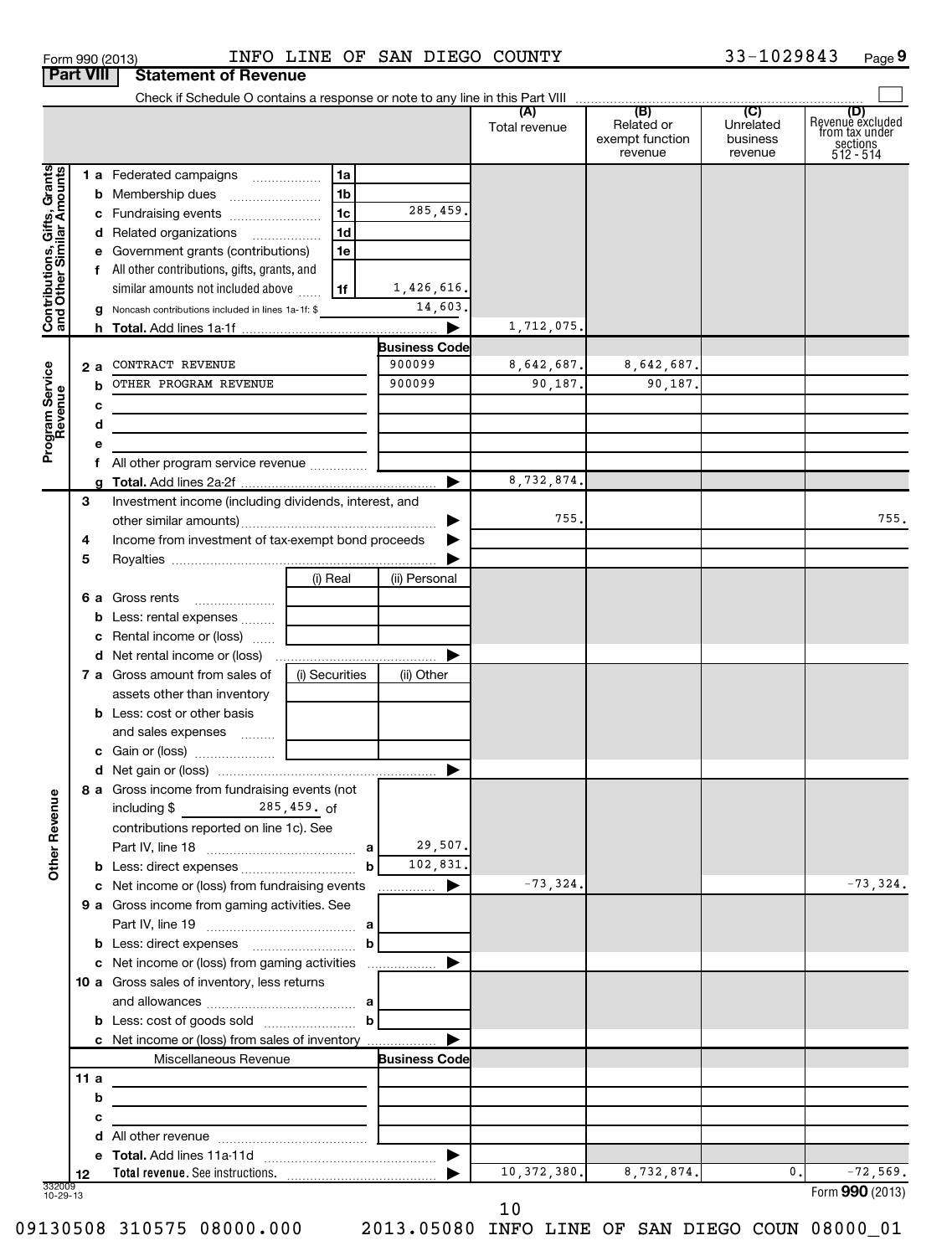**Part IX Statement of Functional Expenses**

### Form 990 (2013)  $I\!N\!F\!O$   $I\!N\!N\!E$  OF SAN DIEGO COUNTY  $33-1029843$  Page

### If following SOP 98-2 (ASC 958-720) **Total functional expenses.**  Add lines 1 through 24e **Joint costs.** Complete this line only if the organization **(A) (B) (C) (D) 1 2 3 4 5 6 7 8 9 10 11 a** Management ~~~~~~~~~~~~~~~~ **b c d e f g 12 13 14 15 16 17 18 19 20 21 22 23 24 a b c d e 25 26** *Section 501(c)(3) and 501(c)(4) organizations must complete all columns. All other organizations must complete column (A).* Grants and other assistance to governments and organizations in the United States. See Part IV, line 21 Compensation not included above, to disqualified persons (as defined under section 4958(f)(1)) and persons described in section 4958(c)(3)(B)  $\quad \quad \ldots \ldots \ldots$ Pension plan accruals and contributions (include section 401(k) and 403(b) employer contributions) Professional fundraising services. See Part IV, line 17 Other. (If line 11g amount exceeds 10% of line 25, column (A) amount, list line 11g expenses on Sch O.) Other expenses. Itemize expenses not covered above. (List miscellaneous expenses in line 24e. If line 24e amount exceeds 10% of line 25, column (A) amount, list line 24e expenses on Schedule O.)  $\, \ldots \,$ reported in column (B) joint costs from a combined educational campaign and fundraising solicitation. Check if Schedule O contains a response or note to any line in this Part IX [11] CONCORDITY CONCORDITY CONCORDI<br>
CONCORDITY CONCORDITY CONCORDITY CONCORDITY CONCORDITY CONCORDITY CONCORDITY CONCORDITY CONCORDITY CONCORDITY (A) (B)<br>Total expenses Program service expenses Management and general expenses Fundraising expenses Grants and other assistance to individuals in the United States. See Part IV, line 22 Grants and other assistance to governments, organizations, and individuals outside the United States. See Part IV, lines 15 and 16 ~ Benefits paid to or for members .................... Compensation of current officers, directors, trustees, and key employees ......................... Other salaries and wages ~~~~~~~~~~ Other employee benefits ~~~~~~~~~~ Payroll taxes ~~~~~~~~~~~~~~~~ Fees for services (non-employees): Legal ~~~~~~~~~~~~~~~~~~~~ Accounting ~~~~~~~~~~~~~~~~~ Lobbying ~~~~~~~~~~~~~~~~~~ Investment management fees ........................ Advertising and promotion ~~~~~~~~~ Office expenses ~~~~~~~~~~~~~~~ Information technology ~~~~~~~~~~~ Royalties ~~~~~~~~~~~~~~~~~~ Occupancy ~~~~~~~~~~~~~~~~~ Travel ………………………………………………… Payments of travel or entertainment expenses for any federal, state, or local public officials Conferences, conventions, and meetings ...... Interest Payments to affiliates ~~~~~~~~~~~~ ~~~~~~~~~~~~~~~~~~ Depreciation, depletion, and amortization ...... Insurance ~~~~~~~~~~~~~~~~~ All other expenses Check here  $\blacktriangleright$ *Do not include amounts reported on lines 6b, 7b, 8b, 9b, and 10b of Part VIII.*  $\lfloor x \rfloor$  $\Box$ 281,474. 154,811. 56,295. 70,368. 3,962,936. 3,441,777. 389,242. 131,917. 48,363. 40,981. 5,077. 2,305. 449,192. 380,632. 47,152. 21,408. 278,012. 235,579. 29,183. 13,250. 36,542. 36,542.  $118,000.$  118,000. 2,848,014. 2,727,314. 62,763. 57,937. 2,893. 2,893. 69,889. 62,853. 5,232. 1,804. 186,968. 176,779. 6,738. 3,451. 90,192. 74,384. 8,748. 7,060. 209,081. 195,079. 9,259. 4,743. 134,264. 117,409. 11,592. 5,263. TELEPHONE 270,909. 265,444. 5,105. 360. EQUIPMENT/MAINTENANCE 104,355. 101,172. 2,105. 1,078. STAFF DEVELOPMENT 77,518. 70,146. 4,873. 2,499.<br>DUES AND LICENSES 56,301. 34,360. 9,423. 12,518. DUES AND LICENSES 56,301. 34,360. 9,423. 12,518. 36,817. 27,012. 7,122. 2,683. 9,261,720. 8,108,625. 814,451. 338,644.

332010 10-29-13

Form **990** (2013)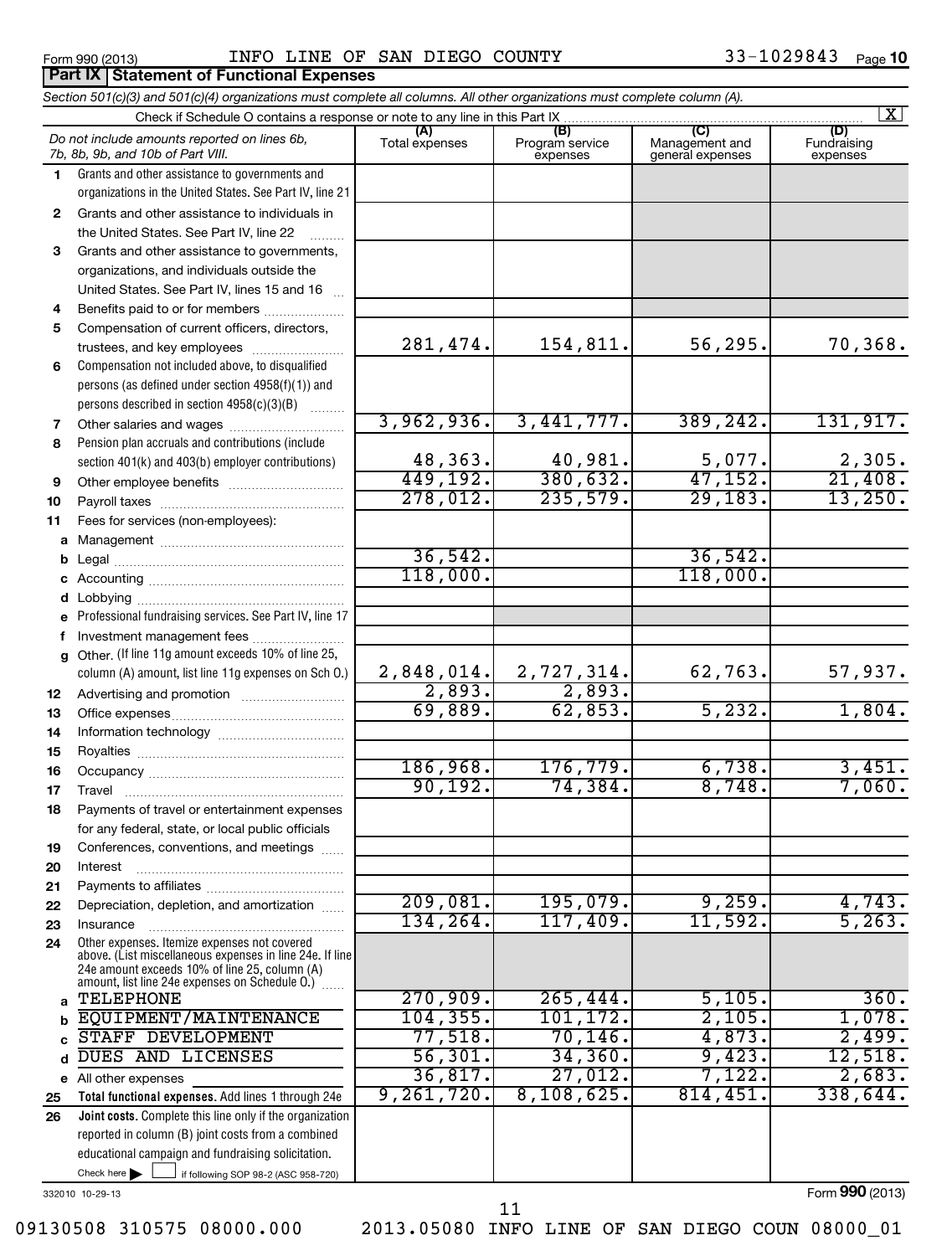$\overline{\phantom{0}}$ 

09130508 310575 08000.000 2013.05080 INFO LINE OF SAN DIEGO COUN 08000\_01

| Form 990 (2013) |                               | INFO | LINE | OF | SAN | DIEGO | COUNTY | 1029843<br>-- | Page |
|-----------------|-------------------------------|------|------|----|-----|-------|--------|---------------|------|
|                 | <b>Part X   Balance Sheet</b> |      |      |    |     |       |        |               |      |

|                             |    |                                                                                                                         |                  |                               | (A)<br>Beginning of year |                         | (B)<br>End of year      |
|-----------------------------|----|-------------------------------------------------------------------------------------------------------------------------|------------------|-------------------------------|--------------------------|-------------------------|-------------------------|
|                             | 1  |                                                                                                                         |                  |                               | 799,464.                 | $\mathbf{1}$            | 2,502,237.              |
|                             | 2  |                                                                                                                         |                  |                               | 500, 556.                | $\overline{2}$          | 501, 311.               |
|                             | З  |                                                                                                                         |                  |                               |                          | 3                       |                         |
|                             | 4  |                                                                                                                         |                  |                               | 1,324,569.               | $\overline{\mathbf{4}}$ | 962,792.                |
|                             | 5  | Loans and other receivables from current and former officers, directors,                                                |                  |                               |                          |                         |                         |
|                             |    | trustees, key employees, and highest compensated employees. Complete                                                    |                  |                               |                          |                         |                         |
|                             |    |                                                                                                                         |                  |                               |                          | 5                       |                         |
|                             | 6  | Loans and other receivables from other disqualified persons (as defined under                                           |                  |                               |                          |                         |                         |
|                             |    | section 4958(f)(1)), persons described in section 4958(c)(3)(B), and contributing                                       |                  |                               |                          |                         |                         |
|                             |    | employers and sponsoring organizations of section 501(c)(9) voluntary                                                   |                  |                               |                          |                         |                         |
|                             |    | employees' beneficiary organizations (see instr). Complete Part II of Sch L                                             |                  |                               |                          | 6                       |                         |
| Assets                      | 7  |                                                                                                                         |                  |                               | $\overline{7}$           |                         |                         |
|                             | 8  |                                                                                                                         |                  |                               | 8                        |                         |                         |
|                             | 9  | Prepaid expenses and deferred charges                                                                                   |                  |                               | 24,820.                  | $\mathbf{9}$            | 28,058.                 |
|                             |    | 10a Land, buildings, and equipment: cost or other                                                                       |                  |                               |                          |                         |                         |
|                             |    | basis. Complete Part VI of Schedule D  10a                                                                              |                  | $\frac{1,049,652.}{740,236.}$ |                          |                         |                         |
|                             |    |                                                                                                                         |                  |                               | 506, 515.                | 10 <sub>c</sub>         | 309,416.                |
|                             | 11 |                                                                                                                         |                  |                               |                          | 11                      |                         |
|                             | 12 |                                                                                                                         |                  |                               |                          | 12                      |                         |
|                             | 13 |                                                                                                                         |                  |                               |                          | 13                      |                         |
|                             | 14 |                                                                                                                         |                  |                               |                          | 14                      |                         |
|                             | 15 |                                                                                                                         |                  |                               | 19, 130.                 | 15                      | 27,445.                 |
|                             | 16 | <b>Total assets.</b> Add lines 1 through 15 (must equal line 34) <i></i>                                                |                  |                               | 3, 175, 054.<br>737,439. | 16                      | 4,331,259.<br>775, 267. |
|                             | 17 |                                                                                                                         |                  | 17                            |                          |                         |                         |
|                             | 18 |                                                                                                                         | $\overline{0}$ . | 18                            | 7,717.                   |                         |                         |
|                             | 19 |                                                                                                                         |                  | 19                            |                          |                         |                         |
|                             | 20 |                                                                                                                         |                  |                               | 20                       |                         |                         |
|                             | 21 | Escrow or custodial account liability. Complete Part IV of Schedule D                                                   |                  | 21                            |                          |                         |                         |
| Liabilities                 | 22 | Loans and other payables to current and former officers, directors, trustees,                                           |                  |                               |                          |                         |                         |
|                             |    | key employees, highest compensated employees, and disqualified persons.                                                 |                  |                               |                          | 22                      |                         |
|                             | 23 | Secured mortgages and notes payable to unrelated third parties                                                          |                  |                               |                          | 23                      |                         |
|                             | 24 |                                                                                                                         |                  |                               |                          | 24                      |                         |
|                             | 25 | Other liabilities (including federal income tax, payables to related third                                              |                  |                               |                          |                         |                         |
|                             |    | parties, and other liabilities not included on lines 17-24). Complete Part X of                                         |                  |                               |                          |                         |                         |
|                             |    | Schedule D                                                                                                              |                  |                               |                          | 25                      |                         |
|                             | 26 |                                                                                                                         |                  |                               | 737,439.                 | 26                      | 782,984.                |
|                             |    | Organizations that follow SFAS 117 (ASC 958), check here $\blacktriangleright \begin{array}{c} \perp X \end{array}$ and |                  |                               |                          |                         |                         |
|                             |    | complete lines 27 through 29, and lines 33 and 34.                                                                      |                  |                               |                          |                         |                         |
|                             | 27 |                                                                                                                         |                  |                               | 2,149,038.               | 27                      | 3,109,922.              |
|                             | 28 |                                                                                                                         |                  |                               | 288,577.                 | 28                      | 438, 353.               |
|                             | 29 | Permanently restricted net assets                                                                                       |                  | 29                            |                          |                         |                         |
|                             |    | Organizations that do not follow SFAS 117 (ASC 958), check here $\blacktriangleright$                                   |                  |                               |                          |                         |                         |
| Net Assets or Fund Balances |    | and complete lines 30 through 34.                                                                                       |                  |                               |                          |                         |                         |
|                             | 30 |                                                                                                                         |                  |                               |                          | 30                      |                         |
|                             | 31 | Paid-in or capital surplus, or land, building, or equipment fund                                                        |                  |                               |                          | 31                      |                         |
|                             | 32 | Retained earnings, endowment, accumulated income, or other funds                                                        |                  |                               |                          | 32                      |                         |
|                             | 33 |                                                                                                                         |                  |                               | 2,437,615.               | 33                      | 3,548,275.              |
|                             | 34 |                                                                                                                         |                  |                               | 3, 175, 054.             | 34                      | 4,331,259.              |

Form (2013) **990**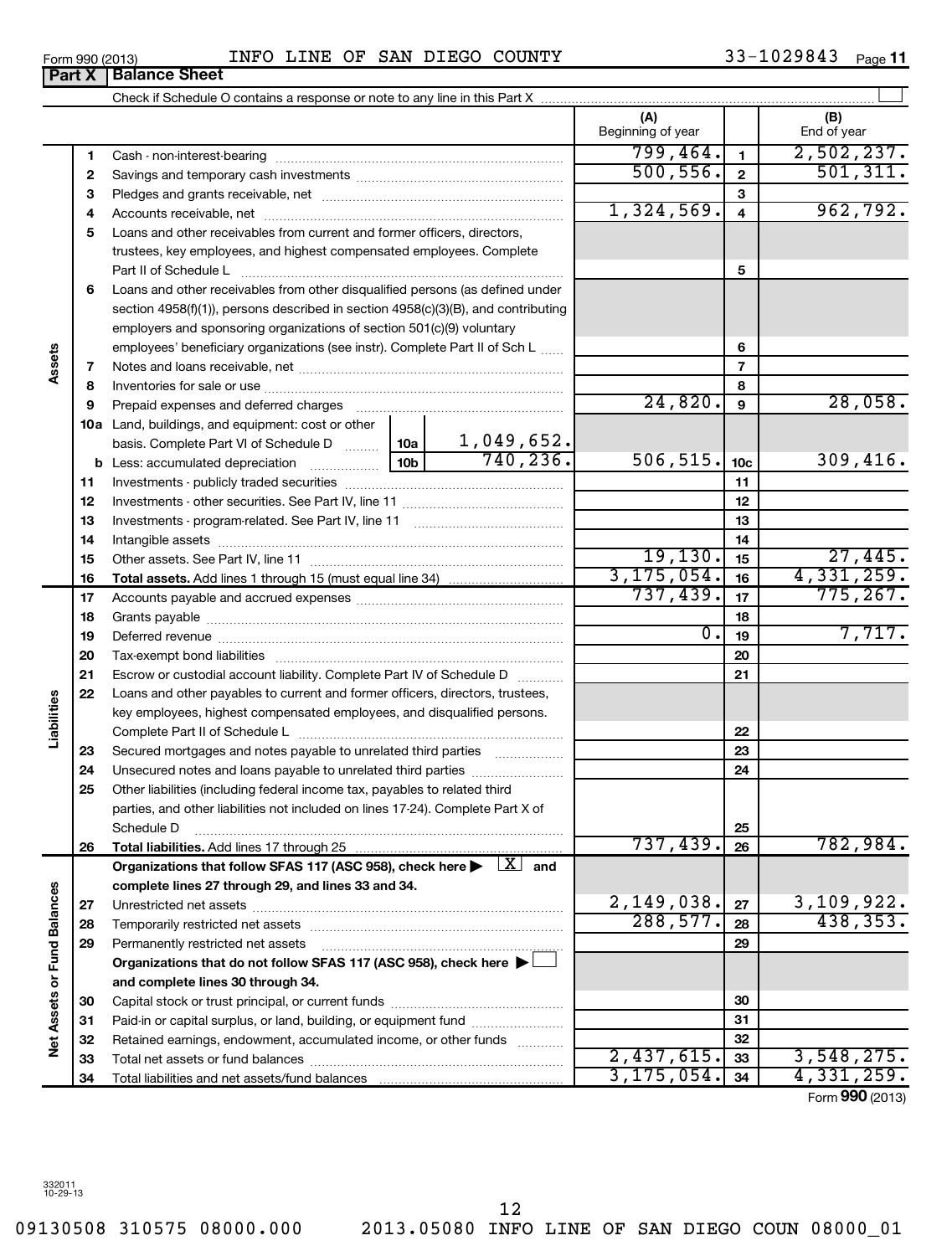### Form 990 (2013)  $I\!N\!F\!O$   $I\!N\!N\!E$  OF SAN DIEGO COUNTY  $33-1029843$  Page

33-1029843 Page 12

|    | 01111 UUU 140 IU                                                                                                                |                         |             |                |     |                  |
|----|---------------------------------------------------------------------------------------------------------------------------------|-------------------------|-------------|----------------|-----|------------------|
|    | Part XI   Reconciliation of Net Assets                                                                                          |                         |             |                |     |                  |
|    | Check if Schedule O contains a response or note to any line in this Part XI                                                     |                         |             |                |     |                  |
|    |                                                                                                                                 |                         |             |                |     |                  |
| 1  |                                                                                                                                 | $\mathbf{1}$            | 10,372,380. |                |     |                  |
| 2  |                                                                                                                                 | $\mathbf{2}$            |             |                |     | 9,261,720.       |
| 3  | Revenue less expenses. Subtract line 2 from line 1                                                                              | 3                       |             |                |     | 1,110,660.       |
| 4  |                                                                                                                                 | $\overline{\mathbf{4}}$ |             |                |     | 2,437,615.       |
| 5  | Net unrealized gains (losses) on investments [111] www.martime.community.community.community.community.com                      | 5                       |             |                |     |                  |
| 6  | Donated services and use of facilities                                                                                          | 6                       |             |                |     |                  |
| 7  | Investment expenses                                                                                                             | $\overline{7}$          |             |                |     |                  |
| 8  | Prior period adjustments                                                                                                        | 8                       |             |                |     |                  |
| 9  |                                                                                                                                 | 9                       |             |                |     | $\overline{0}$ . |
| 10 | Net assets or fund balances at end of year. Combine lines 3 through 9 (must equal Part X, line 33,                              |                         |             |                |     |                  |
|    | column (B))                                                                                                                     | 10                      |             |                |     | 3,548,275.       |
|    | Part XII Financial Statements and Reporting                                                                                     |                         |             |                |     |                  |
|    |                                                                                                                                 |                         |             |                |     |                  |
|    |                                                                                                                                 |                         |             |                | Yes | No               |
| 1  | $\lfloor x \rfloor$ Accrual<br>Accounting method used to prepare the Form 990: $\Box$ Cash<br>Other                             |                         |             |                |     |                  |
|    | If the organization changed its method of accounting from a prior year or checked "Other," explain in Schedule O.               |                         |             |                |     |                  |
|    |                                                                                                                                 |                         |             | 2a             |     | х                |
|    | If "Yes," check a box below to indicate whether the financial statements for the year were compiled or reviewed on a            |                         |             |                |     |                  |
|    | separate basis, consolidated basis, or both:                                                                                    |                         |             |                |     |                  |
|    | <b>Consolidated basis</b><br>Both consolidated and separate basis<br>Separate basis                                             |                         |             |                |     |                  |
|    |                                                                                                                                 |                         |             | 2 <sub>b</sub> | х   |                  |
|    | If "Yes," check a box below to indicate whether the financial statements for the year were audited on a separate basis,         |                         |             |                |     |                  |
|    | consolidated basis, or both:                                                                                                    |                         |             |                |     |                  |
|    | $\lfloor \underline{X} \rfloor$ Separate basis<br><b>Consolidated basis</b><br>Both consolidated and separate basis             |                         |             |                |     |                  |
|    | c If "Yes" to line 2a or 2b, does the organization have a committee that assumes responsibility for oversight of the audit,     |                         |             |                |     |                  |
|    |                                                                                                                                 |                         |             | 2c             | х   |                  |
|    | If the organization changed either its oversight process or selection process during the tax year, explain in Schedule O.       |                         |             |                |     |                  |
|    | 3a As a result of a federal award, was the organization required to undergo an audit or audits as set forth in the Single Audit |                         |             |                |     |                  |
|    |                                                                                                                                 |                         |             | 3a             | х   |                  |
|    | b If "Yes," did the organization undergo the required audit or audits? If the organization did not undergo the required audit   |                         |             |                |     |                  |
|    |                                                                                                                                 |                         |             | 3b             | х   |                  |

Form **990** (2013)

09130508 310575 08000.000 2013.05080 INFO LINE OF SAN DIEGO COUN 08000\_01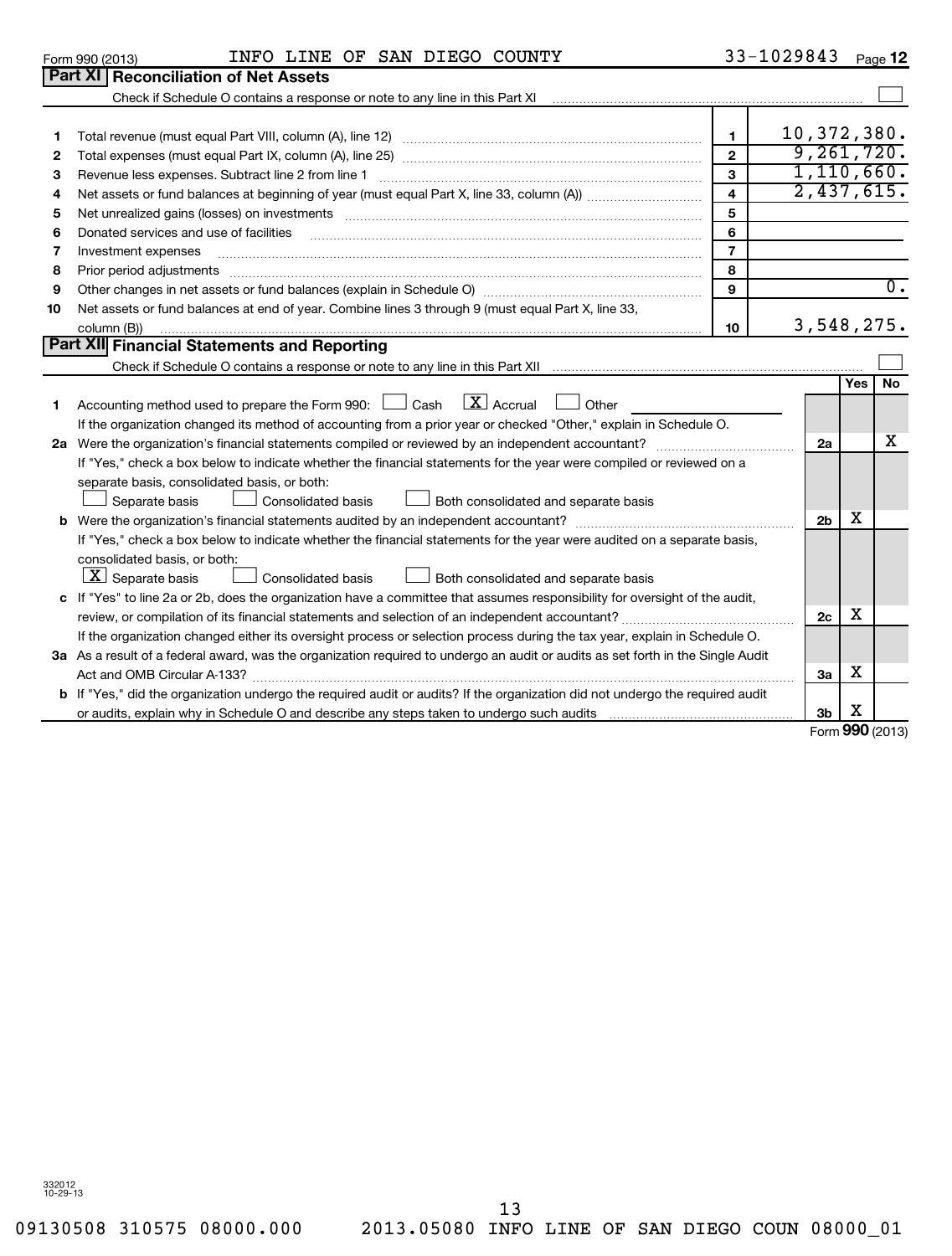|--|

| (Form 990 or 990-EZ |  |  |  |  |
|---------------------|--|--|--|--|
|---------------------|--|--|--|--|

# **Public Charity Status and Public Support**<br> **Addition is a section 501(c)(3) organization or a section**<br>  $4947(a)(1)$  nonexempt charitable trust.

**(Form 990 or 990-EZ) Complete if the organization is a section 501(c)(3) organization or a section**

**| Attach to Form 990 or Form 990-EZ.** 

OMB No. 1545-0047

**Open to Public**

|                                       | Department of the Treasury<br>Internal Revenue Service               |                                               |                                                                                                                                               | Attach to Form 990 or Form 990-EZ.                  |         |                                     | <b>Open to Public</b><br>Inspection    |  |  |
|---------------------------------------|----------------------------------------------------------------------|-----------------------------------------------|-----------------------------------------------------------------------------------------------------------------------------------------------|-----------------------------------------------------|---------|-------------------------------------|----------------------------------------|--|--|
|                                       | Name of the organization                                             |                                               | Information about Schedule A (Form 990 or 990-EZ) and its instructions is at www.irs.gov/form990.                                             |                                                     |         |                                     | <b>Employer identification number</b>  |  |  |
|                                       |                                                                      |                                               |                                                                                                                                               |                                                     |         |                                     |                                        |  |  |
| Part I                                |                                                                      |                                               | INFO LINE OF SAN DIEGO COUNTY<br>Reason for Public Charity Status (All organizations must complete this part.) See instructions.              |                                                     |         |                                     | 33-1029843                             |  |  |
|                                       |                                                                      |                                               |                                                                                                                                               |                                                     |         |                                     |                                        |  |  |
|                                       |                                                                      |                                               | The organization is not a private foundation because it is: (For lines 1 through 11, check only one box.)                                     |                                                     |         |                                     |                                        |  |  |
| 1                                     |                                                                      |                                               | A church, convention of churches, or association of churches described in section 170(b)(1)(A)(i).                                            |                                                     |         |                                     |                                        |  |  |
| 2                                     | A school described in section 170(b)(1)(A)(ii). (Attach Schedule E.) |                                               |                                                                                                                                               |                                                     |         |                                     |                                        |  |  |
| 3                                     |                                                                      |                                               | A hospital or a cooperative hospital service organization described in section 170(b)(1)(A)(iii).                                             |                                                     |         |                                     |                                        |  |  |
| 4                                     |                                                                      |                                               | A medical research organization operated in conjunction with a hospital described in section 170(b)(1)(A)(iii). Enter the hospital's name,    |                                                     |         |                                     |                                        |  |  |
|                                       | city, and state:                                                     |                                               |                                                                                                                                               |                                                     |         |                                     |                                        |  |  |
| 5                                     |                                                                      |                                               | An organization operated for the benefit of a college or university owned or operated by a governmental unit described in                     |                                                     |         |                                     |                                        |  |  |
|                                       |                                                                      | section 170(b)(1)(A)(iv). (Complete Part II.) |                                                                                                                                               |                                                     |         |                                     |                                        |  |  |
| 6                                     |                                                                      |                                               | A federal, state, or local government or governmental unit described in section 170(b)(1)(A)(v).                                              |                                                     |         |                                     |                                        |  |  |
| $\lfloor x \rfloor$<br>$\overline{ }$ |                                                                      |                                               | An organization that normally receives a substantial part of its support from a governmental unit or from the general public described in     |                                                     |         |                                     |                                        |  |  |
|                                       |                                                                      | section 170(b)(1)(A)(vi). (Complete Part II.) |                                                                                                                                               |                                                     |         |                                     |                                        |  |  |
| 8                                     |                                                                      |                                               | A community trust described in section 170(b)(1)(A)(vi). (Complete Part II.)                                                                  |                                                     |         |                                     |                                        |  |  |
| 9                                     |                                                                      |                                               | An organization that normally receives: (1) more than 33 1/3% of its support from contributions, membership fees, and gross receipts from     |                                                     |         |                                     |                                        |  |  |
|                                       |                                                                      |                                               | activities related to its exempt functions - subject to certain exceptions, and (2) no more than 33 1/3% of its support from gross investment |                                                     |         |                                     |                                        |  |  |
|                                       |                                                                      |                                               | income and unrelated business taxable income (less section 511 tax) from businesses acquired by the organization after June 30, 1975.         |                                                     |         |                                     |                                        |  |  |
|                                       |                                                                      | See section 509(a)(2). (Complete Part III.)   |                                                                                                                                               |                                                     |         |                                     |                                        |  |  |
| 10                                    |                                                                      |                                               | An organization organized and operated exclusively to test for public safety. See section 509(a)(4).                                          |                                                     |         |                                     |                                        |  |  |
| 11                                    |                                                                      |                                               | An organization organized and operated exclusively for the benefit of, to perform the functions of, or to carry out the purposes of one or    |                                                     |         |                                     |                                        |  |  |
|                                       |                                                                      |                                               | more publicly supported organizations described in section 509(a)(1) or section 509(a)(2). See section 509(a)(3). Check the box that          |                                                     |         |                                     |                                        |  |  |
|                                       |                                                                      |                                               | describes the type of supporting organization and complete lines 11e through 11h.                                                             |                                                     |         |                                     |                                        |  |  |
|                                       | Type I<br>a L                                                        | bl                                            | Type II<br>c L                                                                                                                                | J Type III - Functionally integrated                | d l     |                                     | Type III - Non-functionally integrated |  |  |
| e l                                   |                                                                      |                                               | By checking this box, I certify that the organization is not controlled directly or indirectly by one or more disqualified persons other than |                                                     |         |                                     |                                        |  |  |
|                                       |                                                                      |                                               | foundation managers and other than one or more publicly supported organizations described in section 509(a)(1) or section 509(a)(2).          |                                                     |         |                                     |                                        |  |  |
| f                                     |                                                                      |                                               | If the organization received a written determination from the IRS that it is a Type I, Type II, or Type III                                   |                                                     |         |                                     |                                        |  |  |
|                                       |                                                                      | supporting organization, check this box       |                                                                                                                                               |                                                     |         |                                     |                                        |  |  |
| g                                     |                                                                      |                                               | Since August 17, 2006, has the organization accepted any gift or contribution from any of the following persons?                              |                                                     |         |                                     |                                        |  |  |
|                                       | (i)                                                                  |                                               | A person who directly or indirectly controls, either alone or together with persons described in (ii) and (iii) below,                        |                                                     |         |                                     | Yes<br>No.                             |  |  |
|                                       |                                                                      |                                               | the governing body of the supported organization?                                                                                             |                                                     |         |                                     | 11g(i)                                 |  |  |
|                                       |                                                                      |                                               |                                                                                                                                               |                                                     |         |                                     | 11g(ii)                                |  |  |
|                                       |                                                                      |                                               |                                                                                                                                               |                                                     |         |                                     | 11g(iii)                               |  |  |
| h                                     |                                                                      |                                               | Provide the following information about the supported organization(s).                                                                        |                                                     |         |                                     |                                        |  |  |
|                                       |                                                                      |                                               |                                                                                                                                               |                                                     |         |                                     |                                        |  |  |
|                                       | (i) Name of supported                                                | (ii) EIN                                      | (iii) Type of organization                                                                                                                    | $(iv)$ is the organization $(v)$ Did you notify the |         | (vi) is the<br>organizátion in col. | (vii) Amount of monetary               |  |  |
|                                       | organization                                                         |                                               | (described on lines 1-9)                                                                                                                      | in col. (i) listed in your organization in col.     | $\cdot$ | (i) organized in the                | support                                |  |  |

| (i) Name of supported<br>organization                                     | $(ii)$ EIN | (iii) Type of organization<br>(described on lines 1-9<br>above or IRC section |     |     | (iv) Is the organization (v) Did you notify the<br>$\left  \right $ n col. (i) listed in your organization in col.<br>governing document? (i) of your support? |    | (vi) is the<br>organization in col.<br>(i) organized in the<br>U.S.? |    | (vii) Amount of monetary<br>support  |
|---------------------------------------------------------------------------|------------|-------------------------------------------------------------------------------|-----|-----|----------------------------------------------------------------------------------------------------------------------------------------------------------------|----|----------------------------------------------------------------------|----|--------------------------------------|
|                                                                           |            | (see instructions))                                                           | Yes | No. | Yes                                                                                                                                                            | No | Yes                                                                  | No |                                      |
|                                                                           |            |                                                                               |     |     |                                                                                                                                                                |    |                                                                      |    |                                      |
|                                                                           |            |                                                                               |     |     |                                                                                                                                                                |    |                                                                      |    |                                      |
|                                                                           |            |                                                                               |     |     |                                                                                                                                                                |    |                                                                      |    |                                      |
|                                                                           |            |                                                                               |     |     |                                                                                                                                                                |    |                                                                      |    |                                      |
|                                                                           |            |                                                                               |     |     |                                                                                                                                                                |    |                                                                      |    |                                      |
| Total<br>LUA For Danorwork Poduction Act Notice, see the Instructions for |            |                                                                               |     |     |                                                                                                                                                                |    |                                                                      |    | Schodule A (Form 990 or 990-E7) 2013 |

LHA **For Paperwork Reduction Act Notice, see the Instructions for Form 990 or 990-EZ.**

**Schedule A (Form 990 or 990-EZ) 2013**

332021 09-25-13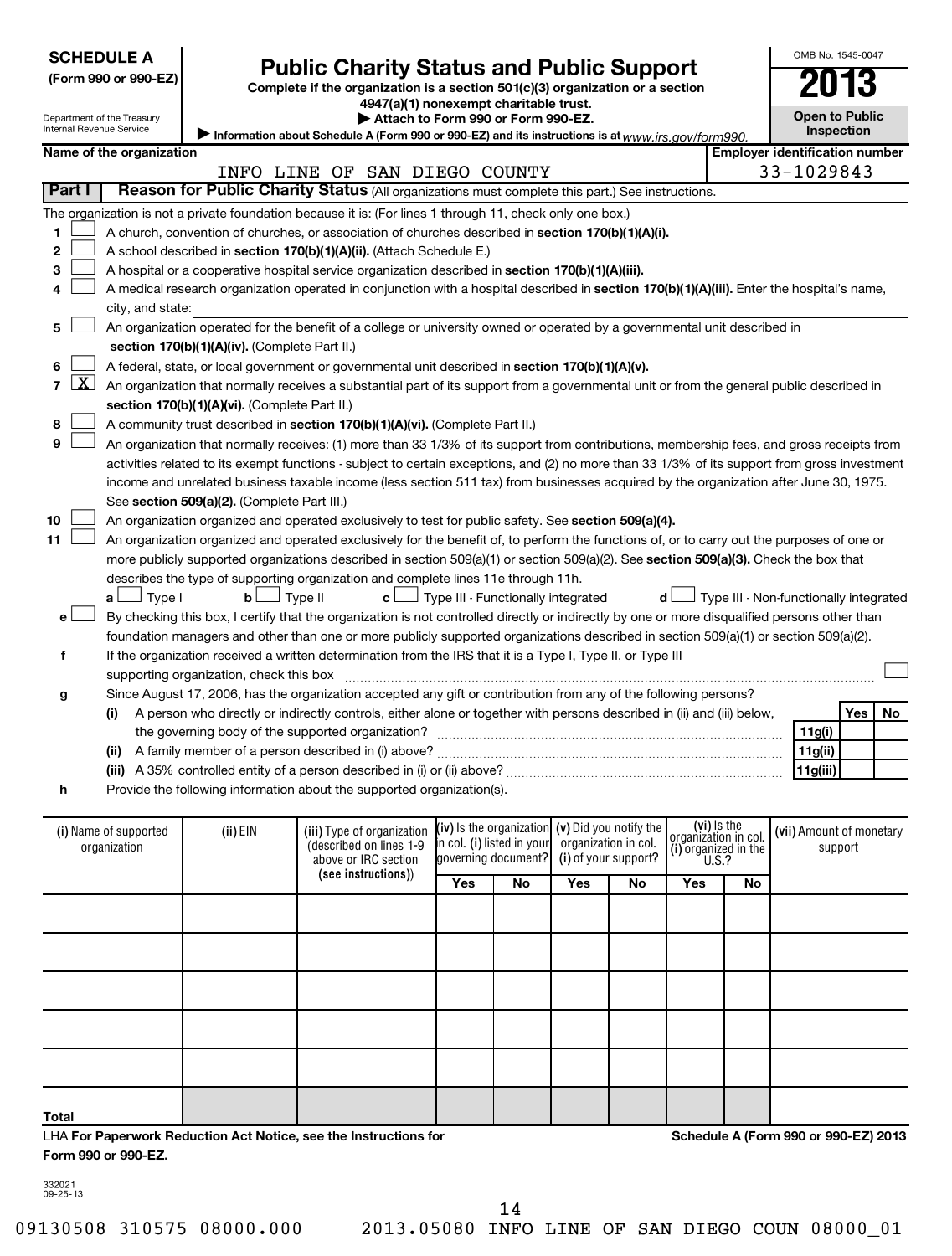### Schedule A (Form 990 or 990-EZ) 2013 INFO LINE OF SAN DIEGO COUNTY  $33-1029843$  Page

33-1029843 Page 2

(Complete only if you checked the box on line 5, 7, or 8 of Part I or if the organization failed to qualify under Part III. If the organization fails to qualify under the tests listed below, please complete Part III.) **Part II Support Schedule for Organizations Described in Sections 170(b)(1)(A)(iv) and 170(b)(1)(A)(vi)**

|   | <b>Section A. Public Support</b>                                                                                                                                                                                               |           |          |            |            |                                      |                                          |
|---|--------------------------------------------------------------------------------------------------------------------------------------------------------------------------------------------------------------------------------|-----------|----------|------------|------------|--------------------------------------|------------------------------------------|
|   | Calendar year (or fiscal year beginning in)                                                                                                                                                                                    | (a) 2009  | (b) 2010 | $(c)$ 2011 | $(d)$ 2012 | (e) 2013                             | (f) Total                                |
|   | 1 Gifts, grants, contributions, and                                                                                                                                                                                            |           |          |            |            |                                      |                                          |
|   | membership fees received. (Do not                                                                                                                                                                                              |           |          |            |            |                                      |                                          |
|   | include any "unusual grants.")                                                                                                                                                                                                 | 900, 289. | 798,027. | 1006881.   | 850,638.   | 1712075.                             | 5267910.                                 |
|   | 2 Tax revenues levied for the organ-                                                                                                                                                                                           |           |          |            |            |                                      |                                          |
|   | ization's benefit and either paid to                                                                                                                                                                                           |           |          |            |            |                                      |                                          |
|   | or expended on its behalf                                                                                                                                                                                                      |           |          |            |            |                                      |                                          |
|   | 3 The value of services or facilities                                                                                                                                                                                          |           |          |            |            |                                      |                                          |
|   | furnished by a governmental unit to                                                                                                                                                                                            |           |          |            |            |                                      |                                          |
|   | the organization without charge                                                                                                                                                                                                |           |          |            |            |                                      |                                          |
|   | Total. Add lines 1 through 3                                                                                                                                                                                                   | 900, 289. | 798,027. | 1006881.   | 850,638.   | 1712075.                             | 5267910.                                 |
| 5 | The portion of total contributions                                                                                                                                                                                             |           |          |            |            |                                      |                                          |
|   | by each person (other than a                                                                                                                                                                                                   |           |          |            |            |                                      |                                          |
|   | governmental unit or publicly                                                                                                                                                                                                  |           |          |            |            |                                      |                                          |
|   | supported organization) included                                                                                                                                                                                               |           |          |            |            |                                      |                                          |
|   | on line 1 that exceeds 2% of the                                                                                                                                                                                               |           |          |            |            |                                      |                                          |
|   | amount shown on line 11,                                                                                                                                                                                                       |           |          |            |            |                                      |                                          |
|   | column (f)                                                                                                                                                                                                                     |           |          |            |            |                                      | 1828991.                                 |
|   | 6 Public support. Subtract line 5 from line 4.                                                                                                                                                                                 |           |          |            |            |                                      | 3438919.                                 |
|   | <b>Section B. Total Support</b>                                                                                                                                                                                                |           |          |            |            |                                      |                                          |
|   | Calendar year (or fiscal year beginning in)                                                                                                                                                                                    | (a) 2009  | (b) 2010 | $(c)$ 2011 | $(d)$ 2012 | (e) 2013                             | (f) Total                                |
|   | <b>7</b> Amounts from line 4                                                                                                                                                                                                   | 900, 289. | 798,027. | 1006881    | 850,638.   | 1712075                              | 5267910.                                 |
| 8 | Gross income from interest,                                                                                                                                                                                                    |           |          |            |            |                                      |                                          |
|   | dividends, payments received on                                                                                                                                                                                                |           |          |            |            |                                      |                                          |
|   | securities loans, rents, royalties                                                                                                                                                                                             |           |          |            |            |                                      |                                          |
|   | and income from similar sources                                                                                                                                                                                                | 602.      | 194.     |            | 249.       | 755.                                 | 1,800.                                   |
| 9 | Net income from unrelated business                                                                                                                                                                                             |           |          |            |            |                                      |                                          |
|   | activities, whether or not the                                                                                                                                                                                                 |           |          |            |            |                                      |                                          |
|   | business is regularly carried on                                                                                                                                                                                               |           |          |            |            |                                      |                                          |
|   | 10 Other income. Do not include gain                                                                                                                                                                                           |           |          |            |            |                                      |                                          |
|   | or loss from the sale of capital                                                                                                                                                                                               |           |          |            |            |                                      |                                          |
|   | assets (Explain in Part IV.)                                                                                                                                                                                                   |           |          |            |            |                                      |                                          |
|   | 11 Total support. Add lines 7 through 10                                                                                                                                                                                       |           |          |            |            |                                      | 5269710.                                 |
|   | 12 Gross receipts from related activities, etc. (see instructions)                                                                                                                                                             |           |          |            |            | 12 <sup>2</sup>                      | 27,018,284.                              |
|   | 13 First five years. If the Form 990 is for the organization's first, second, third, fourth, or fifth tax year as a section 501(c)(3)                                                                                          |           |          |            |            |                                      |                                          |
|   | organization, check this box and stop here<br><b>Section C. Computation of Public Support Percentage</b>                                                                                                                       |           |          |            |            |                                      |                                          |
|   |                                                                                                                                                                                                                                |           |          |            |            |                                      |                                          |
|   |                                                                                                                                                                                                                                |           |          |            |            | 14                                   | 65.26<br>%<br>75.78                      |
|   |                                                                                                                                                                                                                                |           |          |            |            | 15                                   | %                                        |
|   | 16a 33 1/3% support test - 2013. If the organization did not check the box on line 13, and line 14 is 33 1/3% or more, check this box and                                                                                      |           |          |            |            |                                      | $\blacktriangleright$ $\boxed{\text{X}}$ |
|   | stop here. The organization qualifies as a publicly supported organization [11] manuscription manuscription manuscription manuscription manuscription manuscription and the state of the state of the state of the state of th |           |          |            |            |                                      |                                          |
|   | b 33 1/3% support test - 2012. If the organization did not check a box on line 13 or 16a, and line 15 is 33 1/3% or more, check this box                                                                                       |           |          |            |            |                                      |                                          |
|   | and stop here. The organization qualifies as a publicly supported organization manufaction manufacture content                                                                                                                 |           |          |            |            |                                      |                                          |
|   | 17a 10% -facts-and-circumstances test - 2013. If the organization did not check a box on line 13, 16a, or 16b, and line 14 is 10% or more,                                                                                     |           |          |            |            |                                      |                                          |
|   | and if the organization meets the "facts-and-circumstances" test, check this box and stop here. Explain in Part IV how the organization                                                                                        |           |          |            |            |                                      |                                          |
|   |                                                                                                                                                                                                                                |           |          |            |            |                                      |                                          |
|   | b 10% -facts-and-circumstances test - 2012. If the organization did not check a box on line 13, 16a, 16b, or 17a, and line 15 is 10% or                                                                                        |           |          |            |            |                                      |                                          |
|   | more, and if the organization meets the "facts-and-circumstances" test, check this box and stop here. Explain in Part IV how the                                                                                               |           |          |            |            |                                      |                                          |
|   | organization meets the "facts-and-circumstances" test. The organization qualifies as a publicly supported organization                                                                                                         |           |          |            |            |                                      |                                          |
|   | 18 Private foundation. If the organization did not check a box on line 13, 16a, 16b, 17a, or 17b, check this box and see instructions.                                                                                         |           |          |            |            | Schedule A (Form 990 or 990-EZ) 2013 |                                          |
|   |                                                                                                                                                                                                                                |           |          |            |            |                                      |                                          |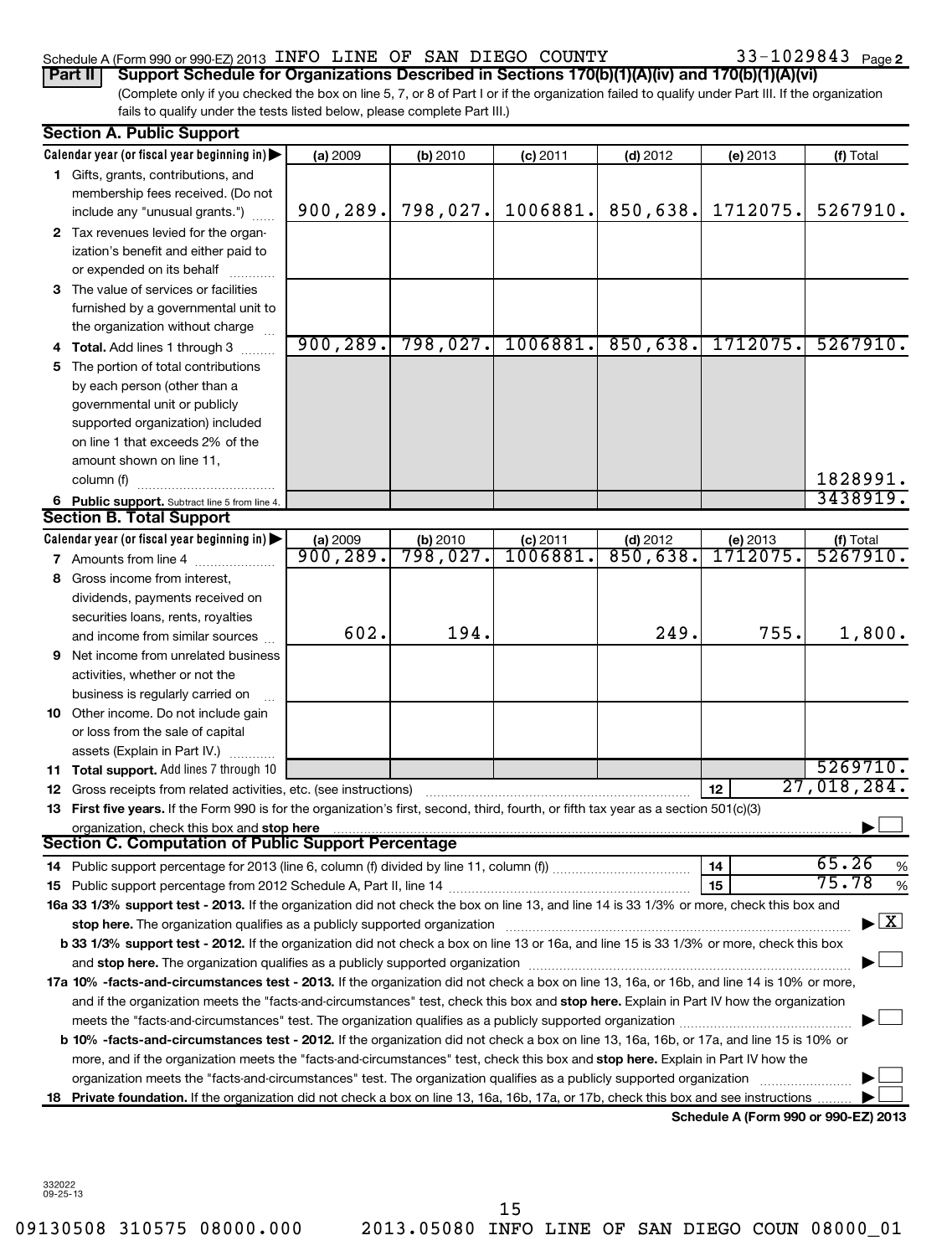### Schedule A (Form 990 or 990-EZ) 2013 INFO LINE OF SAN DIEGO COUNTY  $33-1029843$  Page **Part III Support Schedule for Organizations Described in Section 509(a)(2)**

(Complete only if you checked the box on line 9 of Part I or if the organization failed to qualify under Part II. If the organization fails to qualify under the tests listed below, please complete Part II.)

| <b>Section A. Public Support</b>                                                                                                                                                                                                                          |          |          |            |            |          |                                      |
|-----------------------------------------------------------------------------------------------------------------------------------------------------------------------------------------------------------------------------------------------------------|----------|----------|------------|------------|----------|--------------------------------------|
| Calendar year (or fiscal year beginning in)                                                                                                                                                                                                               | (a) 2009 | (b) 2010 | (c) 2011   | $(d)$ 2012 | (e) 2013 | (f) Total                            |
| 1 Gifts, grants, contributions, and                                                                                                                                                                                                                       |          |          |            |            |          |                                      |
| membership fees received. (Do not                                                                                                                                                                                                                         |          |          |            |            |          |                                      |
| include any "unusual grants.")                                                                                                                                                                                                                            |          |          |            |            |          |                                      |
| <b>2</b> Gross receipts from admissions,<br>merchandise sold or services per-<br>formed, or facilities furnished in<br>any activity that is related to the<br>organization's tax-exempt purpose                                                           |          |          |            |            |          |                                      |
| 3 Gross receipts from activities that<br>are not an unrelated trade or bus-                                                                                                                                                                               |          |          |            |            |          |                                      |
| iness under section 513                                                                                                                                                                                                                                   |          |          |            |            |          |                                      |
| Tax revenues levied for the organ-<br>4<br>ization's benefit and either paid to<br>or expended on its behalf                                                                                                                                              |          |          |            |            |          |                                      |
| 5 The value of services or facilities                                                                                                                                                                                                                     |          |          |            |            |          |                                      |
| furnished by a governmental unit to<br>the organization without charge                                                                                                                                                                                    |          |          |            |            |          |                                      |
| <b>6 Total.</b> Add lines 1 through 5                                                                                                                                                                                                                     |          |          |            |            |          |                                      |
| 7a Amounts included on lines 1, 2, and<br>3 received from disqualified persons                                                                                                                                                                            |          |          |            |            |          |                                      |
| <b>b</b> Amounts included on lines 2 and 3 received<br>from other than disqualified persons that<br>exceed the greater of \$5,000 or 1% of the<br>amount on line 13 for the year                                                                          |          |          |            |            |          |                                      |
| c Add lines 7a and 7b                                                                                                                                                                                                                                     |          |          |            |            |          |                                      |
| 8 Public support (Subtract line 7c from line 6.)                                                                                                                                                                                                          |          |          |            |            |          |                                      |
| <b>Section B. Total Support</b>                                                                                                                                                                                                                           |          |          |            |            |          |                                      |
| Calendar year (or fiscal year beginning in)                                                                                                                                                                                                               | (a) 2009 | (b) 2010 | $(c)$ 2011 | $(d)$ 2012 | (e) 2013 | (f) Total                            |
| 9 Amounts from line 6                                                                                                                                                                                                                                     |          |          |            |            |          |                                      |
| <b>10a</b> Gross income from interest,<br>dividends, payments received on<br>securities loans, rents, royalties<br>and income from similar sources                                                                                                        |          |          |            |            |          |                                      |
| <b>b</b> Unrelated business taxable income                                                                                                                                                                                                                |          |          |            |            |          |                                      |
| (less section 511 taxes) from businesses<br>acquired after June 30, 1975<br>$\overline{\phantom{a}}$                                                                                                                                                      |          |          |            |            |          |                                      |
| c Add lines 10a and 10b                                                                                                                                                                                                                                   |          |          |            |            |          |                                      |
| <b>11</b> Net income from unrelated business<br>activities not included in line 10b,<br>whether or not the business is<br>regularly carried on                                                                                                            |          |          |            |            |          |                                      |
| 12 Other income. Do not include gain<br>or loss from the sale of capital<br>assets (Explain in Part IV.)                                                                                                                                                  |          |          |            |            |          |                                      |
| <b>13</b> Total support. (Add lines 9, 10c, 11, and 12.)                                                                                                                                                                                                  |          |          |            |            |          |                                      |
| 14 First five years. If the Form 990 is for the organization's first, second, third, fourth, or fifth tax year as a section 501(c)(3) organization,                                                                                                       |          |          |            |            |          |                                      |
| check this box and stop here manufactured and content to the state of the state of the state of the state of the state of the state of the state of the state of the state of the state of the state of the state of the state                            |          |          |            |            |          |                                      |
| Section C. Computation of Public Support Percentage                                                                                                                                                                                                       |          |          |            |            |          |                                      |
|                                                                                                                                                                                                                                                           |          |          |            |            | 15       | %                                    |
| Section D. Computation of Investment Income Percentage                                                                                                                                                                                                    |          |          |            |            | 16       | %                                    |
|                                                                                                                                                                                                                                                           |          |          |            |            | 17       |                                      |
| 18 Investment income percentage from 2012 Schedule A, Part III, line 17                                                                                                                                                                                   |          |          |            |            | 18       | %<br>%                               |
| 19a 33 1/3% support tests - 2013. If the organization did not check the box on line 14, and line 15 is more than 33 1/3%, and line 17 is not                                                                                                              |          |          |            |            |          |                                      |
|                                                                                                                                                                                                                                                           |          |          |            |            |          |                                      |
| more than 33 1/3%, check this box and stop here. The organization qualifies as a publicly supported organization<br>b 33 1/3% support tests - 2012. If the organization did not check a box on line 14 or line 19a, and line 16 is more than 33 1/3%, and |          |          |            |            |          |                                      |
| line 18 is not more than 33 1/3%, check this box and stop here. The organization qualifies as a publicly supported organization                                                                                                                           |          |          |            |            |          |                                      |
| 20                                                                                                                                                                                                                                                        |          |          |            |            |          |                                      |
| 332023 09-25-13                                                                                                                                                                                                                                           |          |          |            |            |          | Schedule A (Form 990 or 990-EZ) 2013 |
|                                                                                                                                                                                                                                                           |          |          | 16         |            |          |                                      |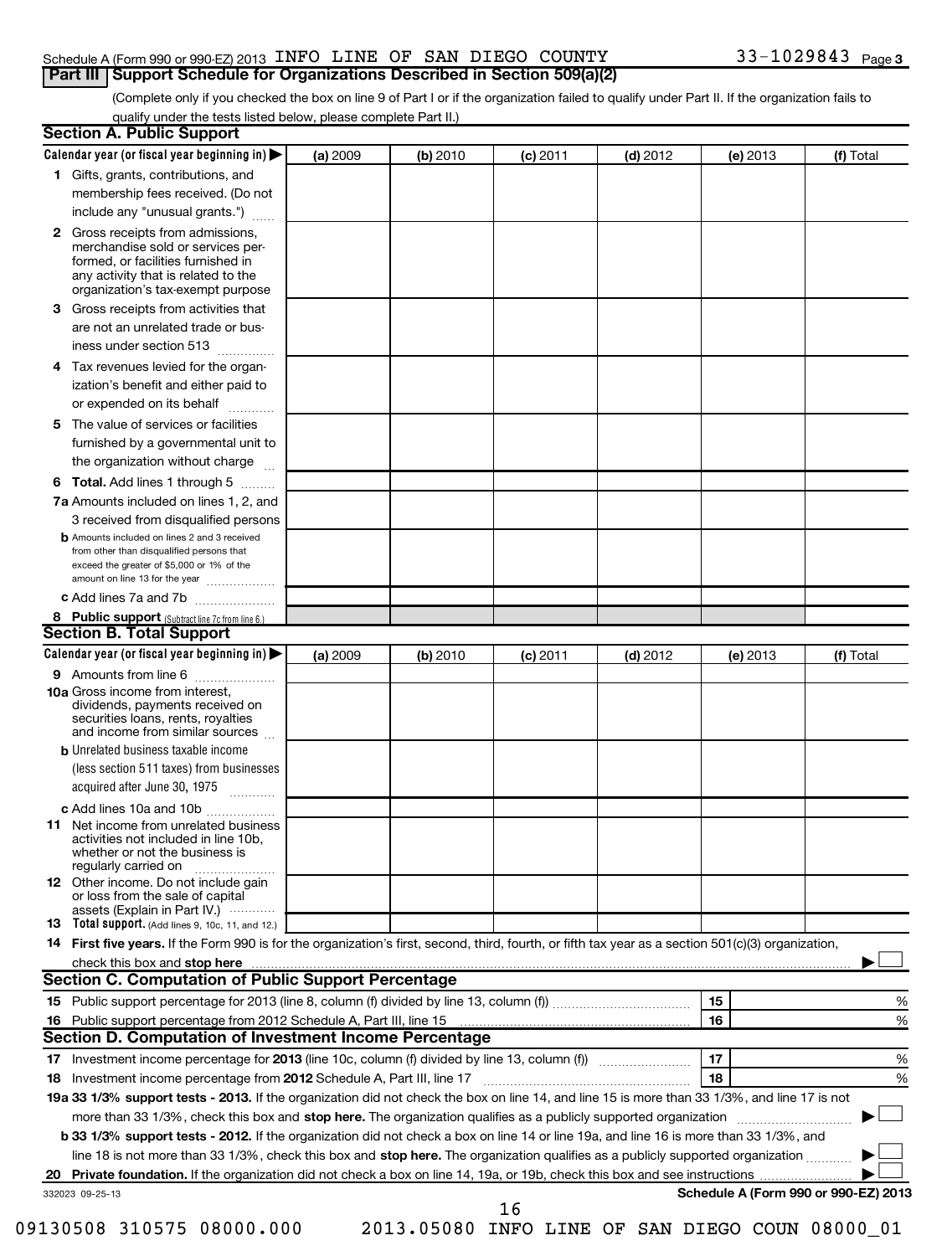Part IV | Supplemental Information. Provide the explanations required by Part II, line 10; Part II, line 17a or 17b; and Part III, line 12. Also complete this part for any additional information. (See instructions).

| 332024 09-25-13 |        | Schedule A (Form 990 or 990-EZ) 2013 |
|-----------------|--------|--------------------------------------|
|                 | $17\,$ |                                      |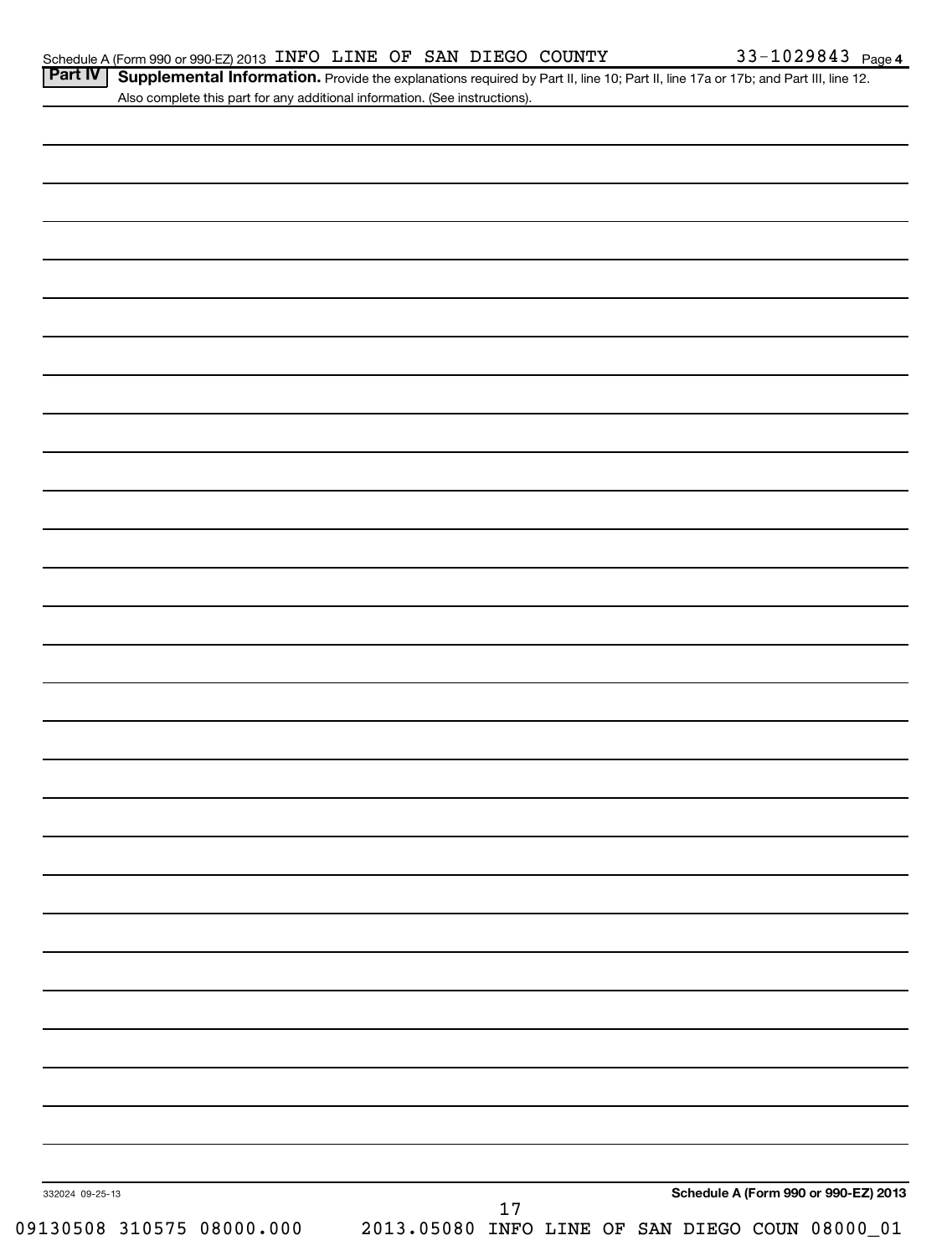## **Schedule B Schedule of Contributors**

**or 990-PF) | Attach to Form 990, Form 990-EZ, or Form 990-PF. | Information about Schedule B (Form 990, 990-EZ, or 990-PF) and its instructions is at** <sub>www.irs.gov/form990  $\cdot$ </sub>

OMB No. 1545-0047

# **2013**

**Name of the organization Employer identification number**

Department of the Treasury Internal Revenue Service

**(Form 990, 990-EZ,**

|                                | INFO LINE OF SAN DIEGO<br>COUNTY                                          | 33-1029843 |
|--------------------------------|---------------------------------------------------------------------------|------------|
| Organization type (check one): |                                                                           |            |
| Filers of:                     | Section:                                                                  |            |
| Form 990 or 990-EZ             | $\lfloor \underline{X} \rfloor$ 501(c)( 3) (enter number) organization    |            |
|                                | 4947(a)(1) nonexempt charitable trust not treated as a private foundation |            |
|                                | 527 political organization                                                |            |
| Form 990-PF                    | 501(c)(3) exempt private foundation                                       |            |
|                                | 4947(a)(1) nonexempt charitable trust treated as a private foundation     |            |
|                                | 501(c)(3) taxable private foundation                                      |            |

Check if your organization is covered by the General Rule or a Special Rule. **Note.**  Only a section 501(c)(7), (8), or (10) organization can check boxes for both the General Rule and a Special Rule. See instructions.

### **General Rule**

For an organization filing Form 990, 990-EZ, or 990-PF that received, during the year, \$5,000 or more (in money or property) from any one contributor. Complete Parts I and II.  $\left\vert \cdot\right\vert$ 

### **Special Rules**

509(a)(1) and 170(b)(1)(A)(vi) and received from any one contributor, during the year, a contribution of the greater of (1**)** \$5,000 or (**2**) 2%  $\boxed{\textbf{X}}$  For a section 501(c)(3) organization filing Form 990 or 990-EZ that met the 33 1/3% support test of the regulations under sections of the amount on (i) Form 990, Part VIII, line 1h, or (ii) Form 990-EZ, line 1. Complete Parts I and II.

total contributions of more than \$1,000 for use exclusively for religious, charitable, scientific, literary, or educational purposes, or For a section 501(c)(7), (8), or (10) organization filing Form 990 or 990-EZ that received from any one contributor, during the year, the prevention of cruelty to children or animals. Complete Parts I, II, and III.  $\left\vert \cdot\right\vert$ 

purpose. Do not complete any of the parts unless the General Rule applies to this organization because it received nonexclusively contributions for use exclusively for religious, charitable, etc., purposes, but these contributions did not total to more than \$1,000. If this box is checked, enter here the total contributions that were received during the year for an exclusively religious, charitable, etc., For a section 501(c)(7), (8), or (10) organization filing Form 990 or 990-EZ that received from any one contributor, during the year, religious, charitable, etc., contributions of \$5,000 or more during the year  $\ldots$   $\ldots$   $\ldots$   $\ldots$   $\ldots$   $\ldots$   $\ldots$   $\ldots$   $\blacktriangleright$   $\uparrow$  $\left\vert \cdot\right\vert$ 

**Caution.** An organization that is not covered by the General Rule and/or the Special Rules does not file Schedule B (Form 990, 990-EZ, or 990-PF),  **must** but it answer "No" on Part IV, line 2, of its Form 990; or check the box on line H of its Form 990-EZ or on its Form 990-PF, Part I, line 2, to certify that it does not meet the filing requirements of Schedule B (Form 990, 990-EZ, or 990-PF).

LHA For Paperwork Reduction Act Notice, see the Instructions for Form 990, 990-EZ, or 990-PF. Schedule B (Form 990, 990-EZ, or 990-PF) (2013)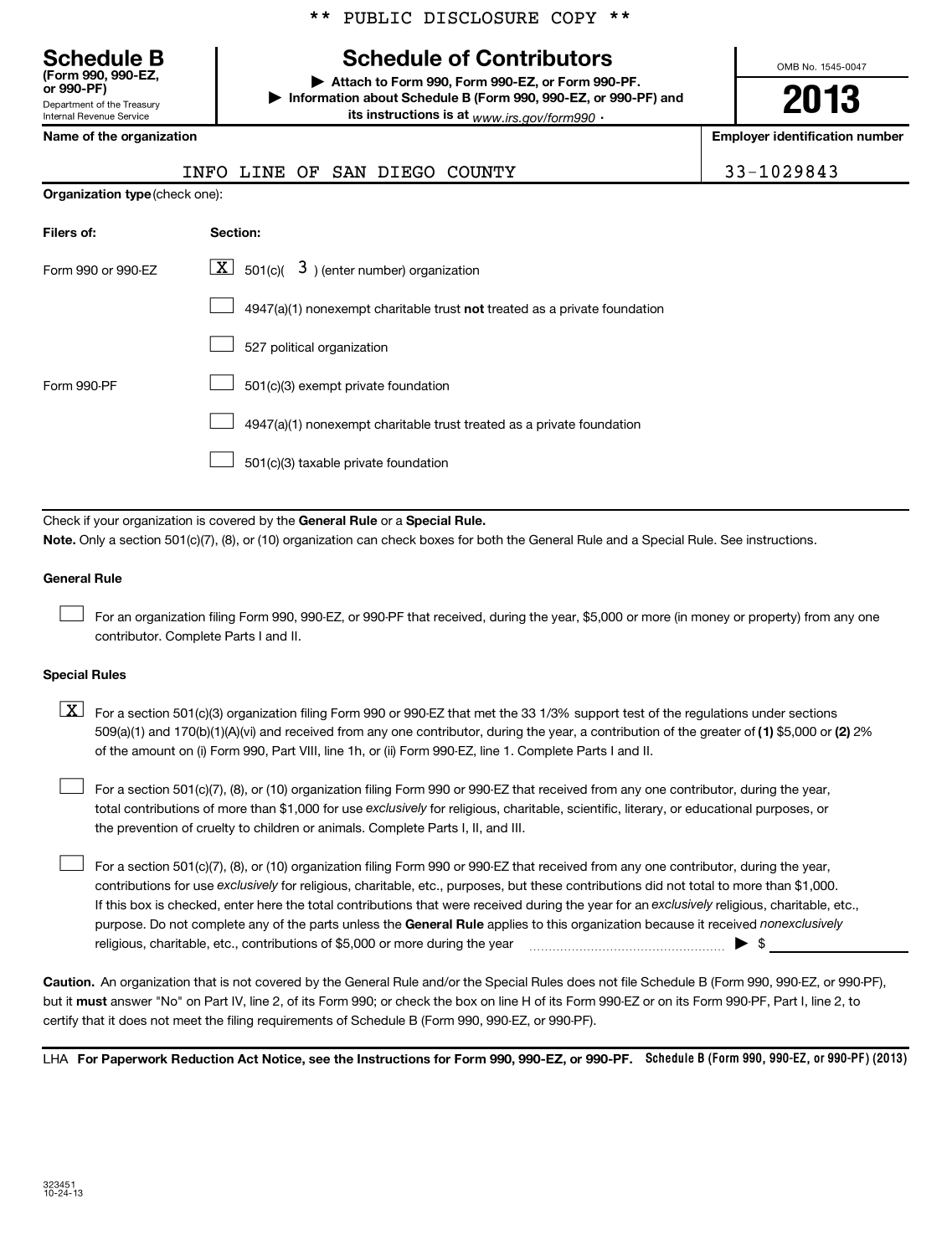$|\mathbf{X}|$  $\Box$  $\Box$ 

 $\lfloor x \rfloor$  $\Box$  $\Box$ 

 $\boxed{\text{X}}$  $\Box$  $\Box$ 

 $\overline{X}$  $\Box$  $\Box$ 

**Name of organization Employer identification number (a) No. (b) Name, address, and ZIP + 4 (c) Total contributions (d) Type of contribution Person Payroll Noncash (a) No. (b) Name, address, and ZIP + 4 (c) Total contributions (d) Type of contribution Person Payroll Noncash (a) No. (b) Name, address, and ZIP + 4 (c) Total contributions (d) Type of contribution Person Payroll Noncash (a) No. (b) Name, address, and ZIP + 4 (c) Total contributions (d) Type of contribution Person Payroll Noncash** Part I Contributors (see instructions). Use duplicate copies of Part I if additional space is needed. \$ (Complete Part II for noncash contributions.) \$ (Complete Part II for noncash contributions.) \$ (Complete Part II for noncash contributions.) \$ (Complete Part II for noncash contributions.) INFO LINE OF SAN DIEGO COUNTY 33-1029843 1 X 890,825.  $2$  Person  $\overline{\text{X}}$ 50,000. 3 X 55,000.  $\begin{array}{|c|c|c|c|c|}\hline \text{4} & \text{Person} & \text{X} \ \hline \end{array}$ 50,334.

| (a) | (b)                          | (c)                        | (d)                                                                                                                |
|-----|------------------------------|----------------------------|--------------------------------------------------------------------------------------------------------------------|
| No. | Name, address, and ZIP + 4   | <b>Total contributions</b> | Type of contribution                                                                                               |
| 5   |                              | 100,000.<br>\$             | $\overline{\mathbf{X}}$<br>Person<br><b>Payroll</b><br>Noncash<br>(Complete Part II for<br>noncash contributions.) |
| (a) | (b)                          | (c)                        | (d)                                                                                                                |
| No. | Name, address, and $ZIP + 4$ | <b>Total contributions</b> | Type of contribution                                                                                               |
| 6   |                              | 195,000.<br>\$             | $\mathbf{X}$<br>Person<br>Payroll<br><b>Noncash</b><br>(Complete Part II for<br>noncash contributions.)            |

323452 10-24-13

19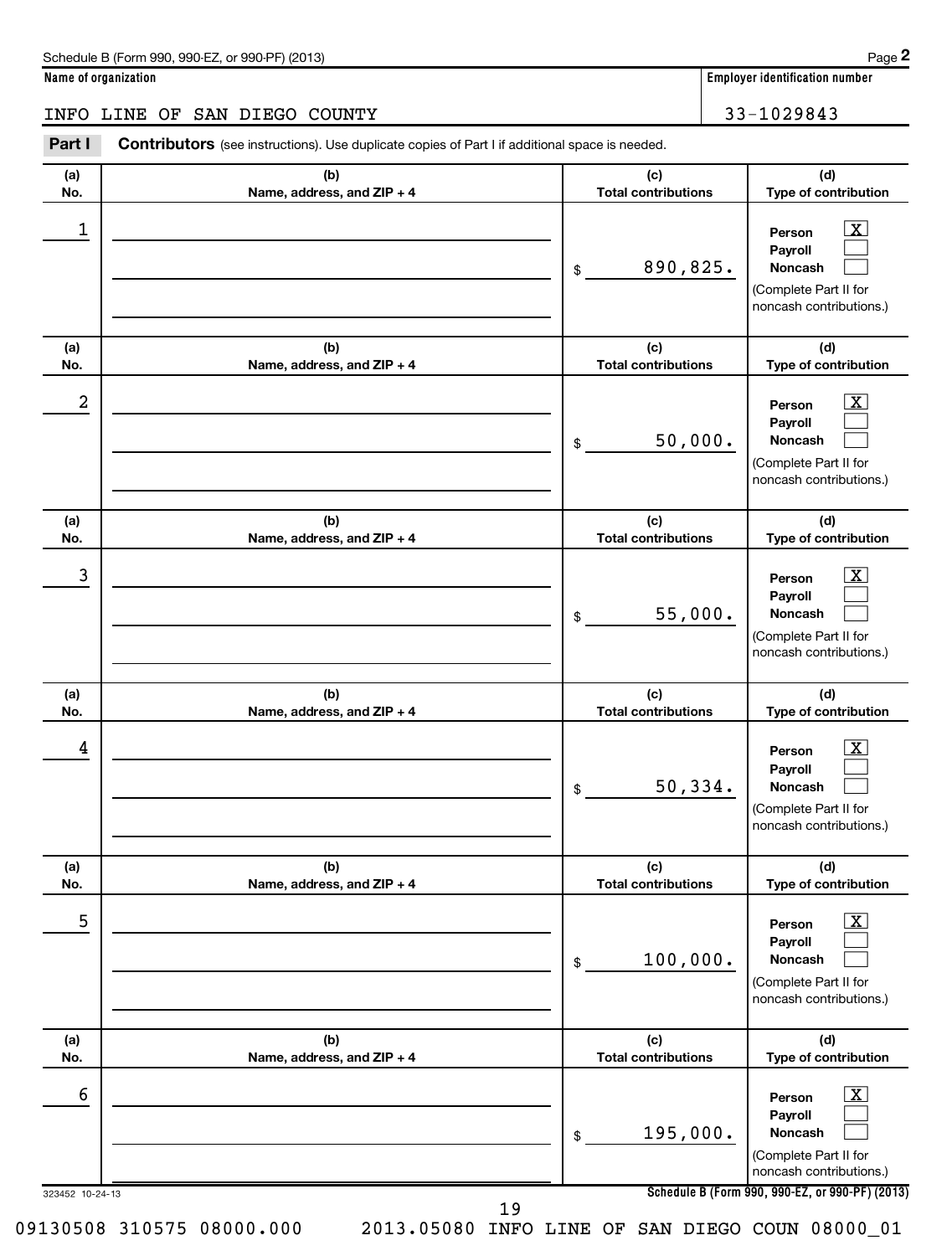| 990-FZ<br>(2013)<br>Schedule B (Form 990,<br>$990-PE$<br>or | Page                                    |
|-------------------------------------------------------------|-----------------------------------------|
| Name of organization                                        | <br>identification number :<br>Emplover |

**3**

### INFO LINE OF SAN DIEGO COUNTY 1999 120 133-1029843

Part II Noncash Property (see instructions). Use duplicate copies of Part II if additional space is needed.

| (a)<br>No.<br>from<br>Part I | (b)<br>Description of noncash property given | (c)<br>FMV (or estimate)<br>(see instructions) | (d)<br>Date received                            |
|------------------------------|----------------------------------------------|------------------------------------------------|-------------------------------------------------|
|                              |                                              |                                                |                                                 |
|                              |                                              | \$                                             |                                                 |
|                              |                                              |                                                |                                                 |
| (a)<br>No.                   | (b)                                          | (c)<br>FMV (or estimate)                       | (d)                                             |
| from<br>Part I               | Description of noncash property given        | (see instructions)                             | Date received                                   |
|                              |                                              |                                                |                                                 |
|                              |                                              |                                                |                                                 |
|                              |                                              | \$                                             |                                                 |
| (a)<br>No.                   | (b)                                          | (c)                                            | (d)                                             |
| from<br>Part I               | Description of noncash property given        | FMV (or estimate)<br>(see instructions)        | Date received                                   |
|                              |                                              |                                                |                                                 |
|                              |                                              |                                                |                                                 |
|                              |                                              | \$                                             |                                                 |
| (a)                          |                                              | (c)                                            |                                                 |
| No.<br>from                  | (b)<br>Description of noncash property given | FMV (or estimate)<br>(see instructions)        | (d)<br>Date received                            |
| Part I                       |                                              |                                                |                                                 |
|                              |                                              |                                                |                                                 |
|                              |                                              | \$                                             |                                                 |
| (a)                          |                                              |                                                |                                                 |
| No.<br>from                  | (b)<br>Description of noncash property given | (c)<br>FMV (or estimate)                       | (d)<br>Date received                            |
| Part I                       |                                              | (see instructions)                             |                                                 |
|                              |                                              |                                                |                                                 |
|                              |                                              | \$                                             |                                                 |
| (a)                          |                                              |                                                |                                                 |
| No.                          | (b)                                          | (c)<br>FMV (or estimate)                       | (d)                                             |
| from<br>Part I               | Description of noncash property given        | (see instructions)                             | Date received                                   |
|                              |                                              |                                                |                                                 |
|                              |                                              |                                                |                                                 |
| 323453 10-24-13              |                                              | \$                                             | Schedule B (Form 990, 990-EZ, or 990-PF) (2013) |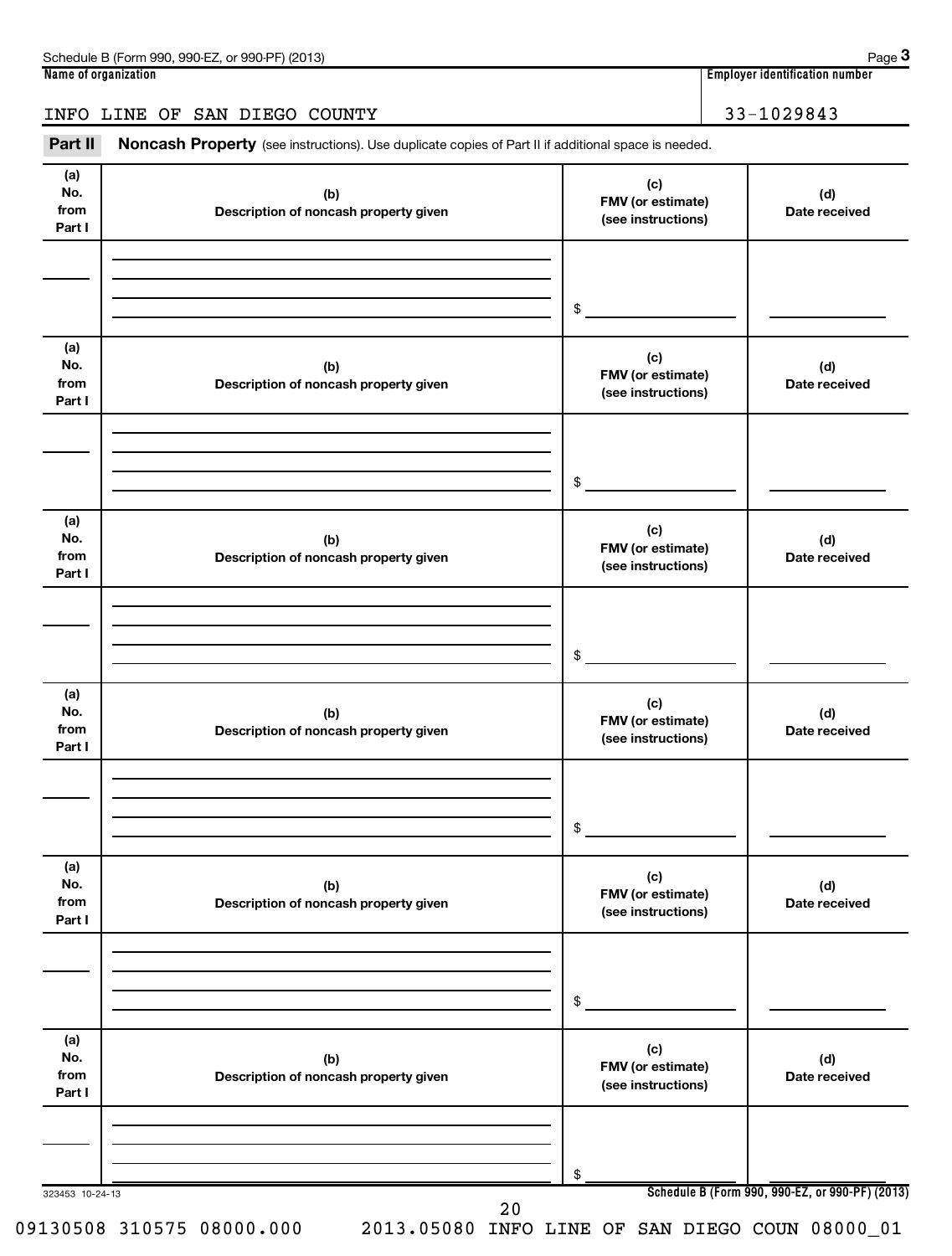| Name of organization      |                                                                                                                                                                                                                                         |                      | <b>Employer identification number</b>                                                                                                                                                                                                            |
|---------------------------|-----------------------------------------------------------------------------------------------------------------------------------------------------------------------------------------------------------------------------------------|----------------------|--------------------------------------------------------------------------------------------------------------------------------------------------------------------------------------------------------------------------------------------------|
| Part III                  | INFO LINE OF SAN DIEGO COUNTY<br>the total of exclusively religious, charitable, etc., contributions of \$1,000 or less for the year. (Enter this information once.)<br>Use duplicate copies of Part III if additional space is needed. |                      | 33-1029843<br>Exclusively religious, charitable, etc., individual contributions to section 501(c)(7), (8), or (10) organizations that total more than \$1,000 for the<br>year. Complete columns (a) through (e) and the following line entry. Fo |
| (a) No.<br>from<br>Part I | (b) Purpose of gift                                                                                                                                                                                                                     | (c) Use of gift      | (d) Description of how gift is held                                                                                                                                                                                                              |
|                           |                                                                                                                                                                                                                                         | (e) Transfer of gift |                                                                                                                                                                                                                                                  |
|                           | Transferee's name, address, and ZIP + 4                                                                                                                                                                                                 |                      | Relationship of transferor to transferee                                                                                                                                                                                                         |
| (a) No.<br>from<br>Part I | (b) Purpose of gift                                                                                                                                                                                                                     | (c) Use of gift      | (d) Description of how gift is held                                                                                                                                                                                                              |
|                           | Transferee's name, address, and ZIP + 4                                                                                                                                                                                                 | (e) Transfer of gift | Relationship of transferor to transferee                                                                                                                                                                                                         |
| (a) No.<br>from<br>Part I | (b) Purpose of gift                                                                                                                                                                                                                     | (c) Use of gift      | (d) Description of how gift is held                                                                                                                                                                                                              |
|                           | Transferee's name, address, and ZIP + 4                                                                                                                                                                                                 | (e) Transfer of gift | Relationship of transferor to transferee                                                                                                                                                                                                         |
| (a) No.                   |                                                                                                                                                                                                                                         |                      |                                                                                                                                                                                                                                                  |
| from<br>Part I            | (b) Purpose of gift                                                                                                                                                                                                                     | (c) Use of gift      | (d) Description of how gift is held                                                                                                                                                                                                              |
|                           | Transferee's name, address, and ZIP + 4                                                                                                                                                                                                 | (e) Transfer of gift | Relationship of transferor to transferee                                                                                                                                                                                                         |
| 323454 10-24-13           |                                                                                                                                                                                                                                         | າ 1                  | Schedule B (Form 990, 990-EZ, or 990-PF) (2013)                                                                                                                                                                                                  |

09130508 310575 08000.000 2013.05080 INFO LINE OF SAN DIEGO COUN 08000\_01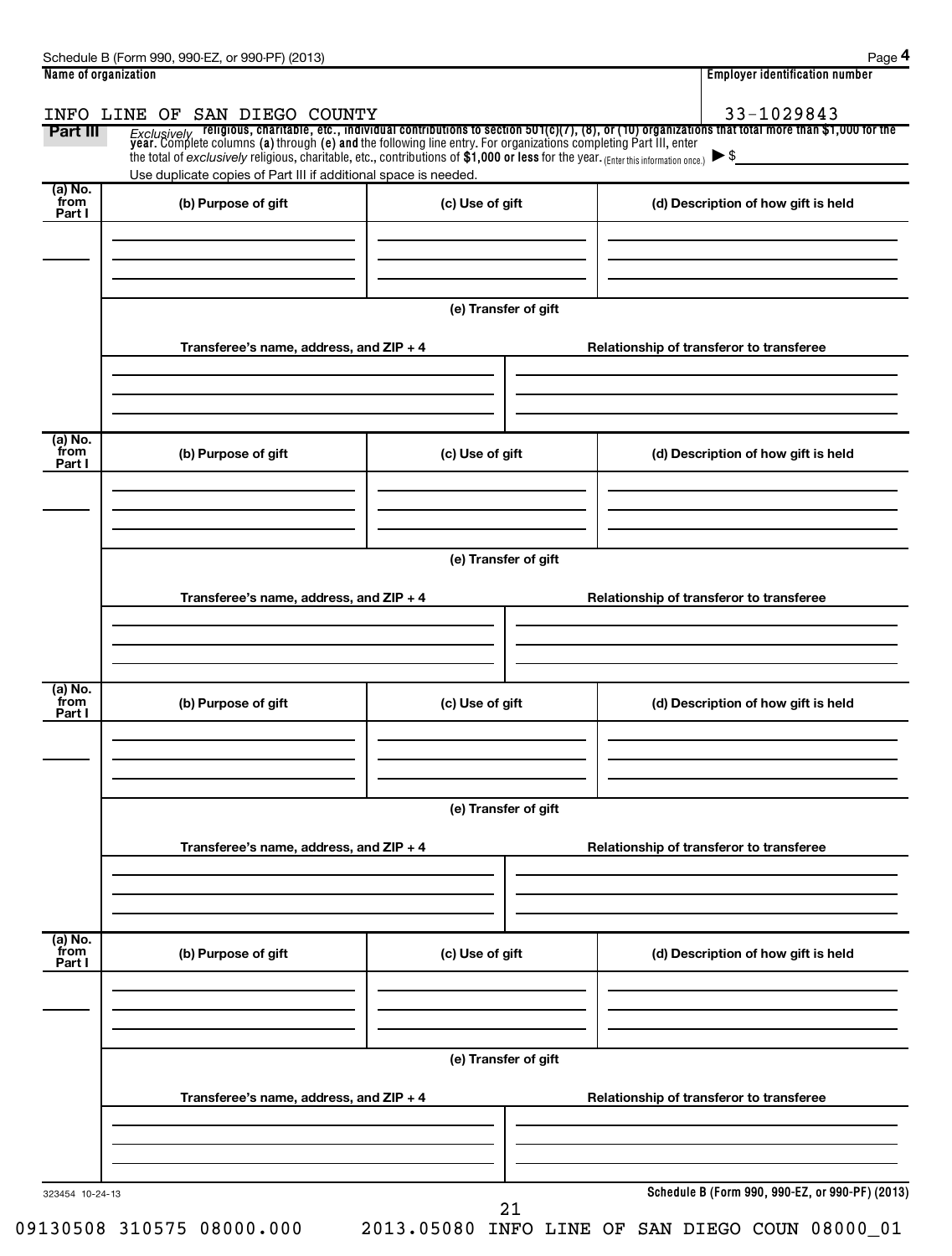|                | <b>SCHEDULE D</b>                                    |                                                                                                        | <b>Supplemental Financial Statements</b>                                                                                                                                                                                                | OMB No. 1545-0047                     |
|----------------|------------------------------------------------------|--------------------------------------------------------------------------------------------------------|-----------------------------------------------------------------------------------------------------------------------------------------------------------------------------------------------------------------------------------------|---------------------------------------|
|                | (Form 990)                                           |                                                                                                        | Complete if the organization answered "Yes," to Form 990,<br>Part IV, line 6, 7, 8, 9, 10, 11a, 11b, 11c, 11d, 11e, 11f, 12a, or 12b.                                                                                                   |                                       |
|                | Department of the Treasury                           |                                                                                                        | Attach to Form 990.                                                                                                                                                                                                                     | Open to Public<br>Inspection          |
|                | Internal Revenue Service<br>Name of the organization |                                                                                                        | Information about Schedule D (Form 990) and its instructions is at www irs gov/form990                                                                                                                                                  | <b>Employer identification number</b> |
|                |                                                      | INFO LINE OF SAN DIEGO COUNTY                                                                          |                                                                                                                                                                                                                                         | 33-1029843                            |
| <b>Part I</b>  |                                                      |                                                                                                        | Organizations Maintaining Donor Advised Funds or Other Similar Funds or Accounts. Complete if the                                                                                                                                       |                                       |
|                |                                                      | organization answered "Yes" to Form 990, Part IV, line 6.                                              |                                                                                                                                                                                                                                         |                                       |
|                |                                                      |                                                                                                        | (a) Donor advised funds                                                                                                                                                                                                                 | (b) Funds and other accounts          |
| 1.             |                                                      |                                                                                                        |                                                                                                                                                                                                                                         |                                       |
| 2              |                                                      |                                                                                                        |                                                                                                                                                                                                                                         |                                       |
| з              |                                                      |                                                                                                        |                                                                                                                                                                                                                                         |                                       |
| 4              |                                                      |                                                                                                        |                                                                                                                                                                                                                                         |                                       |
| 5              |                                                      |                                                                                                        | Did the organization inform all donors and donor advisors in writing that the assets held in donor advised funds                                                                                                                        |                                       |
|                |                                                      |                                                                                                        |                                                                                                                                                                                                                                         | Yes<br><b>No</b>                      |
| 6              |                                                      |                                                                                                        | Did the organization inform all grantees, donors, and donor advisors in writing that grant funds can be used only<br>for charitable purposes and not for the benefit of the donor or donor advisor, or for any other purpose conferring |                                       |
|                | impermissible private benefit?                       |                                                                                                        |                                                                                                                                                                                                                                         | Yes<br>No                             |
| <b>Part II</b> |                                                      |                                                                                                        | <b>Conservation Easements.</b> Complete if the organization answered "Yes" to Form 990, Part IV, line 7.                                                                                                                                |                                       |
| 1.             |                                                      | Purpose(s) of conservation easements held by the organization (check all that apply).                  |                                                                                                                                                                                                                                         |                                       |
|                |                                                      | Preservation of land for public use (e.g., recreation or education)                                    | Preservation of an historically important land area                                                                                                                                                                                     |                                       |
|                |                                                      | Protection of natural habitat                                                                          | Preservation of a certified historic structure                                                                                                                                                                                          |                                       |
|                |                                                      | Preservation of open space                                                                             |                                                                                                                                                                                                                                         |                                       |
| 2              |                                                      |                                                                                                        | Complete lines 2a through 2d if the organization held a qualified conservation contribution in the form of a conservation easement on the last                                                                                          |                                       |
|                | day of the tax year.                                 |                                                                                                        |                                                                                                                                                                                                                                         |                                       |
|                |                                                      |                                                                                                        |                                                                                                                                                                                                                                         | Held at the End of the Tax Year       |
| а              |                                                      |                                                                                                        |                                                                                                                                                                                                                                         | 2a                                    |
| b              |                                                      | Total acreage restricted by conservation easements                                                     |                                                                                                                                                                                                                                         | 2b                                    |
| c<br>d         |                                                      |                                                                                                        | Number of conservation easements included in (c) acquired after 8/17/06, and not on a historic structure                                                                                                                                | 2c                                    |
|                |                                                      |                                                                                                        | listed in the National Register [111] [12] states and the National Property of the National Register [11] [12]                                                                                                                          | 2d                                    |
| 3              |                                                      |                                                                                                        | Number of conservation easements modified, transferred, released, extinguished, or terminated by the organization during the tax                                                                                                        |                                       |
|                | $year \triangleright$                                |                                                                                                        |                                                                                                                                                                                                                                         |                                       |
|                |                                                      | Number of states where property subject to conservation easement is located >                          |                                                                                                                                                                                                                                         |                                       |
| 5              |                                                      | Does the organization have a written policy regarding the periodic monitoring, inspection, handling of |                                                                                                                                                                                                                                         |                                       |
|                |                                                      | violations, and enforcement of the conservation easements it holds?                                    |                                                                                                                                                                                                                                         | Yes<br><b>No</b>                      |
| 6              |                                                      |                                                                                                        | Staff and volunteer hours devoted to monitoring, inspecting, and enforcing conservation easements during the year                                                                                                                       |                                       |
| 7              |                                                      |                                                                                                        | Amount of expenses incurred in monitoring, inspecting, and enforcing conservation easements during the year $\triangleright$ \$                                                                                                         |                                       |
| 8              |                                                      |                                                                                                        | Does each conservation easement reported on line 2(d) above satisfy the requirements of section 170(h)(4)(B)(i)                                                                                                                         |                                       |
|                |                                                      |                                                                                                        |                                                                                                                                                                                                                                         | Yes<br><b>No</b>                      |
| 9              |                                                      |                                                                                                        | In Part XIII, describe how the organization reports conservation easements in its revenue and expense statement, and balance sheet, and                                                                                                 |                                       |
|                | conservation easements.                              |                                                                                                        | include, if applicable, the text of the footnote to the organization's financial statements that describes the organization's accounting for                                                                                            |                                       |
|                | Part III                                             |                                                                                                        | Organizations Maintaining Collections of Art, Historical Treasures, or Other Similar Assets.                                                                                                                                            |                                       |
|                |                                                      | Complete if the organization answered "Yes" to Form 990, Part IV, line 8.                              |                                                                                                                                                                                                                                         |                                       |
|                |                                                      |                                                                                                        | 1a If the organization elected, as permitted under SFAS 116 (ASC 958), not to report in its revenue statement and balance sheet works of art,                                                                                           |                                       |
|                |                                                      |                                                                                                        | historical treasures, or other similar assets held for public exhibition, education, or research in furtherance of public service, provide, in Part XIII,                                                                               |                                       |
|                |                                                      | the text of the footnote to its financial statements that describes these items.                       |                                                                                                                                                                                                                                         |                                       |
|                |                                                      |                                                                                                        | b If the organization elected, as permitted under SFAS 116 (ASC 958), to report in its revenue statement and balance sheet works of art, historical                                                                                     |                                       |
|                |                                                      |                                                                                                        | treasures, or other similar assets held for public exhibition, education, or research in furtherance of public service, provide the following amounts                                                                                   |                                       |
|                | relating to these items:                             |                                                                                                        |                                                                                                                                                                                                                                         |                                       |
|                | (i)                                                  |                                                                                                        |                                                                                                                                                                                                                                         |                                       |
|                |                                                      |                                                                                                        |                                                                                                                                                                                                                                         |                                       |
| 2              |                                                      |                                                                                                        | If the organization received or held works of art, historical treasures, or other similar assets for financial gain, provide                                                                                                            |                                       |
|                |                                                      | the following amounts required to be reported under SFAS 116 (ASC 958) relating to these items:        |                                                                                                                                                                                                                                         |                                       |
| а              |                                                      |                                                                                                        | Revenues included in Form 990, Part VIII, line 1 $\ldots$ $\ldots$ $\ldots$ $\ldots$ $\ldots$ $\ldots$ $\ldots$ $\ldots$ $\ldots$ $\ldots$ $\ldots$ $\ldots$ $\ldots$ $\ldots$                                                          |                                       |
| b              |                                                      |                                                                                                        |                                                                                                                                                                                                                                         |                                       |
|                |                                                      |                                                                                                        |                                                                                                                                                                                                                                         |                                       |

332051 09-25-13 **For Paperwork Reduction Act Notice, see the Instructions for Form 990. Schedule D (Form 990) 2013** LHA 22

<sup>09130508 310575 08000.000 2013.05080</sup> INFO LINE OF SAN DIEGO COUN 08000\_01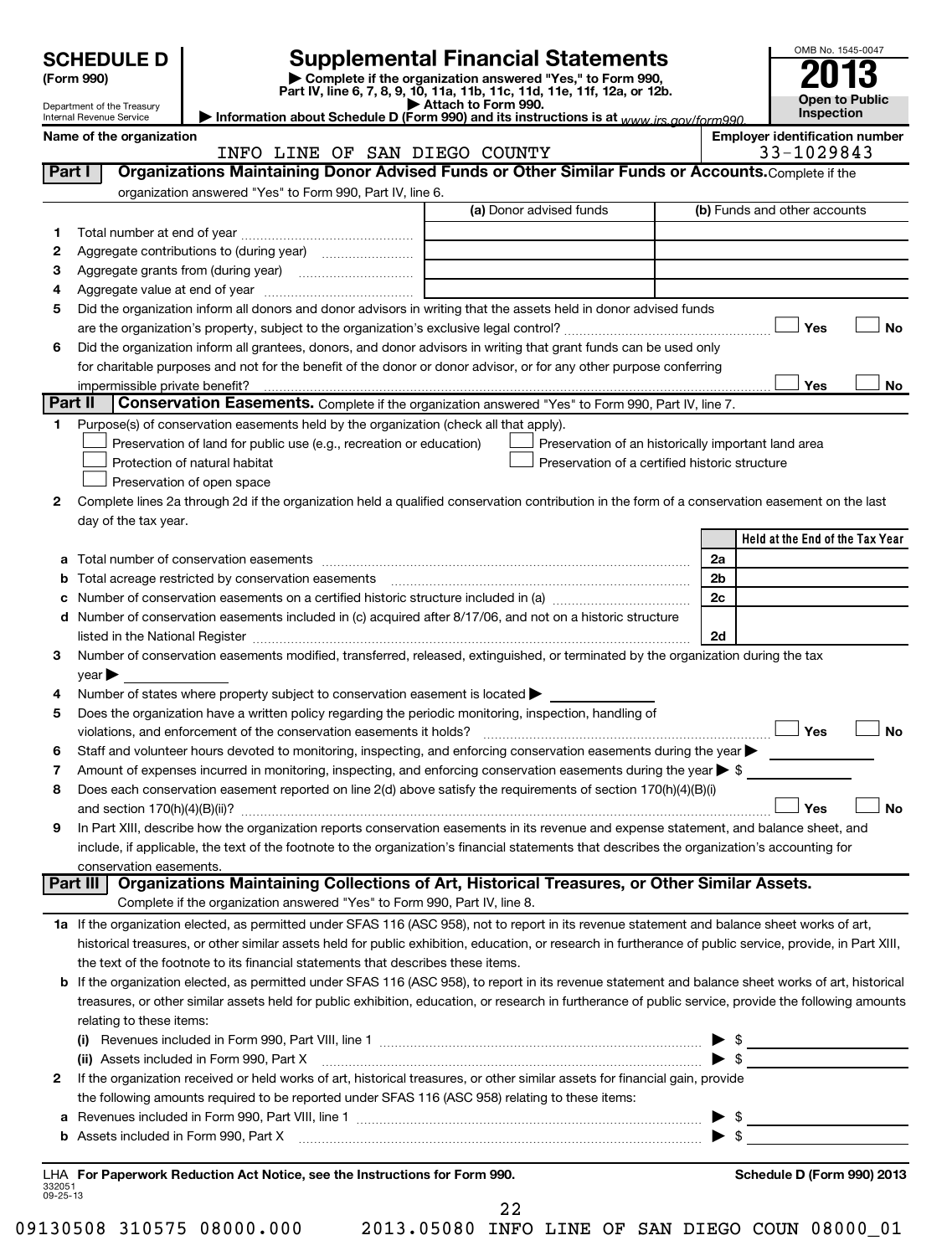|               | Schedule D (Form 990) 2013                                                                                                                                                     | INFO LINE OF SAN DIEGO COUNTY |   |                |                                                                                                                                                                                                                                |                 | 33-1029843 Page 2          |                |     |           |
|---------------|--------------------------------------------------------------------------------------------------------------------------------------------------------------------------------|-------------------------------|---|----------------|--------------------------------------------------------------------------------------------------------------------------------------------------------------------------------------------------------------------------------|-----------------|----------------------------|----------------|-----|-----------|
|               | Part III   Organizations Maintaining Collections of Art, Historical Treasures, or Other Similar Assets (continued)                                                             |                               |   |                |                                                                                                                                                                                                                                |                 |                            |                |     |           |
| 3             | Using the organization's acquisition, accession, and other records, check any of the following that are a significant use of its collection items                              |                               |   |                |                                                                                                                                                                                                                                |                 |                            |                |     |           |
|               | (check all that apply):                                                                                                                                                        |                               |   |                |                                                                                                                                                                                                                                |                 |                            |                |     |           |
| a             | Public exhibition                                                                                                                                                              |                               | d |                | Loan or exchange programs                                                                                                                                                                                                      |                 |                            |                |     |           |
| b             | Scholarly research                                                                                                                                                             |                               | e |                | Other and the control of the control of the control of the control of the control of the control of the control of the control of the control of the control of the control of the control of the control of the control of th |                 |                            |                |     |           |
| c             | Preservation for future generations                                                                                                                                            |                               |   |                |                                                                                                                                                                                                                                |                 |                            |                |     |           |
| 4             | Provide a description of the organization's collections and explain how they further the organization's exempt purpose in Part XIII.                                           |                               |   |                |                                                                                                                                                                                                                                |                 |                            |                |     |           |
| 5             | During the year, did the organization solicit or receive donations of art, historical treasures, or other similar assets                                                       |                               |   |                |                                                                                                                                                                                                                                |                 |                            |                |     |           |
|               |                                                                                                                                                                                |                               |   |                |                                                                                                                                                                                                                                |                 |                            | Yes            |     | No        |
|               | Part IV<br>Escrow and Custodial Arrangements. Complete if the organization answered "Yes" to Form 990, Part IV, line 9, or<br>reported an amount on Form 990, Part X, line 21. |                               |   |                |                                                                                                                                                                                                                                |                 |                            |                |     |           |
|               | 1a Is the organization an agent, trustee, custodian or other intermediary for contributions or other assets not included                                                       |                               |   |                |                                                                                                                                                                                                                                |                 |                            |                |     |           |
|               |                                                                                                                                                                                |                               |   |                |                                                                                                                                                                                                                                |                 |                            | Yes            |     | <b>No</b> |
|               | b If "Yes," explain the arrangement in Part XIII and complete the following table:                                                                                             |                               |   |                |                                                                                                                                                                                                                                |                 |                            |                |     |           |
|               |                                                                                                                                                                                |                               |   |                |                                                                                                                                                                                                                                |                 |                            | Amount         |     |           |
|               |                                                                                                                                                                                |                               |   |                |                                                                                                                                                                                                                                | 1c              |                            |                |     |           |
|               |                                                                                                                                                                                |                               |   |                |                                                                                                                                                                                                                                | 1d              |                            |                |     |           |
|               | e Distributions during the year measurement contained and all the year measurement of the year measurement of                                                                  |                               |   |                |                                                                                                                                                                                                                                | 1e              |                            |                |     |           |
|               |                                                                                                                                                                                |                               |   |                |                                                                                                                                                                                                                                | 1f              |                            |                |     |           |
|               |                                                                                                                                                                                |                               |   |                |                                                                                                                                                                                                                                |                 |                            | Yes            |     | No        |
| <b>Part V</b> | Endowment Funds. Complete if the organization answered "Yes" to Form 990, Part IV, line 10.                                                                                    |                               |   |                |                                                                                                                                                                                                                                |                 |                            |                |     |           |
|               |                                                                                                                                                                                |                               |   |                | (c) Two years back $ (d)$ Three years back $ e $ Four years back                                                                                                                                                               |                 |                            |                |     |           |
|               |                                                                                                                                                                                | (a) Current year              |   | (b) Prior year |                                                                                                                                                                                                                                |                 |                            |                |     |           |
|               |                                                                                                                                                                                |                               |   |                |                                                                                                                                                                                                                                |                 |                            |                |     |           |
|               |                                                                                                                                                                                |                               |   |                |                                                                                                                                                                                                                                |                 |                            |                |     |           |
|               | Net investment earnings, gains, and losses                                                                                                                                     |                               |   |                |                                                                                                                                                                                                                                |                 |                            |                |     |           |
|               |                                                                                                                                                                                |                               |   |                |                                                                                                                                                                                                                                |                 |                            |                |     |           |
|               | e Other expenditures for facilities                                                                                                                                            |                               |   |                |                                                                                                                                                                                                                                |                 |                            |                |     |           |
|               |                                                                                                                                                                                |                               |   |                |                                                                                                                                                                                                                                |                 |                            |                |     |           |
|               |                                                                                                                                                                                |                               |   |                |                                                                                                                                                                                                                                |                 |                            |                |     |           |
| 2             | Provide the estimated percentage of the current year end balance (line 1g, column (a)) held as:                                                                                |                               |   |                |                                                                                                                                                                                                                                |                 |                            |                |     |           |
|               | Board designated or quasi-endowment                                                                                                                                            |                               | % |                |                                                                                                                                                                                                                                |                 |                            |                |     |           |
|               | Permanent endowment                                                                                                                                                            | %                             |   |                |                                                                                                                                                                                                                                |                 |                            |                |     |           |
|               | <b>c</b> Temporarily restricted endowment $\blacktriangleright$                                                                                                                | %                             |   |                |                                                                                                                                                                                                                                |                 |                            |                |     |           |
|               | The percentages in lines 2a, 2b, and 2c should equal 100%.                                                                                                                     |                               |   |                |                                                                                                                                                                                                                                |                 |                            |                |     |           |
|               | 3a Are there endowment funds not in the possession of the organization that are held and administered for the organization                                                     |                               |   |                |                                                                                                                                                                                                                                |                 |                            |                |     |           |
|               | by:                                                                                                                                                                            |                               |   |                |                                                                                                                                                                                                                                |                 |                            |                | Yes | No        |
|               | (i)                                                                                                                                                                            |                               |   |                |                                                                                                                                                                                                                                |                 |                            | 3a(i)          |     |           |
|               | (ii) related organizations                                                                                                                                                     |                               |   |                |                                                                                                                                                                                                                                |                 |                            | 3a(ii)         |     |           |
|               |                                                                                                                                                                                |                               |   |                |                                                                                                                                                                                                                                |                 |                            | 3b             |     |           |
|               | Describe in Part XIII the intended uses of the organization's endowment funds.                                                                                                 |                               |   |                |                                                                                                                                                                                                                                |                 |                            |                |     |           |
|               | Land, Buildings, and Equipment.<br><b>Part VI</b>                                                                                                                              |                               |   |                |                                                                                                                                                                                                                                |                 |                            |                |     |           |
|               | Complete if the organization answered "Yes" to Form 990, Part IV, line 11a. See Form 990, Part X, line 10.                                                                     |                               |   |                |                                                                                                                                                                                                                                |                 |                            |                |     |           |
|               | Description of property                                                                                                                                                        | (a) Cost or other             |   |                | (b) Cost or other                                                                                                                                                                                                              | (c) Accumulated |                            | (d) Book value |     |           |
|               |                                                                                                                                                                                | basis (investment)            |   |                | basis (other)                                                                                                                                                                                                                  | depreciation    |                            |                |     |           |
|               |                                                                                                                                                                                |                               |   |                |                                                                                                                                                                                                                                |                 |                            |                |     |           |
|               |                                                                                                                                                                                |                               |   |                |                                                                                                                                                                                                                                |                 |                            |                |     |           |
|               |                                                                                                                                                                                |                               |   |                | 400,656.                                                                                                                                                                                                                       | 246,996.        |                            |                |     | 153,660.  |
|               |                                                                                                                                                                                |                               |   |                | 648,996.                                                                                                                                                                                                                       | 493, 240.       |                            |                |     | 155,756.  |
|               |                                                                                                                                                                                |                               |   |                |                                                                                                                                                                                                                                |                 |                            |                |     |           |
|               | Total. Add lines 1a through 1e. (Column (d) must equal Form 990, Part X, column (B), line 10(c).)                                                                              |                               |   |                |                                                                                                                                                                                                                                |                 |                            |                |     | 309,416.  |
|               |                                                                                                                                                                                |                               |   |                |                                                                                                                                                                                                                                |                 | Schedule D (Form 990) 2013 |                |     |           |

332052 09-25-13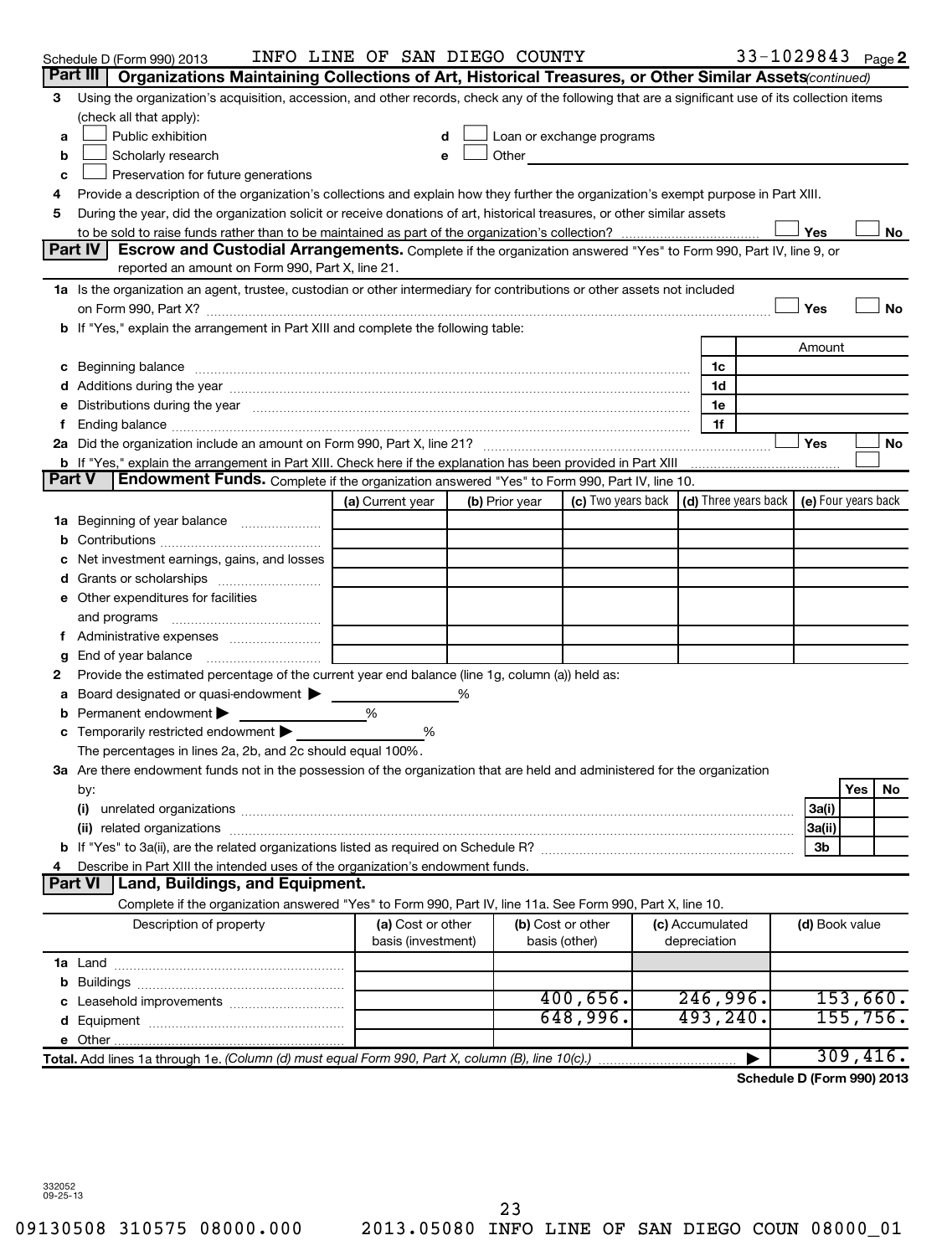|            | Part VII Investments - Other Securities.                                                                                                                                                                                                                                                                                                |                 |                |                                                           |
|------------|-----------------------------------------------------------------------------------------------------------------------------------------------------------------------------------------------------------------------------------------------------------------------------------------------------------------------------------------|-----------------|----------------|-----------------------------------------------------------|
|            | Complete if the organization answered "Yes" to Form 990, Part IV, line 11b. See Form 990, Part X, line 12.<br>(a) Description of security or category (including name of security)                                                                                                                                                      | (b) Book value  |                | (c) Method of valuation: Cost or end-of-year market value |
|            |                                                                                                                                                                                                                                                                                                                                         |                 |                |                                                           |
|            |                                                                                                                                                                                                                                                                                                                                         |                 |                |                                                           |
| (3) Other  |                                                                                                                                                                                                                                                                                                                                         |                 |                |                                                           |
| (A)        |                                                                                                                                                                                                                                                                                                                                         |                 |                |                                                           |
| (B)        |                                                                                                                                                                                                                                                                                                                                         |                 |                |                                                           |
| (C)        |                                                                                                                                                                                                                                                                                                                                         |                 |                |                                                           |
| (D)        |                                                                                                                                                                                                                                                                                                                                         |                 |                |                                                           |
| (E)        |                                                                                                                                                                                                                                                                                                                                         |                 |                |                                                           |
| (F)        |                                                                                                                                                                                                                                                                                                                                         |                 |                |                                                           |
| (G)        |                                                                                                                                                                                                                                                                                                                                         |                 |                |                                                           |
| (H)        |                                                                                                                                                                                                                                                                                                                                         |                 |                |                                                           |
|            | Total. (Col. (b) must equal Form 990, Part X, col. (B) line 12.)                                                                                                                                                                                                                                                                        |                 |                |                                                           |
|            | Part VIII Investments - Program Related.                                                                                                                                                                                                                                                                                                |                 |                |                                                           |
|            | Complete if the organization answered "Yes" to Form 990, Part IV, line 11c. See Form 990, Part X, line 13.<br>(a) Description of investment                                                                                                                                                                                             | (b) Book value  |                | (c) Method of valuation: Cost or end-of-year market value |
| (1)        |                                                                                                                                                                                                                                                                                                                                         |                 |                |                                                           |
| (2)        |                                                                                                                                                                                                                                                                                                                                         |                 |                |                                                           |
| (3)        |                                                                                                                                                                                                                                                                                                                                         |                 |                |                                                           |
| (4)        |                                                                                                                                                                                                                                                                                                                                         |                 |                |                                                           |
| (5)        |                                                                                                                                                                                                                                                                                                                                         |                 |                |                                                           |
| (6)        |                                                                                                                                                                                                                                                                                                                                         |                 |                |                                                           |
| (7)        |                                                                                                                                                                                                                                                                                                                                         |                 |                |                                                           |
| (8)        |                                                                                                                                                                                                                                                                                                                                         |                 |                |                                                           |
| (9)        |                                                                                                                                                                                                                                                                                                                                         |                 |                |                                                           |
|            | Total. (Col. (b) must equal Form 990, Part X, col. (B) line 13.) $\blacktriangleright$                                                                                                                                                                                                                                                  |                 |                |                                                           |
| Part IX    | <b>Other Assets.</b>                                                                                                                                                                                                                                                                                                                    |                 |                |                                                           |
|            | Complete if the organization answered "Yes" to Form 990, Part IV, line 11d. See Form 990, Part X, line 15.                                                                                                                                                                                                                              |                 |                |                                                           |
|            |                                                                                                                                                                                                                                                                                                                                         | (a) Description |                | (b) Book value                                            |
| (1)        |                                                                                                                                                                                                                                                                                                                                         |                 |                |                                                           |
| (2)        |                                                                                                                                                                                                                                                                                                                                         |                 |                |                                                           |
| (3)<br>(4) |                                                                                                                                                                                                                                                                                                                                         |                 |                |                                                           |
| (5)        |                                                                                                                                                                                                                                                                                                                                         |                 |                |                                                           |
| (6)        |                                                                                                                                                                                                                                                                                                                                         |                 |                |                                                           |
| (7)        |                                                                                                                                                                                                                                                                                                                                         |                 |                |                                                           |
| (8)        |                                                                                                                                                                                                                                                                                                                                         |                 |                |                                                           |
| (9)        |                                                                                                                                                                                                                                                                                                                                         |                 |                |                                                           |
|            | Total. (Column (b) must equal Form 990, Part X, col. (B) line 15.).                                                                                                                                                                                                                                                                     |                 |                |                                                           |
| Part X     | <b>Other Liabilities.</b>                                                                                                                                                                                                                                                                                                               |                 |                |                                                           |
|            | Complete if the organization answered "Yes" to Form 990, Part IV, line 11e or 11f. See Form 990, Part X, line 25.                                                                                                                                                                                                                       |                 |                |                                                           |
| 1.         | (a) Description of liability                                                                                                                                                                                                                                                                                                            |                 | (b) Book value |                                                           |
| (1)        | Federal income taxes                                                                                                                                                                                                                                                                                                                    |                 |                |                                                           |
|            |                                                                                                                                                                                                                                                                                                                                         |                 |                |                                                           |
| (2)        |                                                                                                                                                                                                                                                                                                                                         |                 |                |                                                           |
| (3)        |                                                                                                                                                                                                                                                                                                                                         |                 |                |                                                           |
| (4)        |                                                                                                                                                                                                                                                                                                                                         |                 |                |                                                           |
| (5)        |                                                                                                                                                                                                                                                                                                                                         |                 |                |                                                           |
| (6)        |                                                                                                                                                                                                                                                                                                                                         |                 |                |                                                           |
| (7)        |                                                                                                                                                                                                                                                                                                                                         |                 |                |                                                           |
| (8)        |                                                                                                                                                                                                                                                                                                                                         |                 |                |                                                           |
| (9)        |                                                                                                                                                                                                                                                                                                                                         |                 |                |                                                           |
|            | Total. (Column (b) must equal Form 990, Part X, col. (B) line 25.)                                                                                                                                                                                                                                                                      |                 |                |                                                           |
|            | 2. Liability for uncertain tax positions. In Part XIII, provide the text of the footnote to the organization's financial statements that reports the<br>organization's liability for uncertain tax positions under FIN 48 (ASC 740). Check here if the text of the footnote has been provided in Part XIII $\lfloor \texttt{X} \rfloor$ |                 |                |                                                           |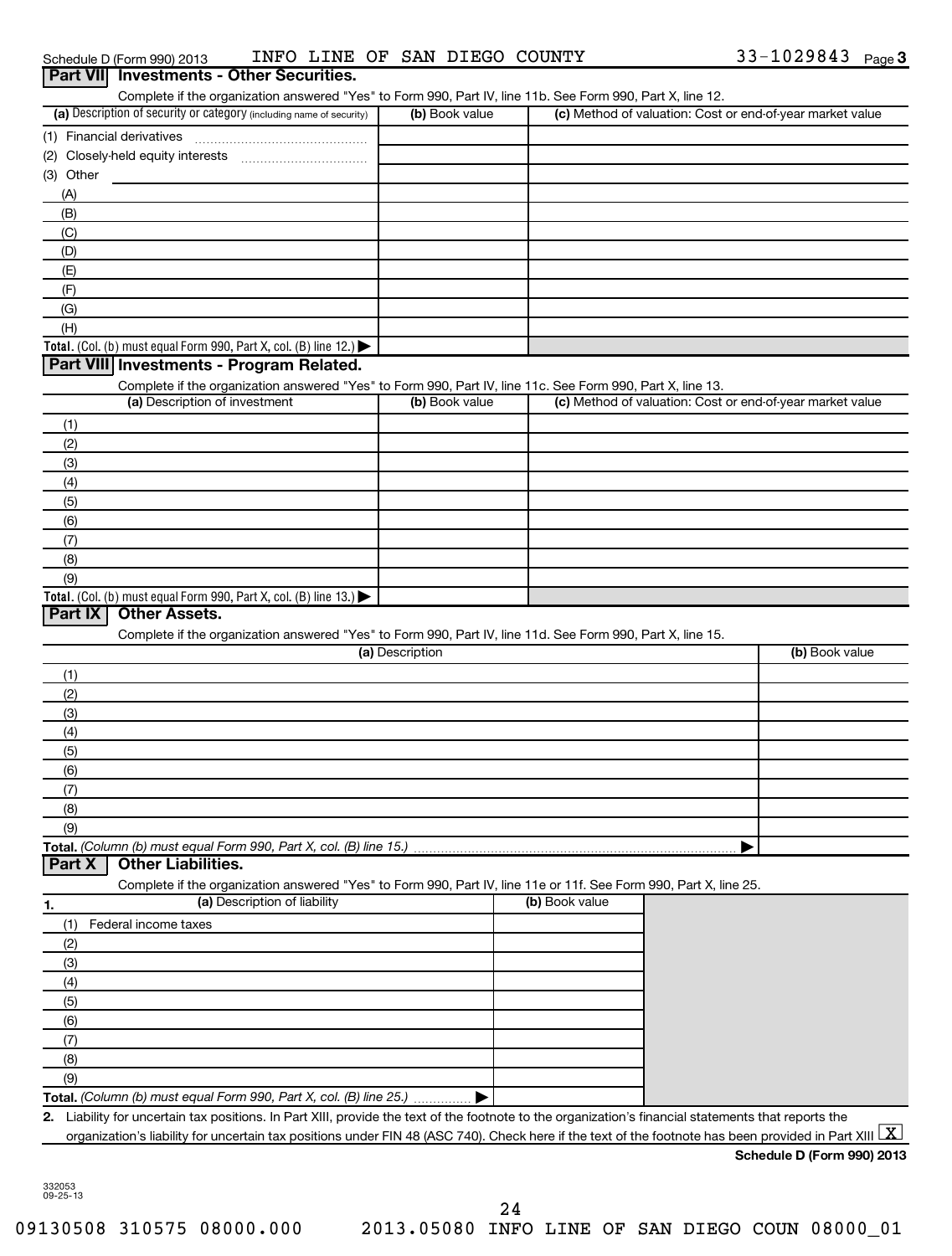|    | INFO LINE OF SAN DIEGO COUNTY<br>Schedule D (Form 990) 2013                                                             |      |              | 33-1029843 Page 4 |
|----|-------------------------------------------------------------------------------------------------------------------------|------|--------------|-------------------|
|    | Reconciliation of Revenue per Audited Financial Statements With Revenue per Return.<br><b>Part XI</b>                   |      |              |                   |
|    | Complete if the organization answered "Yes" to Form 990, Part IV, line 12a.                                             |      |              |                   |
| 1  |                                                                                                                         |      | $\mathbf{1}$ | 10, 373, 213.     |
| 2  | Amounts included on line 1 but not on Form 990, Part VIII, line 12:                                                     |      |              |                   |
| a  | 2a<br>Net unrealized gains on investments [11] matter contracts and the unrealized gains on investments [11] matter     |      |              |                   |
| b  | 2 <sub>b</sub>                                                                                                          | 833. |              |                   |
|    | 2c                                                                                                                      |      |              |                   |
| d  | 2d                                                                                                                      |      |              |                   |
| е  | Add lines 2a through 2d                                                                                                 |      | 2e           | 833.              |
| З  |                                                                                                                         |      | $\mathbf{3}$ | 10,372,380.       |
| 4  | Amounts included on Form 990. Part VIII. line 12, but not on line 1:                                                    |      |              |                   |
| a  | 4a                                                                                                                      |      |              |                   |
| b  | 4 <sub>b</sub>                                                                                                          |      |              |                   |
| c. | Add lines 4a and 4b                                                                                                     |      | 4c           | υ.                |
|    |                                                                                                                         |      | $\mathbf{5}$ | 10, 372, 380.     |
|    | Part XII   Reconciliation of Expenses per Audited Financial Statements With Expenses per Return.                        |      |              |                   |
|    |                                                                                                                         |      |              |                   |
|    | Complete if the organization answered "Yes" to Form 990, Part IV, line 12a.                                             |      |              |                   |
| 1  |                                                                                                                         |      | $\mathbf{1}$ | 9, 262, 553.      |
| 2  | Amounts included on line 1 but not on Form 990, Part IX, line 25:                                                       |      |              |                   |
| a  | 2a                                                                                                                      | 833. |              |                   |
| b  | 2 <sub>b</sub>                                                                                                          |      |              |                   |
|    | 2c                                                                                                                      |      |              |                   |
| d  | 2d                                                                                                                      |      |              |                   |
| е  |                                                                                                                         |      | 2e           | 833.              |
| з  | Add lines 2a through 2d <b>contract and a contract and a contract a</b> contract a contract and a contract a contract a |      | 3            | 9,261,720.        |
| 4  | Amounts included on Form 990, Part IX, line 25, but not on line 1:                                                      |      |              |                   |
| a  | 4а                                                                                                                      |      |              |                   |
| b  | 4 <sub>b</sub><br>Other (Describe in Part XIII.)                                                                        |      |              |                   |

| Provide the descriptions required for Part II, lines 3, 5, and 9; Part III, lines 1a and 4; Part IV, lines 1b and 2b; Part V, line 4; Part X, line 2; Part XI, |
|----------------------------------------------------------------------------------------------------------------------------------------------------------------|
| lines 2d and 4b; and Part XII, lines 2d and 4b. Also complete this part to provide any additional information.                                                 |

PART X, LINE 2:

**Part XIII Supplemental Information.**

|  | THE ORGANIZATION FOLLOWS THE PROVISIONS OF UNCERTAIN TAX |  |
|--|----------------------------------------------------------|--|
|--|----------------------------------------------------------|--|

**Total expenses. Add lines 3 and 4c.** (This must equal Form 990, Part I, line 18.) *macure increases. Add lines 3 and 4c.* (This must equal Form 990, Part I, line 18.)

POSITIONS AS ADDRESSED IN FASB ACCOUNTING STANDARDS CODIFICATION. THE

ORGANIZATION RECOGNIZES ACCRUED INTEREST AND PENALTIES ASSOCIATED WITH

UNCERTAIN TAX POSITIONS AS PART OF THE INCOME TAX PROVISION, WHEN

| APPLICABLE. THERE ARE NO AMOUNTS ACCRUED IN THE FINANCIAL STATEMENTS |  |  |  |  |  |  |  |  |  |
|----------------------------------------------------------------------|--|--|--|--|--|--|--|--|--|
|----------------------------------------------------------------------|--|--|--|--|--|--|--|--|--|

RELATED TO UNCERTAIN TAX POSITIONS FOR THE YEARS ENDED JUNE 30, 2014 AND

2013.

**5**

332054 09-25-13

**Schedule D (Form 990) 2013**

25

**5**

9,261,720.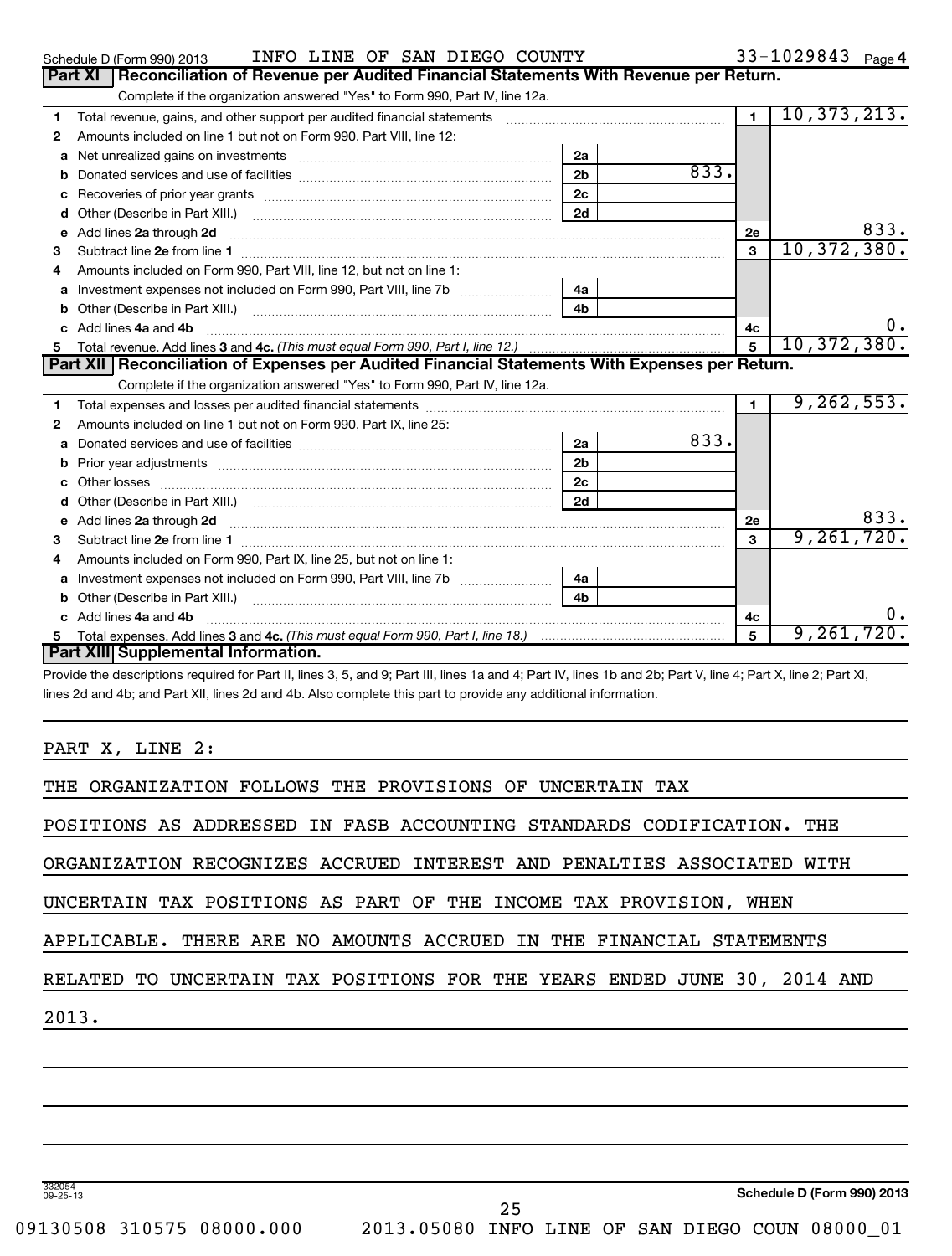| <b>SCHEDULE G</b><br>(Form 990 or 990-EZ)<br>Department of the Treasury<br>Internal Revenue Service                                                                               | Supplemental Information Regarding Fundraising or Gaming Activities<br>Complete if the organization answered "Yes" to Form 990, Part IV, lines 17, 18, or 19, or if the<br>organization entered more than \$15,000 on Form 990-EZ, line 6a.<br>Attach to Form 990 or Form 990-EZ.<br>Information about Schedule G (Form 990 or 990-EZ) and its instructions is at www irs gov/form 990                                                                                                                                                             |                                                                            |    |                                                                            |                                                                            | OMB No. 1545-0047<br><b>Open To Public</b><br>Inspection |
|-----------------------------------------------------------------------------------------------------------------------------------------------------------------------------------|----------------------------------------------------------------------------------------------------------------------------------------------------------------------------------------------------------------------------------------------------------------------------------------------------------------------------------------------------------------------------------------------------------------------------------------------------------------------------------------------------------------------------------------------------|----------------------------------------------------------------------------|----|----------------------------------------------------------------------------|----------------------------------------------------------------------------|----------------------------------------------------------|
| Name of the organization                                                                                                                                                          |                                                                                                                                                                                                                                                                                                                                                                                                                                                                                                                                                    |                                                                            |    |                                                                            |                                                                            | <b>Employer identification number</b>                    |
|                                                                                                                                                                                   | INFO LINE OF SAN DIEGO COUNTY<br>Fundraising Activities. Complete if the organization answered "Yes" to Form 990, Part IV, line 17. Form 990-EZ filers are not                                                                                                                                                                                                                                                                                                                                                                                     |                                                                            |    |                                                                            | 33-1029843                                                                 |                                                          |
| Part I<br>required to complete this part.                                                                                                                                         |                                                                                                                                                                                                                                                                                                                                                                                                                                                                                                                                                    |                                                                            |    |                                                                            |                                                                            |                                                          |
| Mail solicitations<br>a<br>Internet and email solicitations<br>b<br>Phone solicitations<br>c<br>In-person solicitations<br>d<br>compensated at least \$5,000 by the organization. | 1 Indicate whether the organization raised funds through any of the following activities. Check all that apply.<br>е<br>f<br>Special fundraising events<br>g<br>2 a Did the organization have a written or oral agreement with any individual (including officers, directors, trustees or<br>key employees listed in Form 990, Part VII) or entity in connection with professional fundraising services?<br>b If "Yes," list the ten highest paid individuals or entities (fundraisers) pursuant to agreements under which the fundraiser is to be |                                                                            |    | Solicitation of non-government grants<br>Solicitation of government grants |                                                                            | Yes<br><b>No</b>                                         |
| (i) Name and address of individual<br>or entity (fundraiser)                                                                                                                      | (ii) Activity                                                                                                                                                                                                                                                                                                                                                                                                                                                                                                                                      | (iii) Did<br>fundraiser<br>have custody<br>or control of<br>contributions? |    | (iv) Gross receipts<br>from activity                                       | (v) Amount paid<br>to (or retained by)<br>fundraiser<br>listed in col. (i) | (vi) Amount paid<br>to (or retained by)<br>organization  |
|                                                                                                                                                                                   |                                                                                                                                                                                                                                                                                                                                                                                                                                                                                                                                                    | Yes                                                                        | No |                                                                            |                                                                            |                                                          |
|                                                                                                                                                                                   |                                                                                                                                                                                                                                                                                                                                                                                                                                                                                                                                                    |                                                                            |    |                                                                            |                                                                            |                                                          |
|                                                                                                                                                                                   |                                                                                                                                                                                                                                                                                                                                                                                                                                                                                                                                                    |                                                                            |    |                                                                            |                                                                            |                                                          |
|                                                                                                                                                                                   |                                                                                                                                                                                                                                                                                                                                                                                                                                                                                                                                                    |                                                                            |    |                                                                            |                                                                            |                                                          |
|                                                                                                                                                                                   |                                                                                                                                                                                                                                                                                                                                                                                                                                                                                                                                                    |                                                                            |    |                                                                            |                                                                            |                                                          |
|                                                                                                                                                                                   |                                                                                                                                                                                                                                                                                                                                                                                                                                                                                                                                                    |                                                                            |    |                                                                            |                                                                            |                                                          |
|                                                                                                                                                                                   |                                                                                                                                                                                                                                                                                                                                                                                                                                                                                                                                                    |                                                                            |    |                                                                            |                                                                            |                                                          |
|                                                                                                                                                                                   |                                                                                                                                                                                                                                                                                                                                                                                                                                                                                                                                                    |                                                                            |    |                                                                            |                                                                            |                                                          |
|                                                                                                                                                                                   |                                                                                                                                                                                                                                                                                                                                                                                                                                                                                                                                                    |                                                                            |    |                                                                            |                                                                            |                                                          |
|                                                                                                                                                                                   |                                                                                                                                                                                                                                                                                                                                                                                                                                                                                                                                                    |                                                                            |    |                                                                            |                                                                            |                                                          |
|                                                                                                                                                                                   |                                                                                                                                                                                                                                                                                                                                                                                                                                                                                                                                                    |                                                                            |    |                                                                            |                                                                            |                                                          |
|                                                                                                                                                                                   |                                                                                                                                                                                                                                                                                                                                                                                                                                                                                                                                                    |                                                                            |    |                                                                            |                                                                            |                                                          |
|                                                                                                                                                                                   |                                                                                                                                                                                                                                                                                                                                                                                                                                                                                                                                                    |                                                                            |    |                                                                            |                                                                            |                                                          |
| Total                                                                                                                                                                             |                                                                                                                                                                                                                                                                                                                                                                                                                                                                                                                                                    |                                                                            |    |                                                                            |                                                                            |                                                          |
| or licensing.                                                                                                                                                                     | 3 List all states in which the organization is registered or licensed to solicit contributions or has been notified it is exempt from registration                                                                                                                                                                                                                                                                                                                                                                                                 |                                                                            |    |                                                                            |                                                                            |                                                          |
|                                                                                                                                                                                   |                                                                                                                                                                                                                                                                                                                                                                                                                                                                                                                                                    |                                                                            |    |                                                                            |                                                                            |                                                          |
|                                                                                                                                                                                   |                                                                                                                                                                                                                                                                                                                                                                                                                                                                                                                                                    |                                                                            |    |                                                                            |                                                                            |                                                          |
|                                                                                                                                                                                   |                                                                                                                                                                                                                                                                                                                                                                                                                                                                                                                                                    |                                                                            |    |                                                                            |                                                                            |                                                          |
|                                                                                                                                                                                   |                                                                                                                                                                                                                                                                                                                                                                                                                                                                                                                                                    |                                                                            |    |                                                                            |                                                                            |                                                          |
|                                                                                                                                                                                   |                                                                                                                                                                                                                                                                                                                                                                                                                                                                                                                                                    |                                                                            |    |                                                                            |                                                                            |                                                          |
|                                                                                                                                                                                   |                                                                                                                                                                                                                                                                                                                                                                                                                                                                                                                                                    |                                                                            |    |                                                                            |                                                                            |                                                          |
|                                                                                                                                                                                   | LHA For Paperwork Reduction Act Notice, see the Instructions for Form 990 or 990-EZ.                                                                                                                                                                                                                                                                                                                                                                                                                                                               |                                                                            |    |                                                                            |                                                                            | Schedule G (Form 990 or 990-EZ) 2013                     |
| 332081<br>09-12-13                                                                                                                                                                |                                                                                                                                                                                                                                                                                                                                                                                                                                                                                                                                                    |                                                                            |    |                                                                            |                                                                            |                                                          |

26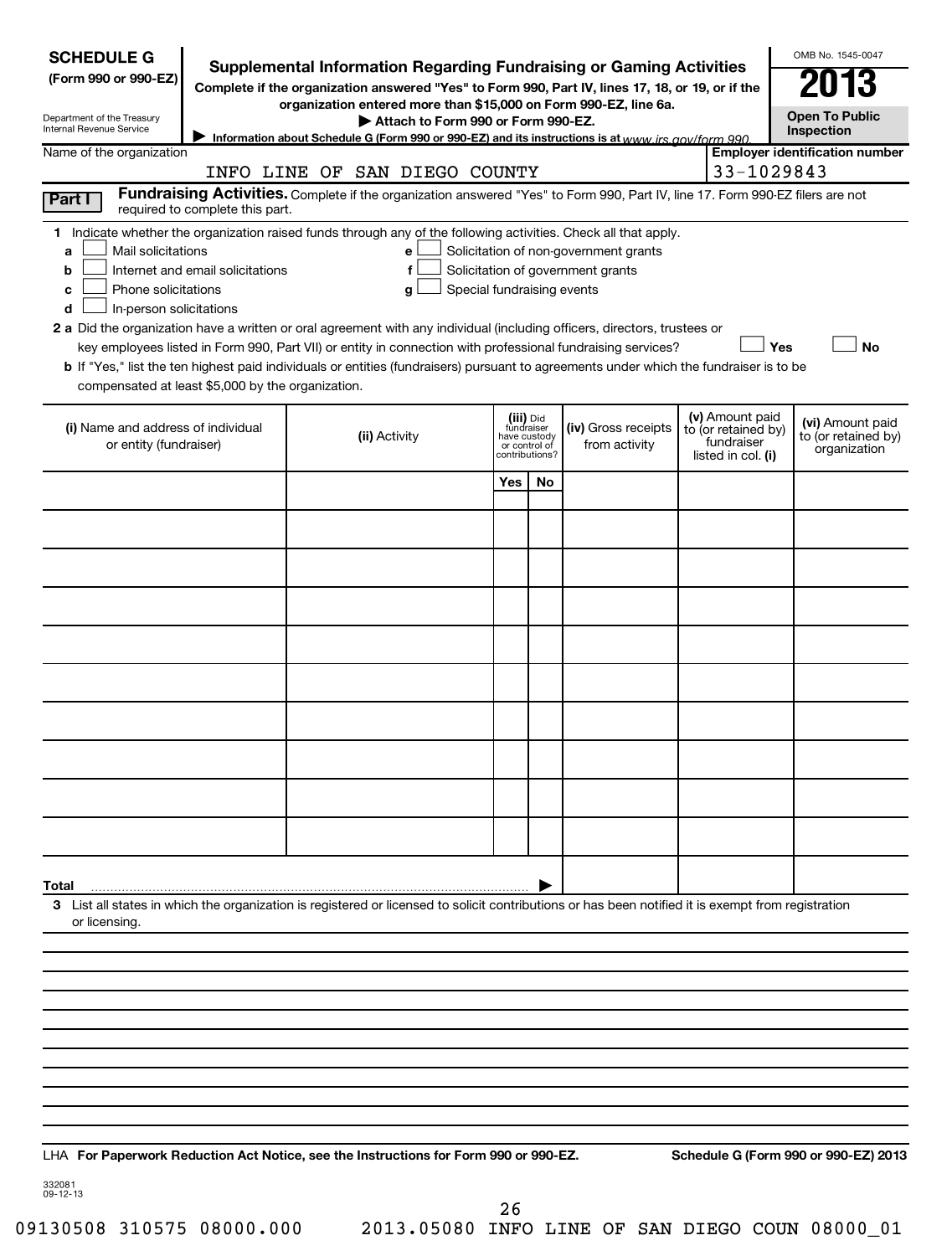### Schedule G (Form 990 or 990-EZ) 2013 INFO LINE OF SAN DIEGO COUNTY 33-1029843 Page 2

| <b>Part II</b>  |    | Fundraising Events. Complete if the organization answered "Yes" to Form 990, Part IV, line 18, or reported more than \$15,000                                               |                            |                                                  |                                 |                                                     |
|-----------------|----|-----------------------------------------------------------------------------------------------------------------------------------------------------------------------------|----------------------------|--------------------------------------------------|---------------------------------|-----------------------------------------------------|
|                 |    | of fundraising event contributions and gross income on Form 990-EZ, lines 1 and 6b. List events with gross receipts greater than \$5,000.                                   |                            |                                                  |                                 |                                                     |
|                 |    |                                                                                                                                                                             | $(a)$ Event #1<br>LUNCHEON | $(b)$ Event #2                                   | (c) Other events<br><b>NONE</b> | (d) Total events<br>(add col. (a) through           |
|                 |    |                                                                                                                                                                             | (event type)               | (event type)                                     | (total number)                  | col. (c)                                            |
| Revenue         | 1. |                                                                                                                                                                             | 314,966.                   |                                                  |                                 | 314,966.                                            |
|                 |    |                                                                                                                                                                             | 285,459.                   |                                                  |                                 | 285,459.                                            |
|                 | 3  | Gross income (line 1 minus line 2)                                                                                                                                          | 29,507.                    |                                                  |                                 | 29,507.                                             |
|                 |    |                                                                                                                                                                             |                            |                                                  |                                 |                                                     |
|                 | 5  |                                                                                                                                                                             |                            |                                                  |                                 |                                                     |
|                 | 6  |                                                                                                                                                                             | 42,333.                    |                                                  |                                 | 42,333.                                             |
| Direct Expenses |    |                                                                                                                                                                             | 986.                       |                                                  |                                 | 986.                                                |
|                 | 8  |                                                                                                                                                                             |                            |                                                  |                                 |                                                     |
|                 | 9  |                                                                                                                                                                             | 59,512.                    |                                                  |                                 | 59,512.                                             |
|                 | 10 | Direct expense summary. Add lines 4 through 9 in column (d)                                                                                                                 |                            |                                                  |                                 | 102,831.<br>$-73, 324.$                             |
| <b>Part III</b> |    | 11 Net income summary. Subtract line 10 from line 3, column (d)<br>Gaming. Complete if the organization answered "Yes" to Form 990, Part IV, line 19, or reported more than |                            |                                                  |                                 |                                                     |
|                 |    | \$15,000 on Form 990-EZ, line 6a.                                                                                                                                           |                            |                                                  |                                 |                                                     |
| Revenue         |    |                                                                                                                                                                             | (a) Bingo                  | (b) Pull tabs/instant<br>bingo/progressive bingo | (c) Other gaming                | (d) Total gaming (add<br>col. (a) through col. (c)) |
|                 | 1. |                                                                                                                                                                             |                            |                                                  |                                 |                                                     |
|                 |    |                                                                                                                                                                             |                            |                                                  |                                 |                                                     |
| Direct Expenses | 3  |                                                                                                                                                                             |                            |                                                  |                                 |                                                     |
|                 |    |                                                                                                                                                                             |                            |                                                  |                                 |                                                     |
|                 |    |                                                                                                                                                                             |                            |                                                  |                                 |                                                     |
|                 |    |                                                                                                                                                                             | Yes<br>%                   | Yes<br>%                                         | Yes<br>%                        |                                                     |
|                 |    | 6 Volunteer labor                                                                                                                                                           | No                         | No                                               | No                              |                                                     |
|                 | 7  | Direct expense summary. Add lines 2 through 5 in column (d)                                                                                                                 |                            |                                                  |                                 |                                                     |
|                 | 8  |                                                                                                                                                                             |                            |                                                  |                                 |                                                     |
|                 |    | 9 Enter the state(s) in which the organization operates gaming activities:                                                                                                  |                            |                                                  |                                 |                                                     |
|                 |    | <b>b</b> If "No," explain:<br>the control of the control of the control of the control of the control of the control of                                                     |                            |                                                  |                                 | Yes<br>No                                           |
|                 |    |                                                                                                                                                                             |                            |                                                  |                                 | l Yes<br>No                                         |
|                 |    | 332082 09-12-13                                                                                                                                                             |                            |                                                  |                                 | Schedule G (Form 990 or 990-EZ) 2013                |
|                 |    |                                                                                                                                                                             |                            |                                                  |                                 |                                                     |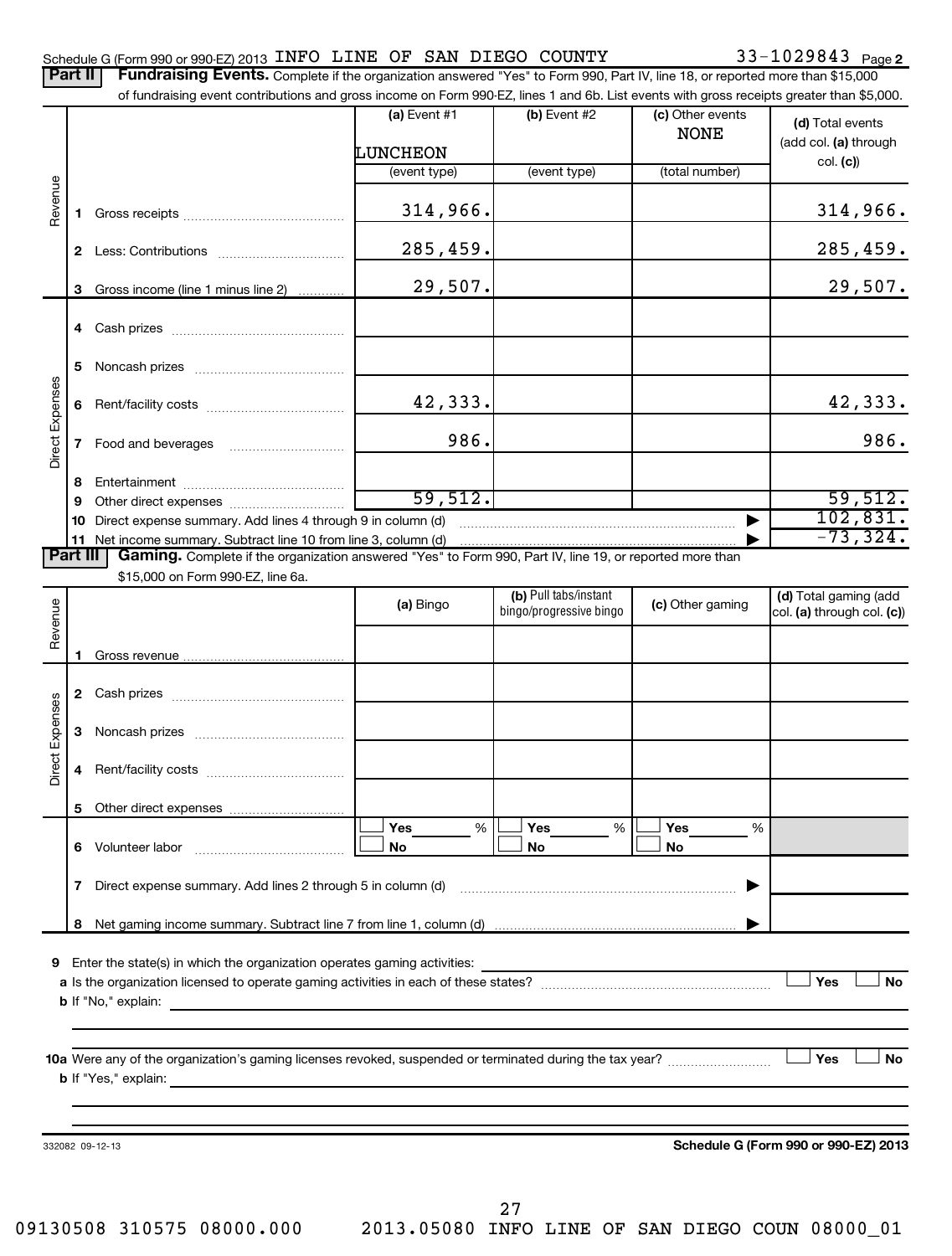| 33-1029843<br>Schedule G (Form 990 or 990-EZ) 2013 INFO LINE OF SAN DIEGO COUNTY                                                                                                                                                                                      |                 |     | Page 3    |
|-----------------------------------------------------------------------------------------------------------------------------------------------------------------------------------------------------------------------------------------------------------------------|-----------------|-----|-----------|
|                                                                                                                                                                                                                                                                       |                 | Yes | <b>No</b> |
| 12 Is the organization a grantor, beneficiary or trustee of a trust or a member of a partnership or other entity formed                                                                                                                                               |                 |     |           |
|                                                                                                                                                                                                                                                                       |                 | Yes | No        |
| <b>13</b> Indicate the percentage of gaming activity operated in:                                                                                                                                                                                                     |                 |     |           |
| a The organization's facility www.communication.communications.com/www.communication.com/www.communication/stacility                                                                                                                                                  | 13a             |     | %         |
| <b>b</b> An outside facility <i>www.communicality.communicality.communicality www.communicality.communicality.communicality</i>                                                                                                                                       | 13 <sub>b</sub> |     | %         |
| 14 Enter the name and address of the person who prepares the organization's gaming/special events books and records:                                                                                                                                                  |                 |     |           |
|                                                                                                                                                                                                                                                                       |                 |     |           |
|                                                                                                                                                                                                                                                                       |                 |     |           |
| Address $\blacktriangleright$<br><u>state and the state of the state of the state of the state of the state of the state of the state of the state of the state of the state of the state of the state of the state of the state of the state of the state of the</u> |                 |     |           |
|                                                                                                                                                                                                                                                                       |                 |     | No        |
|                                                                                                                                                                                                                                                                       |                 |     |           |
| of gaming revenue retained by the third party $\triangleright$ \$ _________________.                                                                                                                                                                                  |                 |     |           |
| c If "Yes," enter name and address of the third party:                                                                                                                                                                                                                |                 |     |           |
| Name $\blacktriangleright$ $\lrcorner$                                                                                                                                                                                                                                |                 |     |           |
|                                                                                                                                                                                                                                                                       |                 |     |           |
| <b>16</b> Gaming manager information:                                                                                                                                                                                                                                 |                 |     |           |
| Name $\blacktriangleright$                                                                                                                                                                                                                                            |                 |     |           |
|                                                                                                                                                                                                                                                                       |                 |     |           |
| Gaming manager compensation > \$                                                                                                                                                                                                                                      |                 |     |           |
| $Description of services provided$ $\triangleright$                                                                                                                                                                                                                   |                 |     |           |
|                                                                                                                                                                                                                                                                       |                 |     |           |
|                                                                                                                                                                                                                                                                       |                 |     |           |
|                                                                                                                                                                                                                                                                       |                 |     |           |
| Director/officer<br>Employee<br>Independent contractor                                                                                                                                                                                                                |                 |     |           |
|                                                                                                                                                                                                                                                                       |                 |     |           |
| 17 Mandatory distributions:                                                                                                                                                                                                                                           |                 |     |           |
| a Is the organization required under state law to make charitable distributions from the gaming proceeds to                                                                                                                                                           |                 |     |           |
| retain the state gaming license? $\Box$ No                                                                                                                                                                                                                            |                 |     |           |
| b Enter the amount of distributions required under state law to be distributed to other exempt organizations or spent in the                                                                                                                                          |                 |     |           |
| organization's own exempt activities during the tax year $\triangleright$ \$                                                                                                                                                                                          |                 |     |           |
| Supplemental Information. Provide the explanations required by Part I, line 2b, columns (iii) and (v), and Part III, lines 9, 9b, 10b, 15b,<br><b>Part IV</b>                                                                                                         |                 |     |           |
| 15c, 16, and 17b, as applicable. Also complete this part to provide any additional information (see instructions).                                                                                                                                                    |                 |     |           |
|                                                                                                                                                                                                                                                                       |                 |     |           |
|                                                                                                                                                                                                                                                                       |                 |     |           |
|                                                                                                                                                                                                                                                                       |                 |     |           |
|                                                                                                                                                                                                                                                                       |                 |     |           |
|                                                                                                                                                                                                                                                                       |                 |     |           |
|                                                                                                                                                                                                                                                                       |                 |     |           |
|                                                                                                                                                                                                                                                                       |                 |     |           |
|                                                                                                                                                                                                                                                                       |                 |     |           |
|                                                                                                                                                                                                                                                                       |                 |     |           |
|                                                                                                                                                                                                                                                                       |                 |     |           |
| Schedule G (Form 990 or 990-EZ) 2013<br>332083 09-12-13                                                                                                                                                                                                               |                 |     |           |
| 28<br>09130508 310575 08000.000<br>2013.05080 INFO LINE OF SAN DIEGO COUN 08000_01                                                                                                                                                                                    |                 |     |           |
|                                                                                                                                                                                                                                                                       |                 |     |           |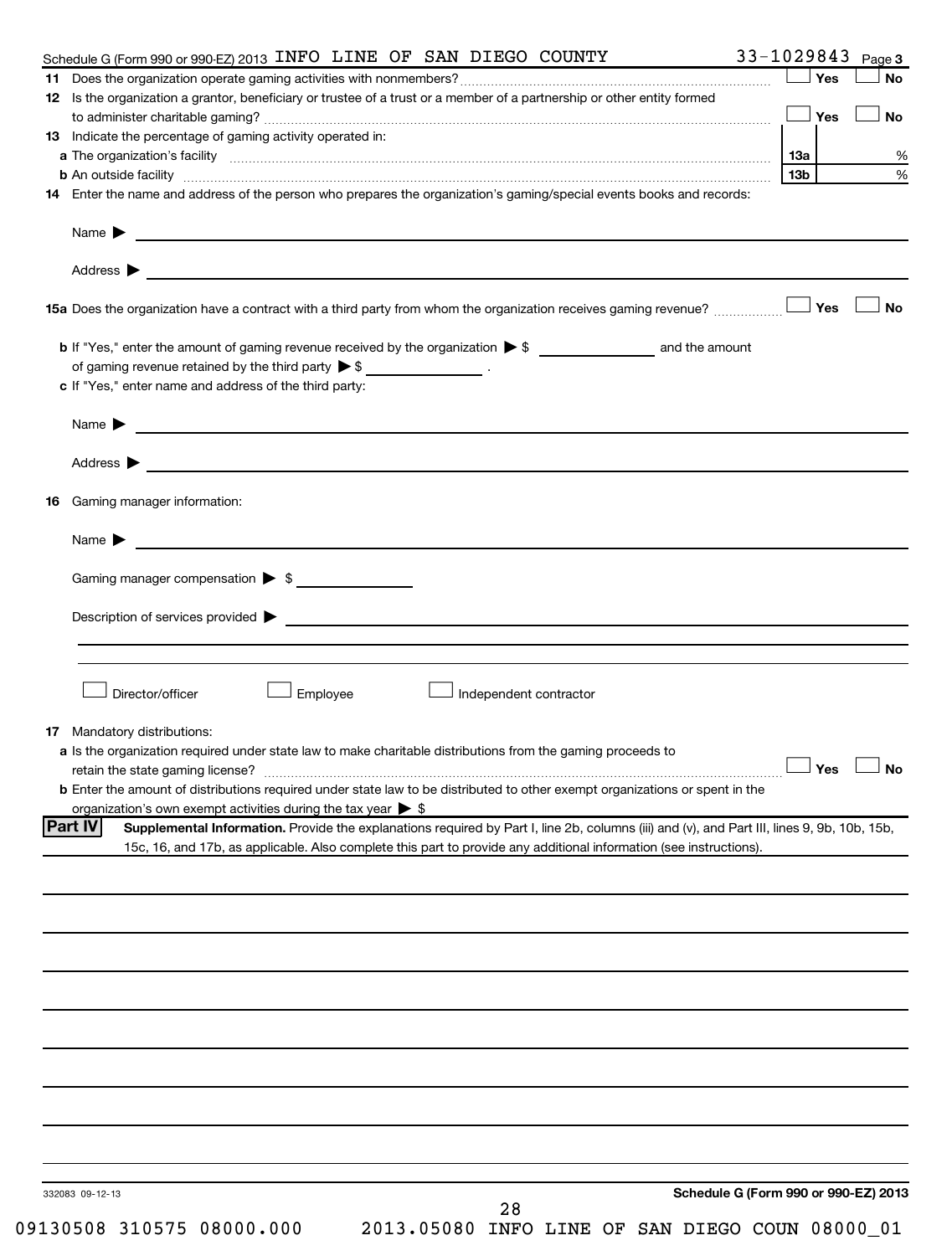|   | <b>SCHEDULE J</b>                                      | <b>Compensation Information</b>                                                                                                                                                              |                                       | OMB No. 1545-0047     |     |                         |  |  |
|---|--------------------------------------------------------|----------------------------------------------------------------------------------------------------------------------------------------------------------------------------------------------|---------------------------------------|-----------------------|-----|-------------------------|--|--|
|   | (Form 990)                                             | For certain Officers, Directors, Trustees, Key Employees, and Highest                                                                                                                        |                                       | 2013                  |     |                         |  |  |
|   |                                                        | <b>Compensated Employees</b><br>Complete if the organization answered "Yes" on Form 990, Part IV, line 23.                                                                                   |                                       |                       |     |                         |  |  |
|   | Department of the Treasury                             | Attach to Form 990. See separate instructions.                                                                                                                                               |                                       | <b>Open to Public</b> |     |                         |  |  |
|   | Internal Revenue Service                               | Information about Schedule J (Form 990) and its instructions is at www.jrs.gov/form990                                                                                                       |                                       | Inspection            |     |                         |  |  |
|   | Name of the organization                               |                                                                                                                                                                                              | <b>Employer identification number</b> |                       |     |                         |  |  |
|   |                                                        | INFO LINE OF SAN DIEGO COUNTY                                                                                                                                                                | 33-1029843                            |                       |     |                         |  |  |
|   | Part I                                                 | <b>Questions Regarding Compensation</b>                                                                                                                                                      |                                       |                       |     |                         |  |  |
|   |                                                        |                                                                                                                                                                                              |                                       |                       | Yes | No                      |  |  |
|   |                                                        | <b>1a</b> Check the appropriate box(es) if the organization provided any of the following to or for a person listed in Form 990,                                                             |                                       |                       |     |                         |  |  |
|   |                                                        | Part VII, Section A, line 1a. Complete Part III to provide any relevant information regarding these items.                                                                                   |                                       |                       |     |                         |  |  |
|   | First-class or charter travel                          | Housing allowance or residence for personal use                                                                                                                                              |                                       |                       |     |                         |  |  |
|   | Travel for companions                                  | Payments for business use of personal residence                                                                                                                                              |                                       |                       |     |                         |  |  |
|   |                                                        | Tax indemnification and gross-up payments<br>Health or social club dues or initiation fees                                                                                                   |                                       |                       |     |                         |  |  |
|   |                                                        | Discretionary spending account<br>Personal services (e.g., maid, chauffeur, chef)                                                                                                            |                                       |                       |     |                         |  |  |
|   |                                                        |                                                                                                                                                                                              |                                       |                       |     |                         |  |  |
|   |                                                        | <b>b</b> If any of the boxes on line 1a are checked, did the organization follow a written policy regarding payment or                                                                       |                                       |                       |     |                         |  |  |
|   |                                                        | reimbursement or provision of all of the expenses described above? If "No," complete Part III to explain                                                                                     |                                       | 1b                    |     |                         |  |  |
| 2 |                                                        | Did the organization require substantiation prior to reimbursing or allowing expenses incurred by all directors,                                                                             |                                       |                       |     |                         |  |  |
|   |                                                        | trustees, and officers, including the CEO/Executive Director, regarding the items checked in line 1a?                                                                                        |                                       | $\mathbf{2}$          |     |                         |  |  |
|   |                                                        |                                                                                                                                                                                              |                                       |                       |     |                         |  |  |
| з |                                                        | Indicate which, if any, of the following the filing organization used to establish the compensation of the organization's                                                                    |                                       |                       |     |                         |  |  |
|   |                                                        | CEO/Executive Director. Check all that apply. Do not check any boxes for methods used by a related organization to                                                                           |                                       |                       |     |                         |  |  |
|   |                                                        | establish compensation of the CEO/Executive Director, but explain in Part III.                                                                                                               |                                       |                       |     |                         |  |  |
|   | $\lfloor \underline{x} \rfloor$ Compensation committee | $\underline{\mathbf{X}}$ Written employment contract                                                                                                                                         |                                       |                       |     |                         |  |  |
|   | $\boxed{\textbf{X}}$ Form 990 of other organizations   | $\lfloor \underline{x} \rfloor$ Independent compensation consultant<br>$\mathbf{X}$ Compensation survey or study<br>$\vert \mathbf{X} \vert$ Approval by the board or compensation committee |                                       |                       |     |                         |  |  |
|   |                                                        |                                                                                                                                                                                              |                                       |                       |     |                         |  |  |
| 4 |                                                        | During the year, did any person listed in Form 990, Part VII, Section A, line 1a, with respect to the filing                                                                                 |                                       |                       |     |                         |  |  |
|   | organization or a related organization:                |                                                                                                                                                                                              |                                       |                       |     |                         |  |  |
|   |                                                        | a Receive a severance payment or change-of-control payment?                                                                                                                                  |                                       | 4a                    |     | х                       |  |  |
| b |                                                        |                                                                                                                                                                                              |                                       | 4b                    |     | $\overline{\textbf{x}}$ |  |  |
|   |                                                        |                                                                                                                                                                                              |                                       | 4c                    |     | $\overline{\texttt{x}}$ |  |  |
|   |                                                        | If "Yes" to any of lines 4a-c, list the persons and provide the applicable amounts for each item in Part III.                                                                                |                                       |                       |     |                         |  |  |
|   |                                                        |                                                                                                                                                                                              |                                       |                       |     |                         |  |  |
|   |                                                        | Only section 501(c)(3) and 501(c)(4) organizations must complete lines 5-9.                                                                                                                  |                                       |                       |     |                         |  |  |
|   |                                                        | 5 For persons listed in Form 990, Part VII, Section A, line 1a, did the organization pay or accrue any compensation                                                                          |                                       |                       |     |                         |  |  |
|   | contingent on the revenues of:                         |                                                                                                                                                                                              |                                       |                       |     |                         |  |  |
|   |                                                        |                                                                                                                                                                                              |                                       | 5a                    |     | X                       |  |  |
|   |                                                        |                                                                                                                                                                                              |                                       | 5b                    |     | $\overline{\mathbf{x}}$ |  |  |
|   |                                                        | If "Yes" to line 5a or 5b, describe in Part III.                                                                                                                                             |                                       |                       |     |                         |  |  |
|   |                                                        | 6 For persons listed in Form 990, Part VII, Section A, line 1a, did the organization pay or accrue any compensation                                                                          |                                       |                       |     |                         |  |  |
|   | contingent on the net earnings of:                     |                                                                                                                                                                                              |                                       |                       |     |                         |  |  |
|   |                                                        |                                                                                                                                                                                              |                                       | 6a                    |     | X                       |  |  |
|   |                                                        |                                                                                                                                                                                              |                                       | 6b                    |     | $\overline{\mathtt{x}}$ |  |  |
|   |                                                        | If "Yes" to line 6a or 6b, describe in Part III.                                                                                                                                             |                                       |                       |     |                         |  |  |
|   |                                                        | 7 For persons listed in Form 990, Part VII, Section A, line 1a, did the organization provide any non-fixed payments                                                                          |                                       |                       |     |                         |  |  |
|   |                                                        |                                                                                                                                                                                              |                                       | $\overline{7}$        |     | x                       |  |  |
| 8 |                                                        | Were any amounts reported in Form 990, Part VII, paid or accrued pursuant to a contract that was subject to the                                                                              |                                       |                       |     |                         |  |  |
|   |                                                        |                                                                                                                                                                                              |                                       | 8                     |     | X                       |  |  |
| 9 |                                                        | If "Yes" to line 8, did the organization also follow the rebuttable presumption procedure described in                                                                                       |                                       |                       |     |                         |  |  |
|   |                                                        |                                                                                                                                                                                              |                                       | 9                     |     |                         |  |  |
|   |                                                        | LHA For Paperwork Reduction Act Notice, see the Instructions for Form 990.                                                                                                                   | Schedule J (Form 990) 2013            |                       |     |                         |  |  |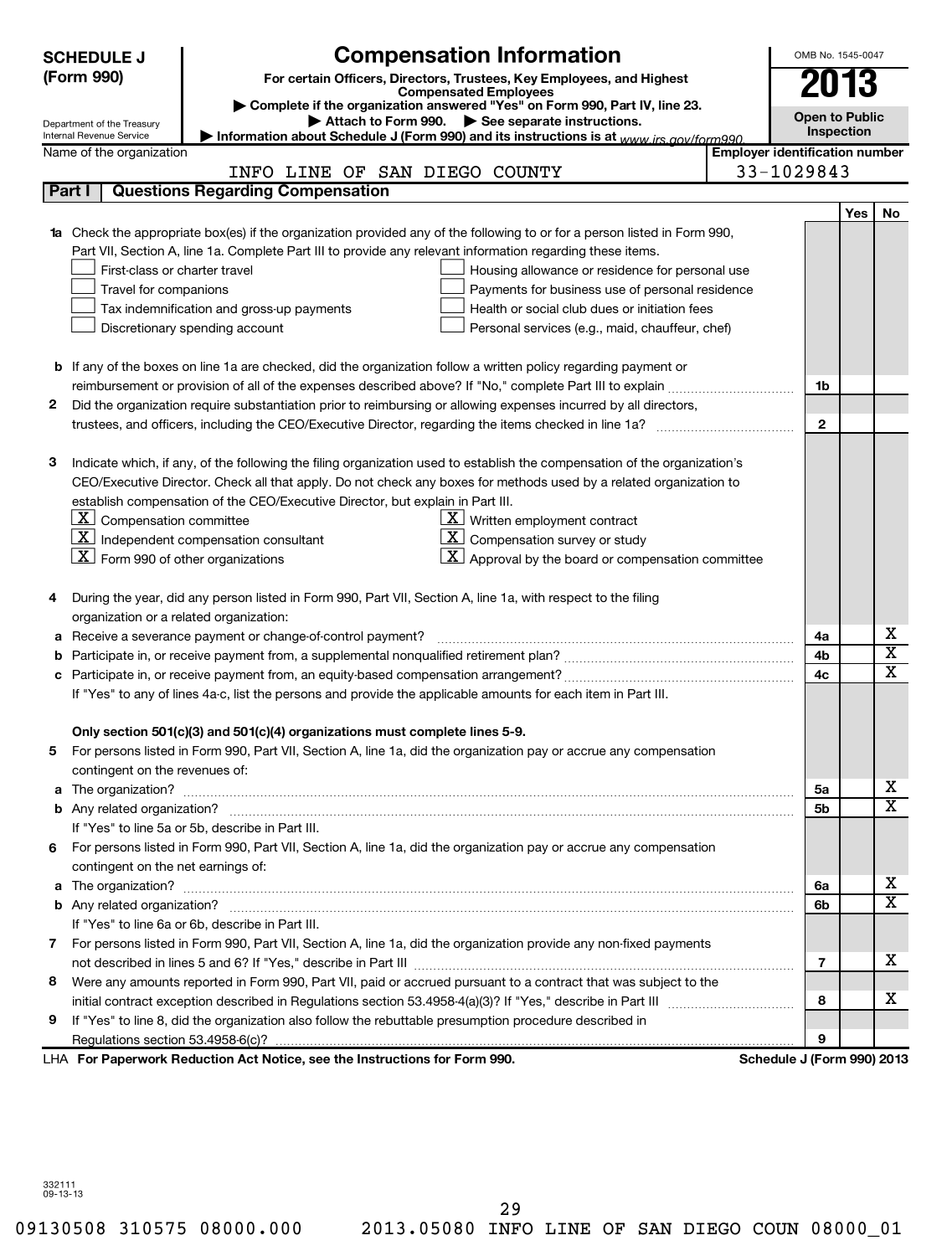Schedule J (Form 990) 2013 Page INFO LINE OF SAN DIEGO COUNTY 33-1029843

### Part II | Officers, Directors, Trustees, Key Employees, and Highest Compensated Employees. Use duplicate copies if additional space is needed.

For each individual whose compensation must be reported in Schedule J, report compensation from the organization on row (i) and from related organizations, described in the instructions, on row (ii). Do not list any individuals that are not listed on Form 990, Part VII.

Note. The sum of columns (B)(i)-(iii) for each listed individual must equal the total amount of Form 990, Part VII, Section A, line 1a, applicable column (D) and (E) amounts for that individual.

| (A) Name and Title       |            |                             | (B) Breakdown of W-2 and/or 1099-MISC compensation |                                           | (C) Retirement and<br>other deferred | (D) Nontaxable<br>benefits | (E) Total of columns        | (F) Compensation<br>reported as deferred |
|--------------------------|------------|-----------------------------|----------------------------------------------------|-------------------------------------------|--------------------------------------|----------------------------|-----------------------------|------------------------------------------|
|                          |            | (i) Base<br>compensation    | (ii) Bonus &<br>incentive<br>compensation          | (iii) Other<br>reportable<br>compensation | compensation                         |                            | $(B)(i)$ - $(D)$            | in prior Form 990                        |
| JOHN OHANIAN<br>(1)      | (i)        | 207, 132.                   | 39,215.                                            | $\overline{\mathfrak{o}}$ .               | $\overline{\mathfrak{o}}$ .          | 16, 313.                   | 262,660.                    | $\overline{0}$ .                         |
| ${\tt CEO}$              | (ii)       | $\overline{0}$ .            | $\overline{\mathfrak{o}}$ .                        | $\overline{0}$ .                          | $\overline{0}$ .                     | $\overline{0}$ .           | $\overline{\mathfrak{o}}$ . | $\overline{0}$ .                         |
| (2) WILLIAM YORK         | (i)        | 154, 167.                   | 20,833.                                            | $\overline{\mathfrak{o}}$ .               | $\overline{\mathfrak{o}}$ .          | 9,734.                     | 184,734.                    | $\overline{0}$ .                         |
| EXECUTIVE VICE PRESIDENT | (ii)       | $\overline{\mathfrak{o}}$ . | $\overline{\mathfrak{o}}$ .                        | $\overline{\mathfrak{o}}$ .               | $\overline{\mathfrak{o}}$ .          | σ.                         | $\overline{\mathfrak{o}}$ . | $\overline{0}$ .                         |
|                          | $(\sf{i})$ |                             |                                                    |                                           |                                      |                            |                             |                                          |
|                          | (ii)       |                             |                                                    |                                           |                                      |                            |                             |                                          |
|                          | $(\sf{i})$ |                             |                                                    |                                           |                                      |                            |                             |                                          |
|                          | (ii)       |                             |                                                    |                                           |                                      |                            |                             |                                          |
|                          | $(\sf{i})$ |                             |                                                    |                                           |                                      |                            |                             |                                          |
|                          | (ii)       |                             |                                                    |                                           |                                      |                            |                             |                                          |
|                          | $(\sf{i})$ |                             |                                                    |                                           |                                      |                            |                             |                                          |
|                          | (ii)       |                             |                                                    |                                           |                                      |                            |                             |                                          |
|                          | $(\sf{i})$ |                             |                                                    |                                           |                                      |                            |                             |                                          |
|                          | (ii)       |                             |                                                    |                                           |                                      |                            |                             |                                          |
|                          | $(\sf{i})$ |                             |                                                    |                                           |                                      |                            |                             |                                          |
|                          | (i)        |                             |                                                    |                                           |                                      |                            |                             |                                          |
|                          | $(\sf{i})$ |                             |                                                    |                                           |                                      |                            |                             |                                          |
|                          | (i)        |                             |                                                    |                                           |                                      |                            |                             |                                          |
|                          | $(\sf{i})$ |                             |                                                    |                                           |                                      |                            |                             |                                          |
|                          | (i)        |                             |                                                    |                                           |                                      |                            |                             |                                          |
|                          | (i)        |                             |                                                    |                                           |                                      |                            |                             |                                          |
|                          | (ii)       |                             |                                                    |                                           |                                      |                            |                             |                                          |
|                          | $(\sf{i})$ |                             |                                                    |                                           |                                      |                            |                             |                                          |
|                          | (ii)       |                             |                                                    |                                           |                                      |                            |                             |                                          |
|                          | (i)        |                             |                                                    |                                           |                                      |                            |                             |                                          |
|                          | (ii)       |                             |                                                    |                                           |                                      |                            |                             |                                          |
|                          | (i)        |                             |                                                    |                                           |                                      |                            |                             |                                          |
|                          | (ii)       |                             |                                                    |                                           |                                      |                            |                             |                                          |
|                          | $(\sf{i})$ |                             |                                                    |                                           |                                      |                            |                             |                                          |
|                          | (i)        |                             |                                                    |                                           |                                      |                            |                             |                                          |
|                          | (i)        |                             |                                                    |                                           |                                      |                            |                             |                                          |
|                          | (ii)       |                             |                                                    |                                           |                                      |                            |                             |                                          |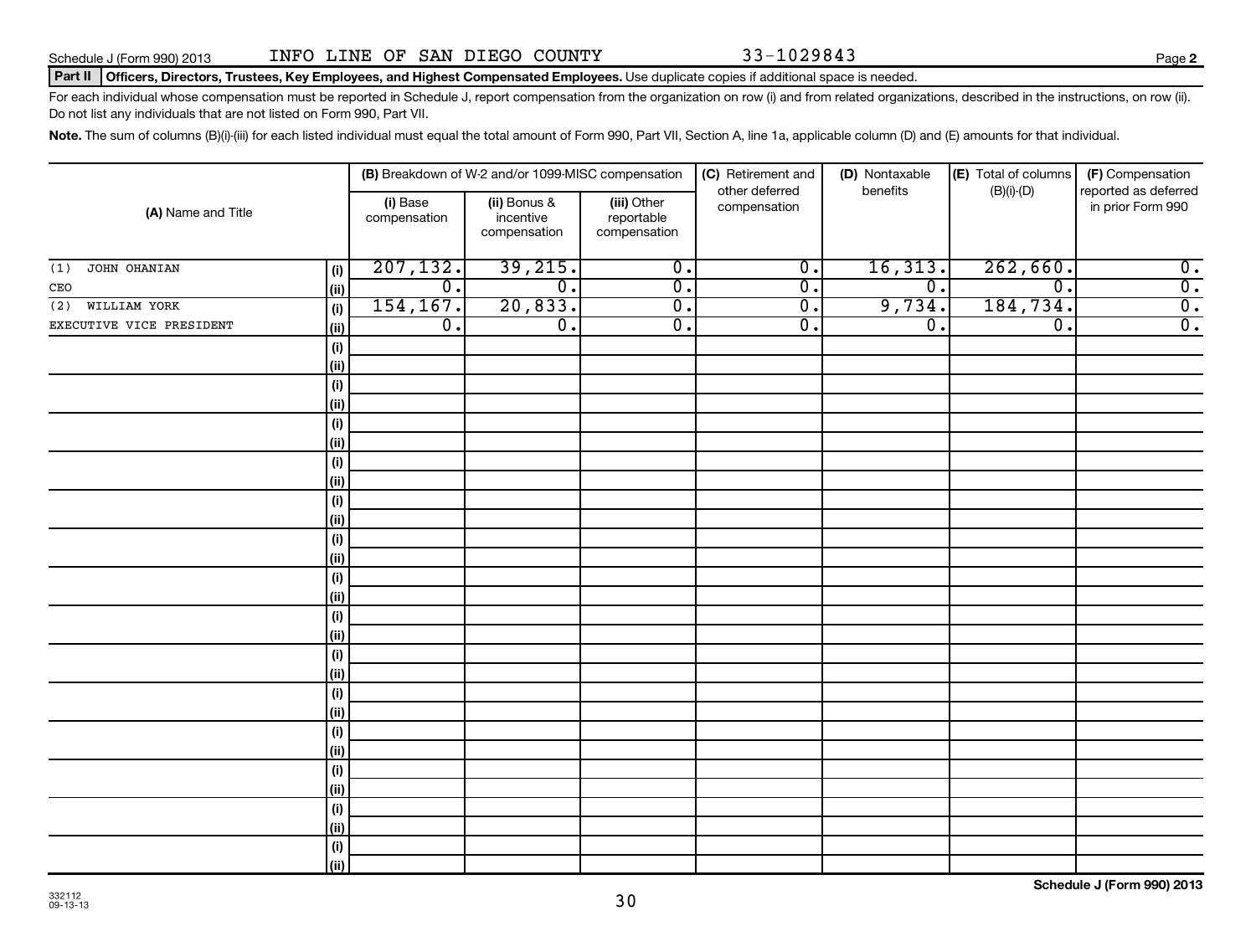| Schedule J (Form 990) 201 |  |  |
|---------------------------|--|--|
|                           |  |  |

**Page 3** 

### **Part III Supplemental Information**

Provide the information, explanation, or descriptions required for Part I, lines 1a, 1b, 3, 4a, 4b, 4c, 5a, 5b, 6a, 6b, 7, and 8, and for Part II. Also complete this part for any additional information.

**Schedule J (Form 990) 2013**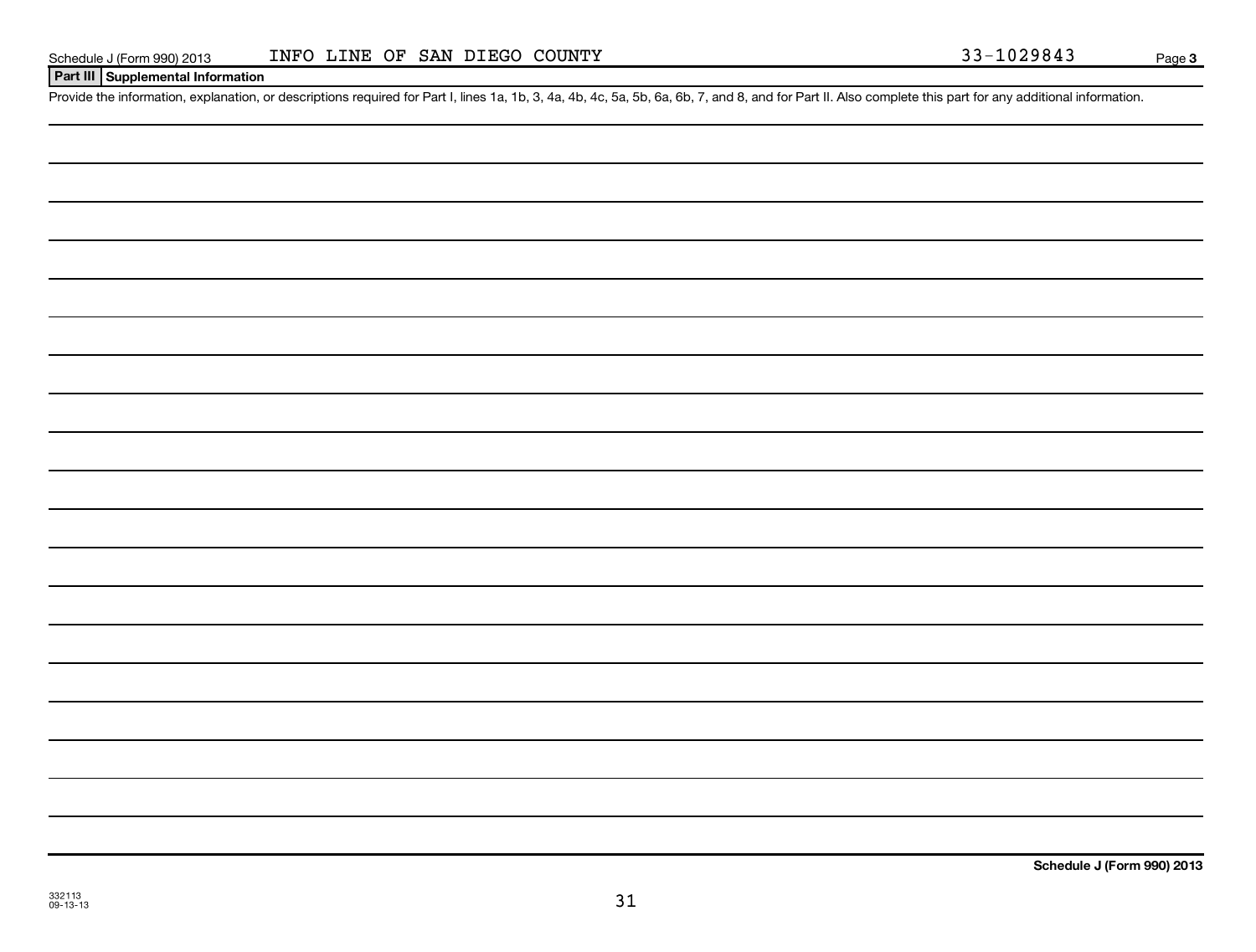### **(Form 990 or 990-EZ)**

### **SCHEDULE O Supplemental Information to Form 990 or 990-EZ 2013**

**Complete to provide information for responses to specific questions on Form 990 or 990-EZ or to provide any additional information.**

**| Attach to Form 990 or 990-EZ.**

Department of the Treasury Internal Revenue Service Name of the organization

INFO LINE OF SAN DIEGO COUNTY 33-1029843

**Information about Schedule O (Form 990 or 990-EZ) and its instructions is at www.irs.gov/form990. Inspection Employer identification number**

OMB No. 1545-0047

**Open to Public**

FORM 990, PART III, LINE 1, DESCRIPTION OF ORGANIZATION MISSION:

HEALTH & DISASTER SERVICES THROUGH A FREE, 24/7, STIGMA-FREE PHONE

SERVICE & SEARCHABLE ONLINE DATABASE.

FORM 990, PART III, LINE 4A, PROGRAM SERVICE ACCOMPLISHMENTS:

CALLS FROM SAN DIEGO RESIDENTS SEEKING ASSISTANCE AND SERVED THE

POPULATIONS WITH THE GREATEST NEEDS.

THE NEEDS CAN BE BROKEN INTO FIVE AREAS; THESE NEEDS WERE: HOUSING &

SHELTER (29%), FOOD ASSISTANCE (12%), UTILITY ASSISTANCE (18%), MENTAL

HEALTH/SUBSTANCE ABUSE (22%) AND PUBLIC ASSISTANCE (19%). 2-1-1'S

SERVICE COVERS ALL AGE GROUPS. 71% OF CALLERS ARE FEMALE; 14% OF

CALLERS HAVE A CHILD UNDER THE AGE OF 6 IN THE HOUSEHOLD. APPROXIMATELY

84% OF CALLERS CLAIM THEY HAVE AN INCOME LESS THAN \$1,300 PER MONTH.

FORM 990, PART III, LINE 4B, PROGRAM SERVICE ACCOMPLISHMENTS:

2-1-1 SAN DIEGO'S HEALTHCARE NAVIGATION PROGRAM SERVES AS A SINGLE

ACCESS POINT FOR INFORMATION AND REFERRALS TO HEALTH-RELATED SERVICES.

2-1-1 SAN DIEGO ASSISTED 36,781 CALLERS WITH HEALTH-RELATED NEEDS,

PROVIDING 77,040 REFERRALS TO A VARIETY OF HEALTH RESOURCES IN THE

COMMUNITY. 160,000 CUSTOMERS WERE PROVIDED INFORMATION ABOUT HEALTH

INSURANCE AND CARE UNDER THE AFFORDABLE CARE ACT.

|                           |  | FORM 990, PART VI, SECTION A, LINE 3:                                                |                                                 |    |  |                                        |  |  |
|---------------------------|--|--------------------------------------------------------------------------------------|-------------------------------------------------|----|--|----------------------------------------|--|--|
|                           |  | DURING THE YEAR, 2-1-1 ENGAGED REDFERN & COMPANY, A PUBLIC                           |                                                 |    |  |                                        |  |  |
|                           |  | ACCOUNTING COMPANY, TO PROVIDE A CHIEF FINANCIAL OFFICER, PAUL REDFERN,              |                                                 |    |  |                                        |  |  |
| 332211<br>$09 - 04 - 13$  |  | LHA For Paperwork Reduction Act Notice, see the Instructions for Form 990 or 990-EZ. |                                                 |    |  | Schedule O (Form 990 or 990-EZ) (2013) |  |  |
|                           |  |                                                                                      |                                                 | 32 |  |                                        |  |  |
| 09130508 310575 08000.000 |  |                                                                                      | 2013.05080 INFO LINE OF SAN DIEGO COUN 08000 01 |    |  |                                        |  |  |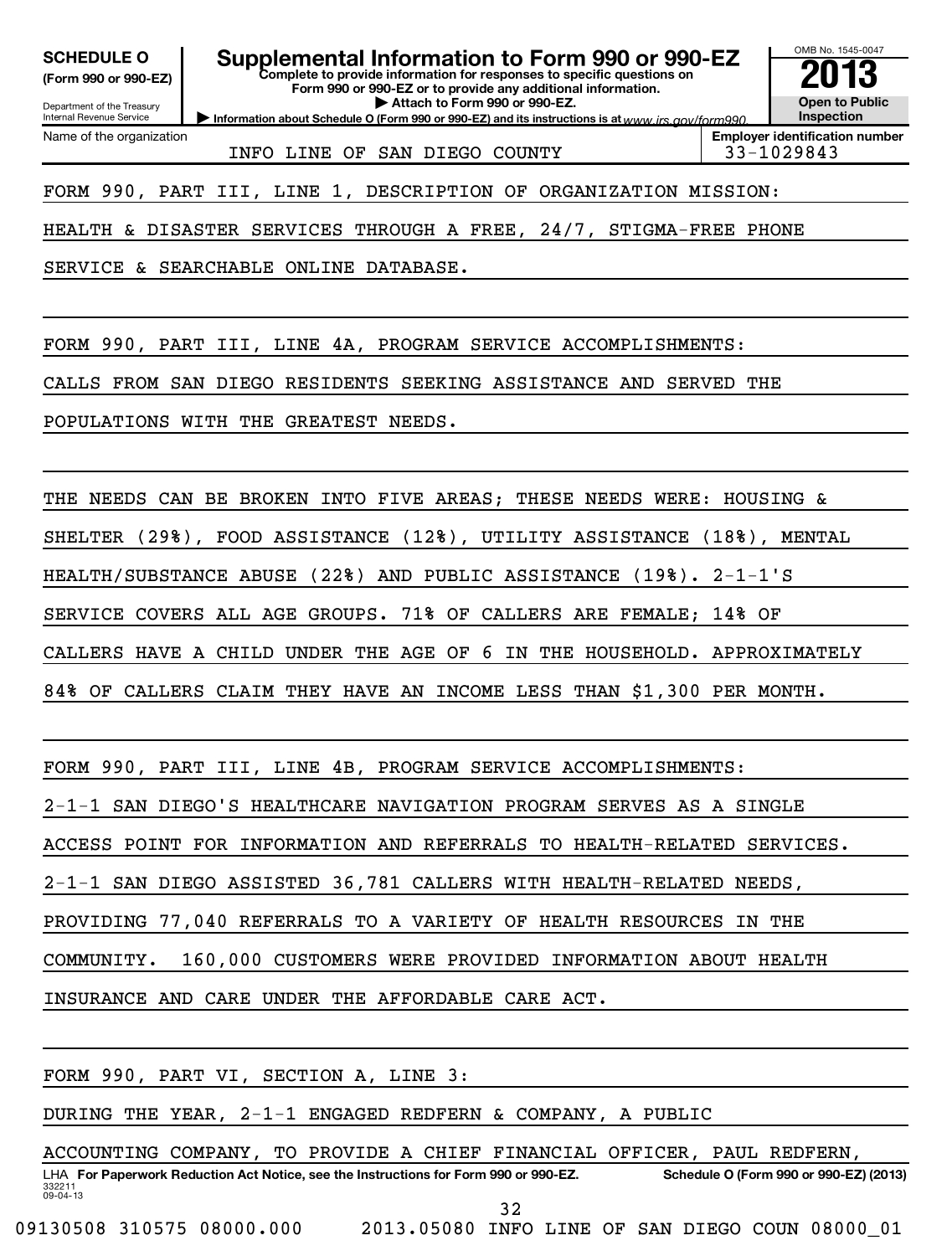| INFO LINE OF SAN DIEGO COUNTY                                                    | 33-1029843                                   |
|----------------------------------------------------------------------------------|----------------------------------------------|
| CPA, SERVED AS CFO OF 2-1-1 FOR APPROXIMATELY THE ENTIRE FISCAL YEAR.            |                                              |
|                                                                                  |                                              |
| FORM 990, PART VI, SECTION B, LINE 11:                                           |                                              |
| 2-1-1'S FINANCE COMMITTEE REVIEWS THE FORM 990 AT THEIR                          |                                              |
| MONTHLY MEETING AND APPROVES IT FOR FILING.                                      | THE BOARD OF DIRECTORS IS                    |
| NOTIFIED BY THE FINANCE COMMITTEE CHAIR AT THE FOLLOWING BOARD MEETING.          |                                              |
|                                                                                  |                                              |
| FORM 990, PART VI, SECTION B, LINE 12C:                                          |                                              |
| THE CEO MEETS WITH EACH MEMBER ANNUALLY AND ANY CONFLICTS OR                     |                                              |
| POTENTIAL CONFLICTS ARE DISCUSSED AT THAT TIME.                                  |                                              |
|                                                                                  |                                              |
| FORM 990, PART VI, SECTION B, LINE 15:                                           |                                              |
| COMPENSATION FOR THE CEO IS RESEARCHED, BY USING ANNUAL                          |                                              |
| SURVEYS, AND ESTABLISHED BY THE BOARD EXECUTIVE COMMITTEE. THE CEO IS            |                                              |
| PROVIDED WITH AN ANNUAL PERFORMANCE REVIEW TO DETERMINE IF A MERIT INCREASE      |                                              |
| IS WARRANTED.<br>THE BOARD EXECUTIVE COMMITTEE DECIDES THE FINAL SALARY FOR      |                                              |
| THE CEO.                                                                         |                                              |
|                                                                                  |                                              |
| FORM 990, PART VI, SECTION C, LINE 19:                                           |                                              |
| THE ORGANIZATION'S 990 AND FINANCIALS ARE POSTED ON THE 2-1-1                    |                                              |
| THE ORGANIZATION'S GOVERNING DOCUMENTS, CONFLICT OF INTEREST, AND<br>WEBSITE.    |                                              |
| FORM 1023 ARE AVAILABLE UPON REQUEST.                                            |                                              |
|                                                                                  |                                              |
| FORM 990, PART IX, LINE 11G, OTHER FEES:                                         |                                              |
| SUBCONTRACTOR PAYMENTS:                                                          |                                              |
| PROGRAM SERVICE EXPENSES                                                         | 2,525,031.                                   |
| MANAGEMENT AND GENERAL EXPENSES                                                  | 0.                                           |
| FUNDRAISING EXPENSES<br>332212<br>09-04-13                                       | 0.<br>Schedule O (Form 990 or 990-EZ) (2013) |
| 33<br>09130508 310575 08000.000  2013.05080 INFO LINE OF SAN DIEGO COUN 08000 01 |                                              |
|                                                                                  |                                              |

Schedule O (Form 990 or 990-EZ) (2013)

Name of the organization

**2**

**Employer identification number**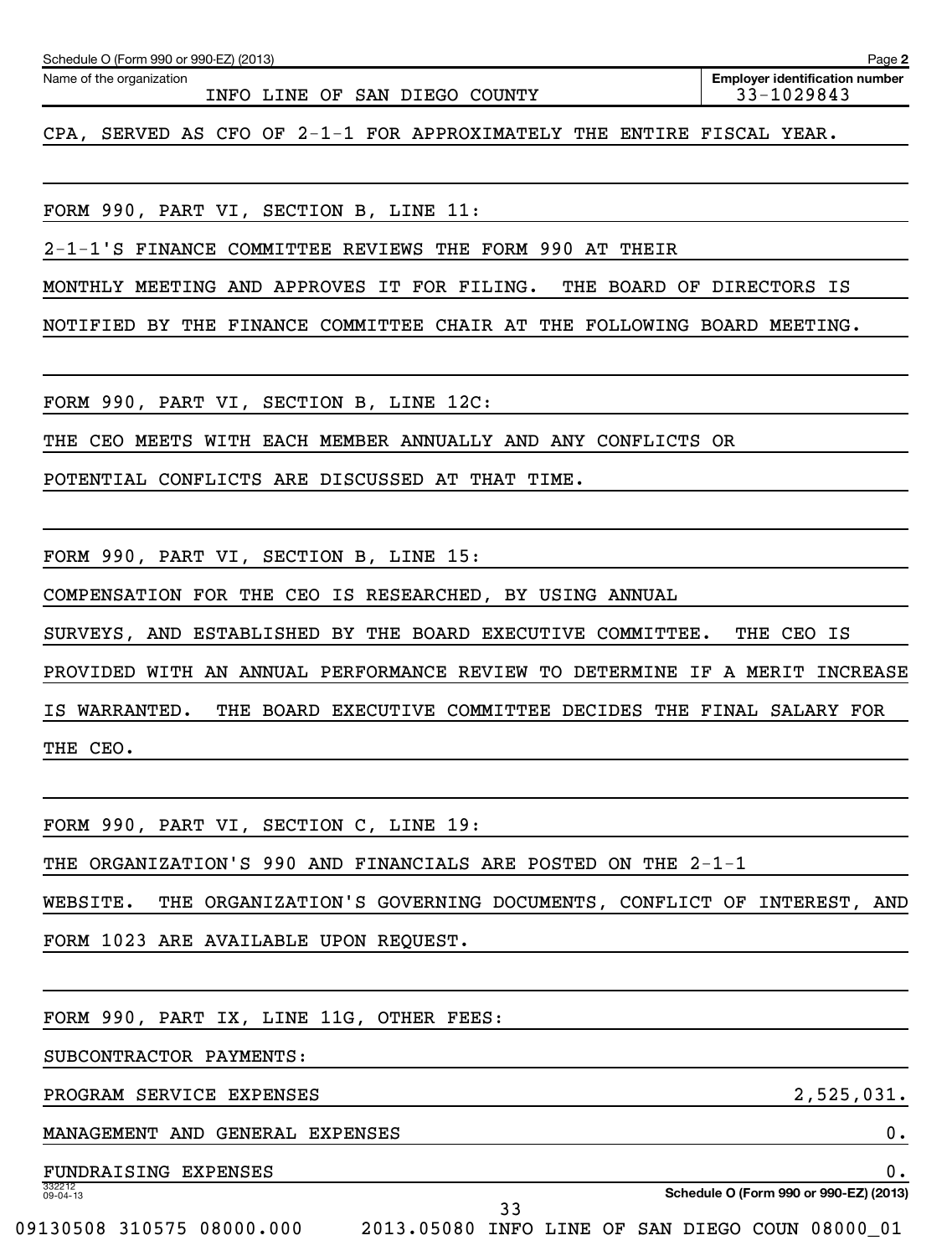| Schedule O (Form 990 or 990-EZ) (2013)<br>Name of the organization<br>INFO LINE OF SAN DIEGO COUNTY | Page 2<br><b>Employer identification number</b><br>33-1029843 |
|-----------------------------------------------------------------------------------------------------|---------------------------------------------------------------|
| TOTAL EXPENSES                                                                                      | 2,525,031.                                                    |
|                                                                                                     |                                                               |
| OTHER CONSULTING:                                                                                   |                                                               |
| PROGRAM SERVICE EXPENSES                                                                            | 130,283.                                                      |
| MANAGEMENT AND GENERAL EXPENSES                                                                     | 62,763.                                                       |
| FUNDRAISING EXPENSES                                                                                | 25,189.                                                       |
| <b>TOTAL EXPENSES</b>                                                                               | 218,235.                                                      |
| MARKETING/PR:                                                                                       |                                                               |
| PROGRAM SERVICE EXPENSES                                                                            | $0$ .                                                         |
| MANAGEMENT AND GENERAL EXPENSES                                                                     | 0.                                                            |
| FUNDRAISING EXPENSES                                                                                | 32,748.                                                       |
| TOTAL EXPENSES                                                                                      | 32,748.                                                       |
| <b>GRANT WRITER:</b>                                                                                |                                                               |
| PROGRAM SERVICE EXPENSES                                                                            | 72,000.                                                       |
| MANAGEMENT AND GENERAL EXPENSES                                                                     | 0.                                                            |
| FUNDRAISING EXPENSES                                                                                | 0.                                                            |
| TOTAL EXPENSES                                                                                      | 72,000.                                                       |
| TOTAL OTHER FEES ON FORM 990, PART IX, LINE 11G, COL A                                              | 2,848,014.                                                    |
|                                                                                                     |                                                               |
|                                                                                                     |                                                               |
|                                                                                                     |                                                               |
|                                                                                                     |                                                               |
|                                                                                                     |                                                               |
| 332212<br>09-04-13<br>34                                                                            | Schedule O (Form 990 or 990-EZ) (2013)                        |
| 09130508 310575 08000.000<br>2013.05080 INFO LINE OF SAN DIEGO COUN 08000_01                        |                                                               |